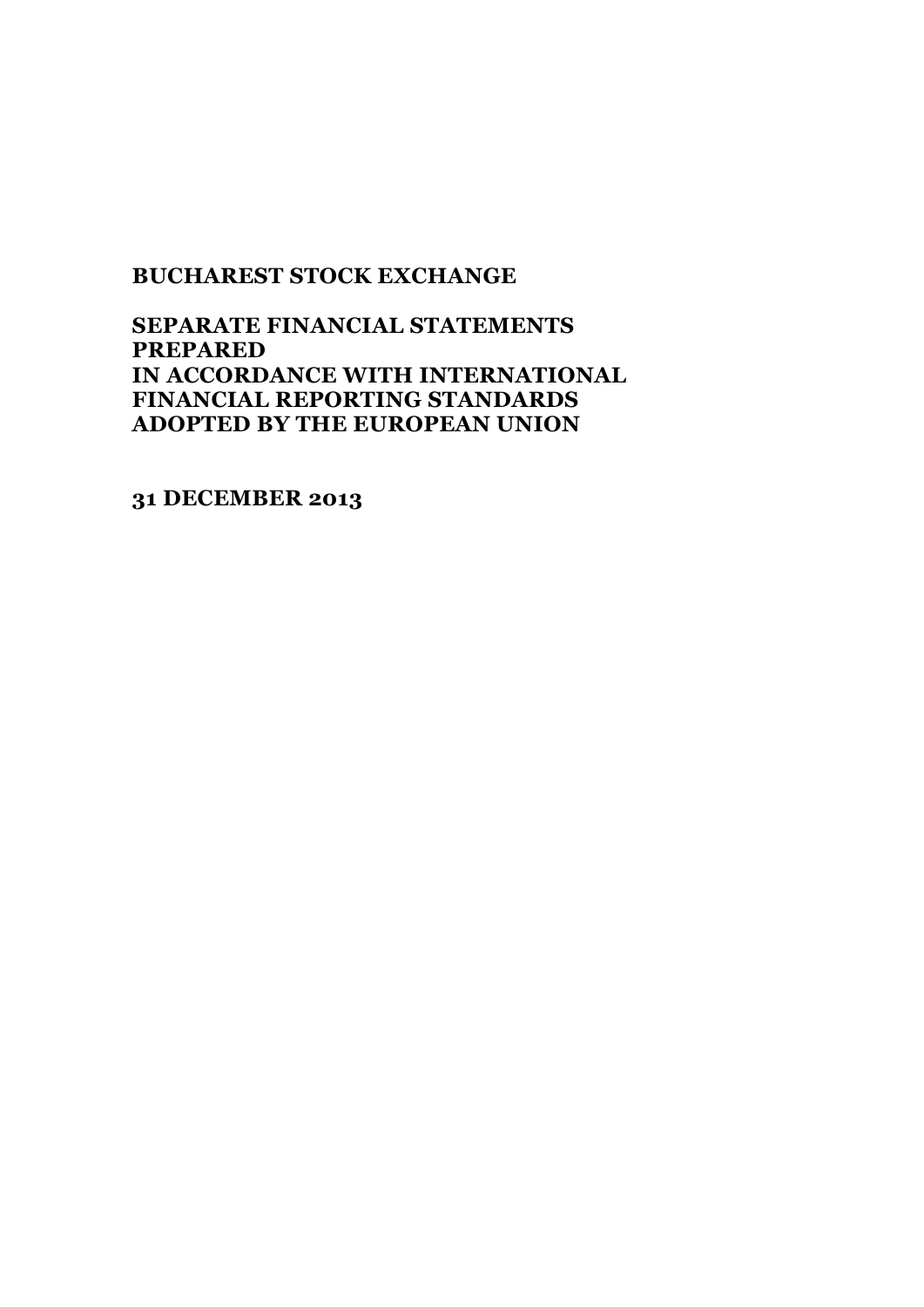# **FINANCIAL STATEMENTS FOR THE YEAR ENDED AS AT 31 DECEMBER 2013**

## **CONTENTS**

| Independent Auditor's Report               |                |
|--------------------------------------------|----------------|
| Separate profit or loss account            | $\mathbf{1}$   |
| Separate statement of comprehensive income | $\overline{2}$ |
| Separate statement of financial position   | 3              |
| Separate statement of changes in equity    | $4 - 5$        |
| Separate statement of cash flows           | 6              |
| Notes to the separate financial statements | $7 - 63$       |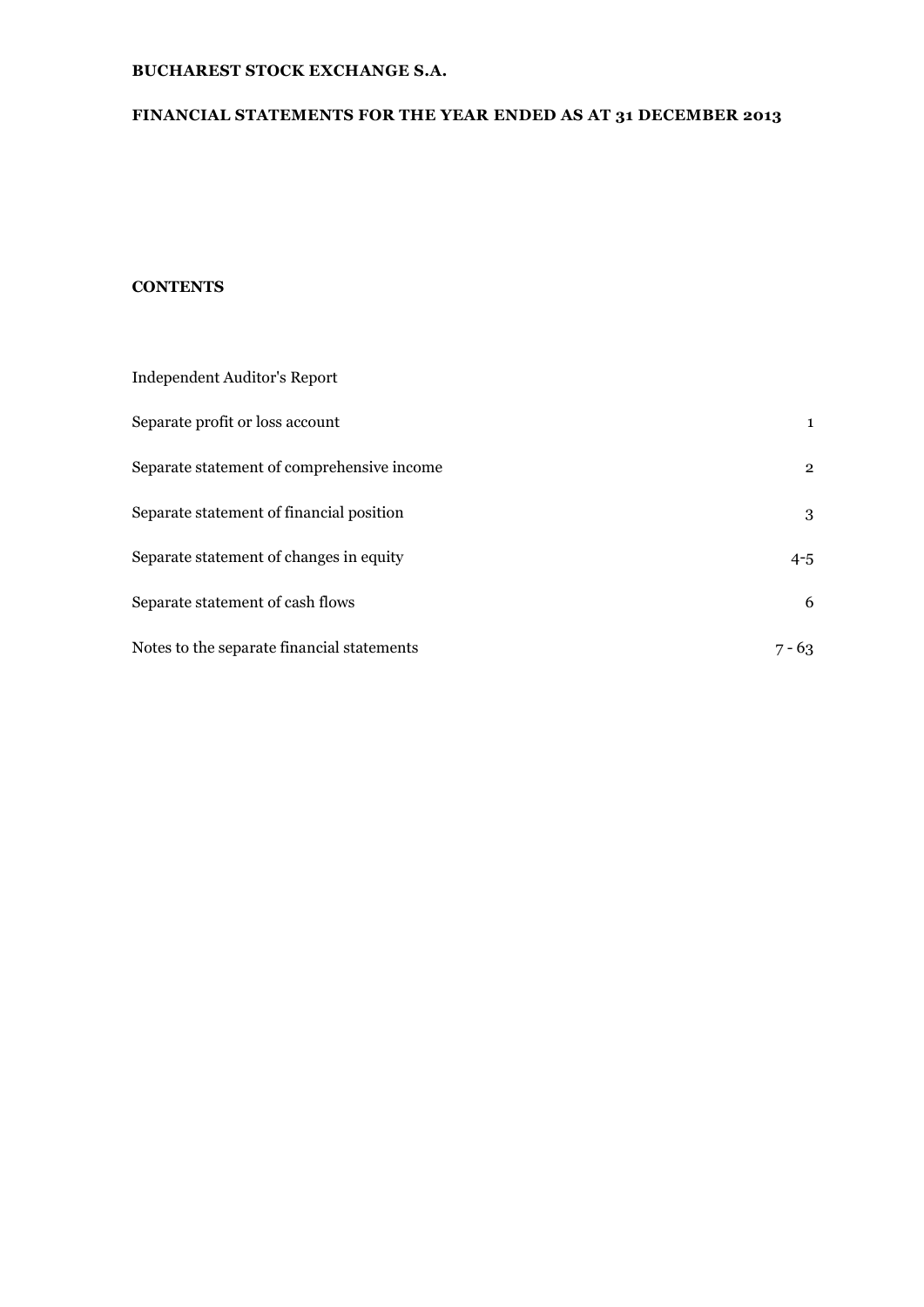## **SEPARATE PROFIT OR LOSS ACCOUNT**

# **FOR THE FINANCIAL YEAR ENDED AS AT 31 DECEMBER 2013** *(thousand RON)*

|                                                       | <b>Note</b> |         | 31 December 2013 31 December 2012 |
|-------------------------------------------------------|-------------|---------|-----------------------------------|
| Revenues from services                                |             | 24,287  | 17,399                            |
| Other revenues                                        |             | 125     | 54                                |
| <b>Operating revenue</b>                              |             | 24,412  | 17,453                            |
| Staff costs and benefits of the                       |             |         |                                   |
| members of Board of Governors                         | 7           | (9,788) | (7,277)                           |
| Expenses with services provided by third              |             |         |                                   |
| parties                                               | 7           | (2,251) | (2,234)                           |
| Other operating expenses                              | 7           | (5,260) | (2,840)                           |
| <b>Operating profit</b>                               |             | 7,113   | 5,102                             |
| Financial income                                      | 8           | 3,158   | 5,957                             |
| Financial expense                                     | 8           | (182)   |                                   |
| Loss from asset impairment - affiliate                |             |         |                                   |
| entities                                              | 6           | (342)   |                                   |
| Profit before tax                                     |             | 9,747   | 11,059                            |
| Corporate income tax expense                          | 9           | (1,547) | (1, 415)                          |
| Profit for the year                                   |             | 8,200   | 9,644                             |
| Revaluation of financial assets<br>available for sale | 13          | 222     | 76                                |
| Total comprehensive income for the                    |             |         |                                   |
| year of the period                                    |             | 8,422   | 9,720                             |
| <b>Earnings per share:</b>                            |             |         |                                   |
| Result per share - base (RON)                         | 20          | 1.07    | 1.26                              |
| Earnings per share - diluted (RON)                    | 20          | 1.07    | 1.26                              |
|                                                       |             |         |                                   |

The separate financial statements were approved by the Board of Governors on 27 June 2014 and were signed by:

| President,            | General Manager,         | Financial Manager,   |
|-----------------------|--------------------------|----------------------|
| Lucian Claudiu Anghel | Ludwik Leszek Sobolewski | Virgil Adrian Stroia |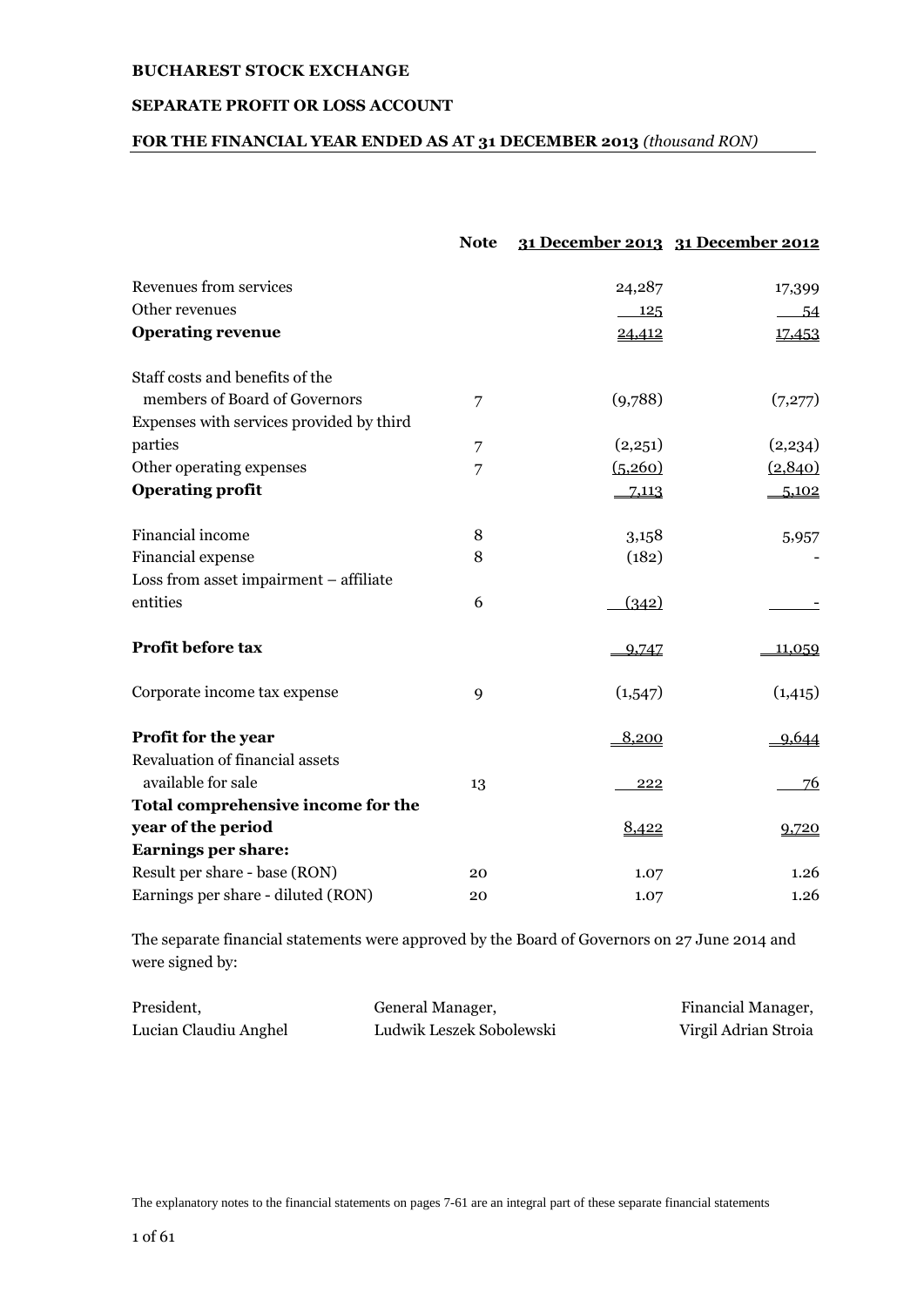## **SEPARATE STATEMENT OF FINANCIAL POSITION**

## **FOR THE FINANCIAL YEAR ENDED AT 31 DECEMBER 2013** *(thousand RON)*

|                                       | <b>Note</b> |                            | 31 December 2013 31 December 2012 |
|---------------------------------------|-------------|----------------------------|-----------------------------------|
| <b>Assets</b>                         |             |                            |                                   |
| Tangible assets                       | 10          | 4,541                      | 3,013                             |
| Intangible assets                     | 11          | 70                         | 77                                |
| Investments in associates             | 6           | 23,818                     | 24,160                            |
| Deferred tax receivables              | 12          | 13                         |                                   |
| Held-to-maturity financial assets     | 13          | 29,316                     |                                   |
| Available-for-sale financial assets   | 13          | 1,358                      | 1,124                             |
| <b>Total non-current assets</b>       |             | 59,116                     | 28,374                            |
| Trade and other receivables           | 14          | 4,632                      | 1,944                             |
| Prepayments                           | 15          | 175                        | 64                                |
| Held-to-maturity financial assets     | 13          |                            | 13,489                            |
| <b>Bank</b> deposits                  | 13          | 34,770                     | 49,537                            |
| Cash and cash equivalents             | 16          | 3,291                      | 3,628                             |
| Other assets                          |             | $\overline{\phantom{0}}$ 4 | 705                               |
| <b>Total current assets</b>           |             | 42,872                     | 69,367                            |
| <b>Total assets</b>                   |             | 101,988                    | 97,741                            |
| <b>Equity</b>                         |             |                            |                                   |
| Share capital                         | 19          | 76,742                     | 76,742                            |
| Legal reserve                         | 19          | 5,800                      | 5,354                             |
| <b>Revaluation reserve</b>            | 19          | 1,174                      |                                   |
| Fair value reserve                    | 19          | (67)                       | (289)                             |
| Retained earnings                     | 19          | 11,766                     | 12,422                            |
| <b>Total equity</b>                   |             | 95,415                     | 94,229                            |
| <b>Payables</b>                       |             |                            |                                   |
| Trade and other payables              | 17          | 5,113                      | 2,691                             |
| Deferred income/revenue               | 18          | 662                        | 692                               |
| Current corporate income tax payables |             | 798                        |                                   |
| Deferred tax - liability              | 12          |                            | 129                               |
| <b>Total current payables</b>         |             | 6,573                      | 3,512                             |
| <b>Total payables and equity</b>      |             | 101,988                    | 97,741                            |

The separate financial statements were approved by the Board of Governors on 27 June 2014 and were signed by:

| President,            | General Manager,         | Financial Manager,   |
|-----------------------|--------------------------|----------------------|
| Lucian Claudiu Anghel | Ludwik Leszek Sobolewski | Virgil Adrian Stroia |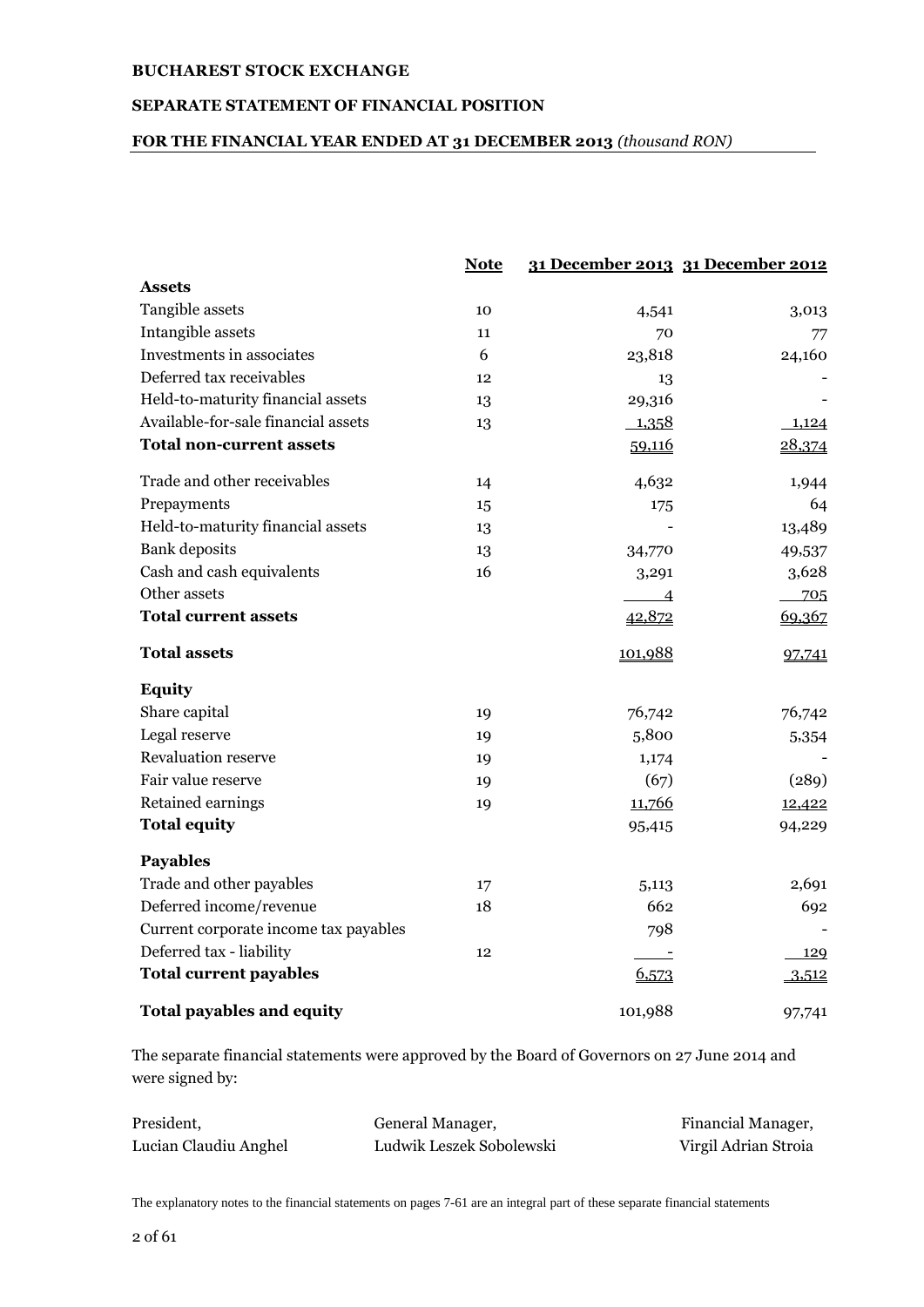#### **SEPARATE STATEMENT OF CHANGES IN EQUITY**

#### **FOR THE FINANCIAL YEAR ENDED AS AT 31 DECEMBER 2013** *(thousand RON)*

|                                                                           | <b>Share</b><br>capital  | <b>Retained</b><br>earnings | <b>Revaluation of</b><br>available-for-sale<br>financial assets | Legal<br>reserve | <b>Total equity</b> |
|---------------------------------------------------------------------------|--------------------------|-----------------------------|-----------------------------------------------------------------|------------------|---------------------|
| Balance as at 1 January 2012                                              | 76.742                   | 18.683                      | (365)                                                           | 4.942            | 100.002             |
| Total comprehensive income for the year                                   |                          |                             |                                                                 |                  |                     |
| Profit or loss                                                            | $\overline{\phantom{a}}$ | 9.644                       |                                                                 |                  | 9.644               |
| Other items of comprehensive income                                       |                          |                             |                                                                 |                  |                     |
| Reserve of available-for-sale financial assets                            |                          |                             | 76                                                              |                  | 76                  |
| Impact of adjusting land for inflation – impact net of                    |                          |                             |                                                                 |                  |                     |
| deferred tax                                                              |                          | 967                         |                                                                 |                  | 967                 |
| Other reserves                                                            |                          | (24)                        |                                                                 |                  | (24)                |
| Total other items of comprehensive income                                 |                          | 943                         | 76                                                              |                  | 1,019               |
| Total comprehensive income for the year                                   |                          | 10,587                      | $-76$                                                           |                  | 10,663              |
| Transactions with owners of the Company, recognised<br>directly in equity |                          |                             |                                                                 |                  |                     |
|                                                                           |                          |                             |                                                                 |                  |                     |
| Contributions by and distributions to Company owners                      |                          |                             |                                                                 |                  |                     |
| Legal reserve increase                                                    |                          | (412)                       |                                                                 | 412              |                     |
| Dividend paid to shareholders                                             |                          | (16, 436)                   |                                                                 |                  | (16, 436)           |
| <b>Total transactions with shareholders</b>                               |                          | (16, 848)                   |                                                                 | 412              | (16, 436)           |
| Balance as at 31 December 2012                                            | 76.742                   | 12.422                      | (289)                                                           | 5.354            | 94.229              |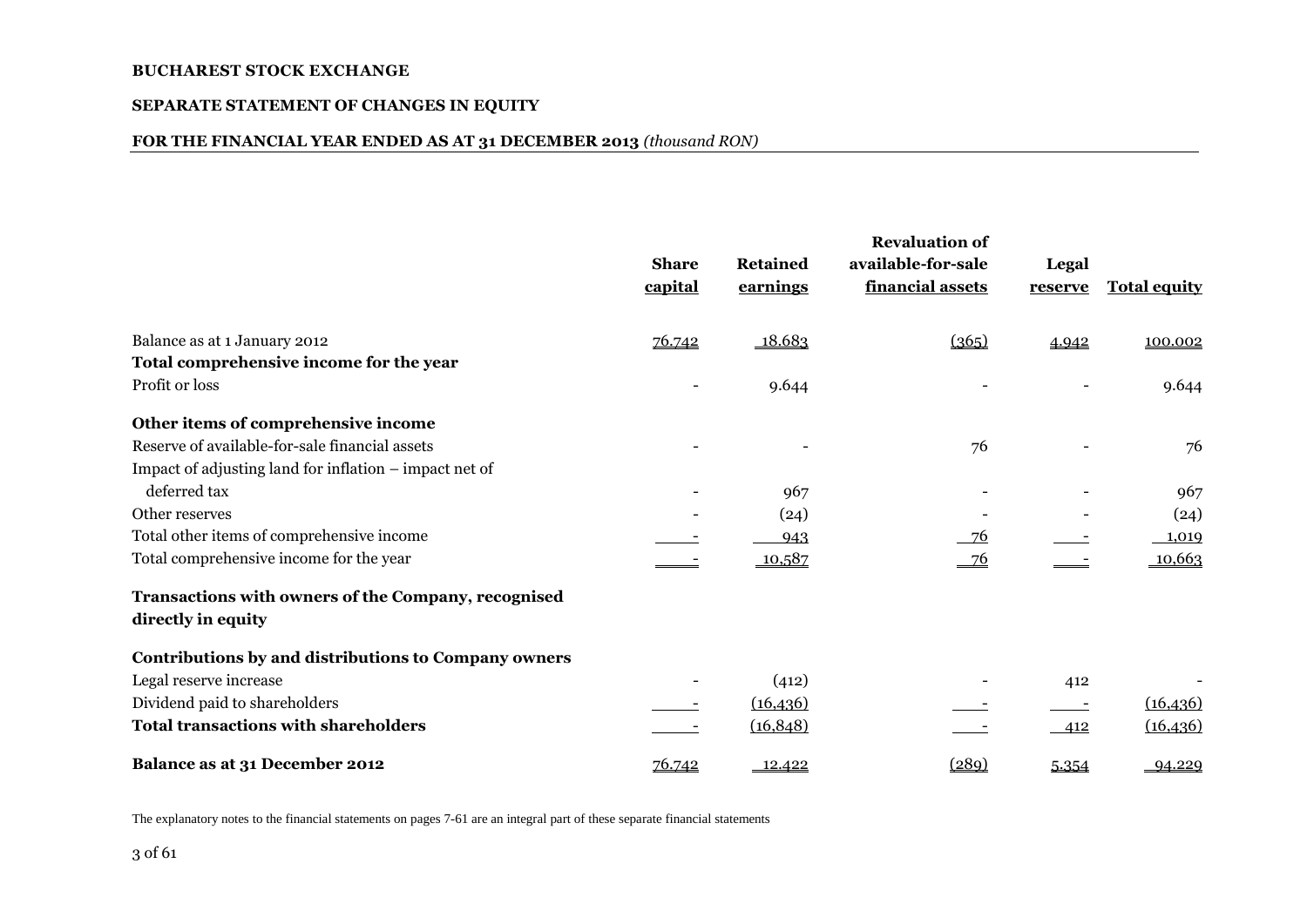#### **SEPARATE STATEMENT OF CHANGES IN EQUITY**

#### **FOR THE FINANCIAL YEAR ENDED AS AT 31 DECEMBER 2013** *(thousand RON)*

|                                                              |                          |                 |         | <b>Revaluation of</b>          |         |                          |
|--------------------------------------------------------------|--------------------------|-----------------|---------|--------------------------------|---------|--------------------------|
|                                                              | <b>Share</b>             | <b>Retained</b> |         | Revaluation available-for-sale | Legal   | <b>Total</b>             |
|                                                              | capital                  | earnings        | reserve | financial assets               | reserve | equity                   |
| <b>Balance as at 1 January 2013</b>                          | 76.742                   | 12.422          |         | (289)                          | 5.354   | 94.229                   |
| Total comprehensive income for the year                      |                          |                 |         |                                |         |                          |
| Profit or loss                                               | $\overline{\phantom{0}}$ | 8,200           |         |                                |         | 8,200                    |
| Other items of comprehensive income                          |                          |                 |         |                                |         |                          |
| Reserve of available-for-sale financial assets               |                          |                 |         | 222                            |         | 222                      |
| Impact of adjusting land for inflation – cancellation of the |                          |                 |         |                                |         |                          |
| deferred tax impact                                          |                          | 184             |         |                                |         | 184                      |
| Reserve from revaluation of land – net impact                |                          |                 | 1,174   |                                |         | 1,174                    |
| Other reserves                                               |                          |                 |         |                                |         | $\overline{\phantom{a}}$ |
| Total other items of comprehensive income                    |                          | 184             | 1,174   | 222                            |         | 1,580                    |
| Total comprehensive income for the year                      |                          | 8.384           | 1.174   | $-222$                         |         | 9.780                    |
| Transactions with owners of the Company,                     |                          |                 |         |                                |         |                          |
| recognised directly in equity                                |                          |                 |         |                                |         |                          |
| Contributions by and distributions to shareholders           |                          |                 |         |                                |         |                          |
| Legal reserve increase                                       |                          | (446)           |         |                                | 446     |                          |
| Dividend paid to shareholders                                |                          | (8,594)         |         |                                |         | (8,594)                  |
| Total contributions by and distributions to                  |                          |                 |         |                                |         |                          |
| shareholders                                                 |                          | (9.040)         |         |                                | 446     | (8.594)                  |
| <b>Total transactions with shareholders</b>                  |                          | (9.040)         |         |                                | 446     | (8.594)                  |
| Balance as at 31 December 2013                               | 76.742                   | 11.766          | 1.174   | (67)                           | 5.800   | 95.415                   |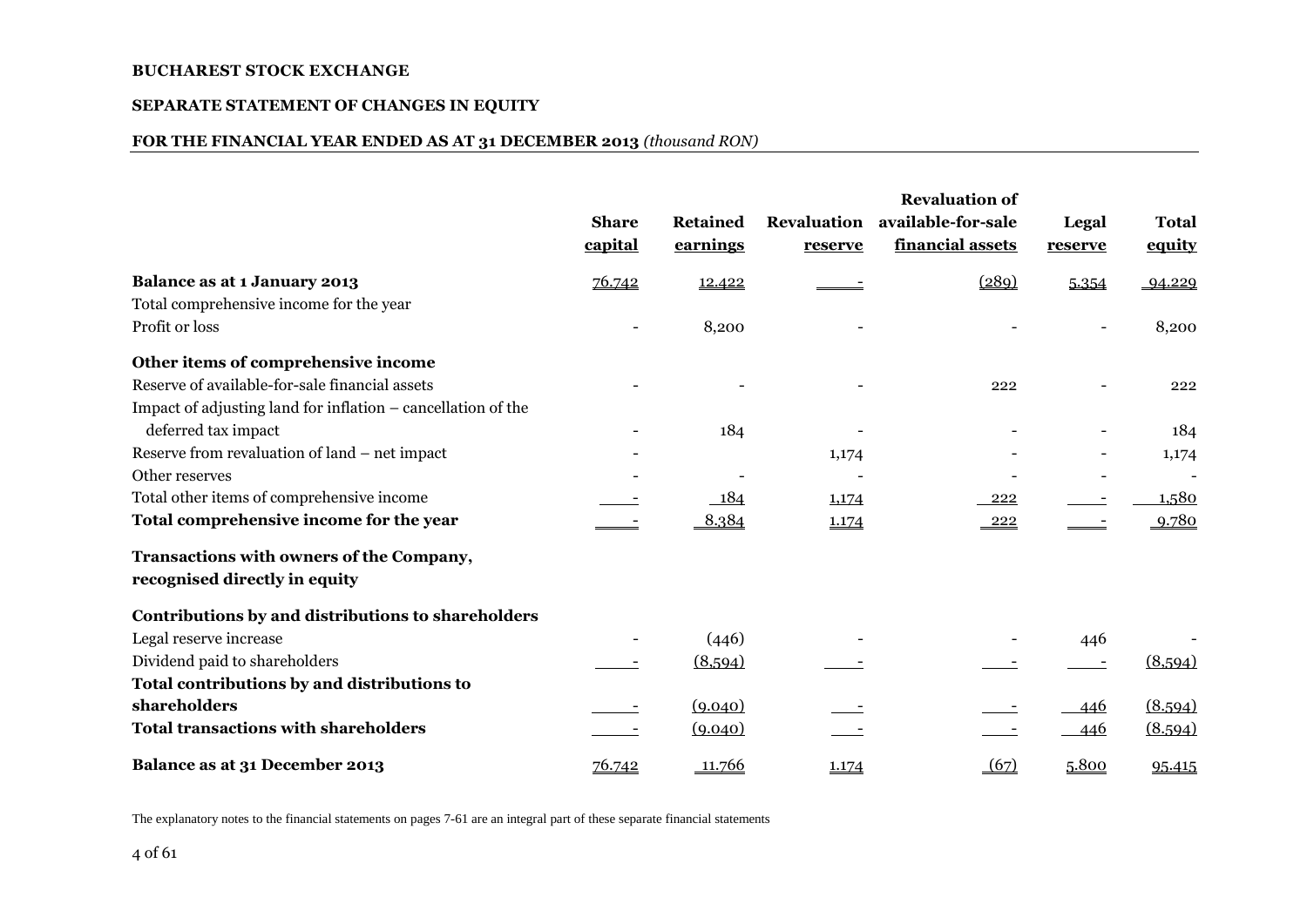### **SEPARATE STATEMENT OF CASH FLOWS**

# **FOR THE FINANCIAL YEAR ENDED AS AT 31 DECEMBER 2013** *(thousand RON)*

|                                                        |       | Note 31 December 2013 | 31 December 2012 |
|--------------------------------------------------------|-------|-----------------------|------------------|
| Cash flows used in operating activities                |       |                       |                  |
| Profit for the year                                    |       | 8,200                 | 9,644            |
| Adjustments to remove non-cash items:                  |       |                       |                  |
| Depreciation of tangible and intangible assets         | 10,11 | 681                   | 579              |
| Interest income                                        | 8     | (2,771)               | (3,725)          |
| Dividend income                                        | 8     | (388)                 | (1, 917)         |
| Receivable impairment                                  | 14    | 331                   | 47               |
| Provisions - net                                       | 17    | 100                   | (587)            |
| Corporate income tax expense                           | 9     | 1,547                 | 1,415            |
| Revenue from provision reversal - land                 |       |                       | (1,019)          |
| Asset impairment - affiliate entities                  |       | 342                   |                  |
| Other adjustments                                      |       | 21                    | (37)             |
|                                                        |       | 8,063                 | 4,400            |
| Change in trade and other receivables                  | 12    | (2, 455)              | 373              |
| Change in prepayments                                  | 15    | (111)                 | 26               |
| Change in trade and other payables                     | 17    | 2,497                 | (284)            |
| Change in deferred income/revenue                      | 18    | (30)                  | (46)             |
| Changes to deferred tax                                | 12    | 43                    | 39               |
| Corporate income tax paid                              | 9     | (620)                 | (1,466)          |
| Net cash from operating activities                     |       | 7,387                 | 3,042            |
| <b>Cash flows from investing activities</b>            |       |                       |                  |
| Interest received                                      | 8     | 3,783                 | 2,578            |
| Dividends received                                     | 8     | 388                   | 1,917            |
| <b>Bank</b> deposits                                   | 13    | 14,767                | (9,703)          |
| Purchases of other held-to-maturity financial assets   | 13    | (29, 307)             |                  |
| Repurchases of other held-to-maturity financial assets | 13    | (12, 422)             | 19,897           |
| Acquisition of tangible and intangible assets          | 10,11 | (1,028)               | (489)            |
| Receipts from the sale of non-current assets           |       | 20                    | 53               |
| Net cash from investing activities                     |       | $-1,045$              | 14,253           |
| <b>Cash flows from financing activities</b>            |       |                       |                  |
| Dividends paid                                         |       | (8,769)               | (16, 118)        |
| Net cash used in financing activities                  |       | (8,769)               | (16, 118)        |
| Net Increase / (Decrease) in cash                      |       |                       |                  |
| and cash equivalents                                   |       | (337)                 | 1,177            |
| Cash and cash equivalents                              |       |                       |                  |
| 1 January                                              | 16    | 3,628                 | <u>2,451</u>     |
| <b>Cash and cash equivalents</b>                       |       |                       |                  |
| 31 December                                            | 16    | 3,291                 | 3,628            |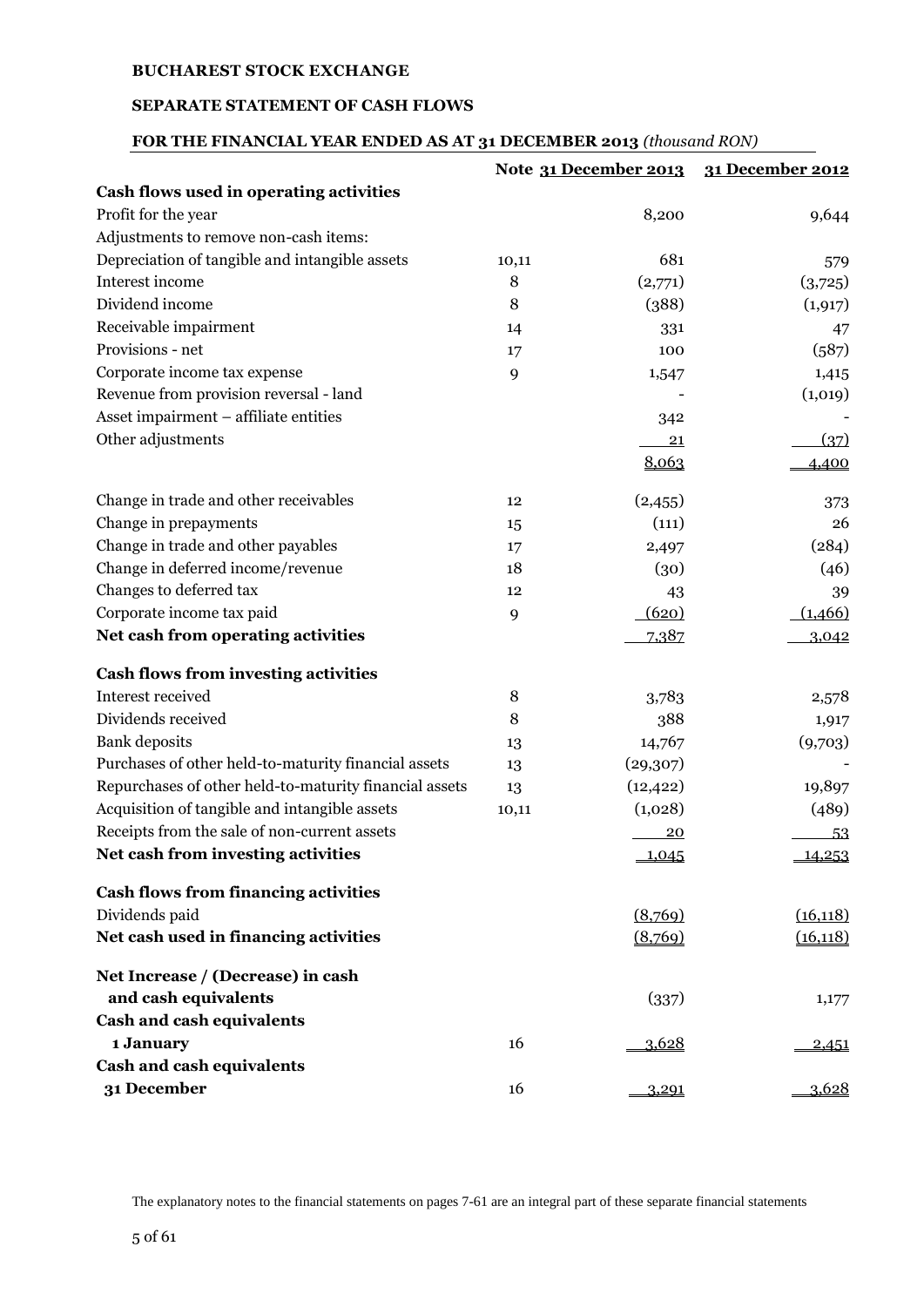## **NOTES TO THE SEPARATE FINANCIAL STATEMENTS**

#### **FOR THE FINANCIAL YEAR ENDED AS AT 31 DECEMBER 2013** *(thousand RON)*

#### **1. REPORTING ENTITY**

The Bucharest Stock Exchange was established on 21 June 1995, by the Romanian National Securities Commission Decision D20, as a public and independent institution under the Law No 52/1994 on securities and stock exchanges.

Until it became a joint stock company, the Bucharest Stock Exchange operated according to Law no 52/1994 and Government Emergency Ordinance no 28/2002 on securities, financial investment services and regulated markets, as a self-financed non-profit institution of public interest.

On 15 July 2005 the Bucharest Stock Exchange, by closing no 12270/SC/2005 pronounced in case no. 531497/SC/2005, was reorganized by changing the legal form to a joint stock company, without liquidating the assets and without interrupting the activity of the former public institution. The property of the Bucharest Stock Exchange became under Article 285 paragraph 1 of Law no 297/2004 on capital market the property of Bursa de Valori Bucuresti S.A. (hereinafter referred to ''BVB'' or the ''Company''). Upon the change of the legal form, the share capital of the new joint stock company was composed of cumulative earnings of the public institution. This share capital was distributed equally and free between securities companies (current financial investment service companies) which were active at that time.

On 31 August 2005 (reference date), BVB, as absorbing company, merged by absorption with Bursa Electronica Rasdaq S.A., as absorbed company, the latter conveying the universal right on own property to the absorbing company.

The registered office of BVB is in Bucharest, at 34-36 Carol I Boulevard, 13th-14th Floor, 2nd District, Romania. BVB has no subsidiaries in other cities.

The main activity of BVB is the "Management of the financial markets". Starting on 8 June 2010, the shares of BVB are listed on the regulated market in Romania at the Bucharest Stock Exchange under the symbol "BVB".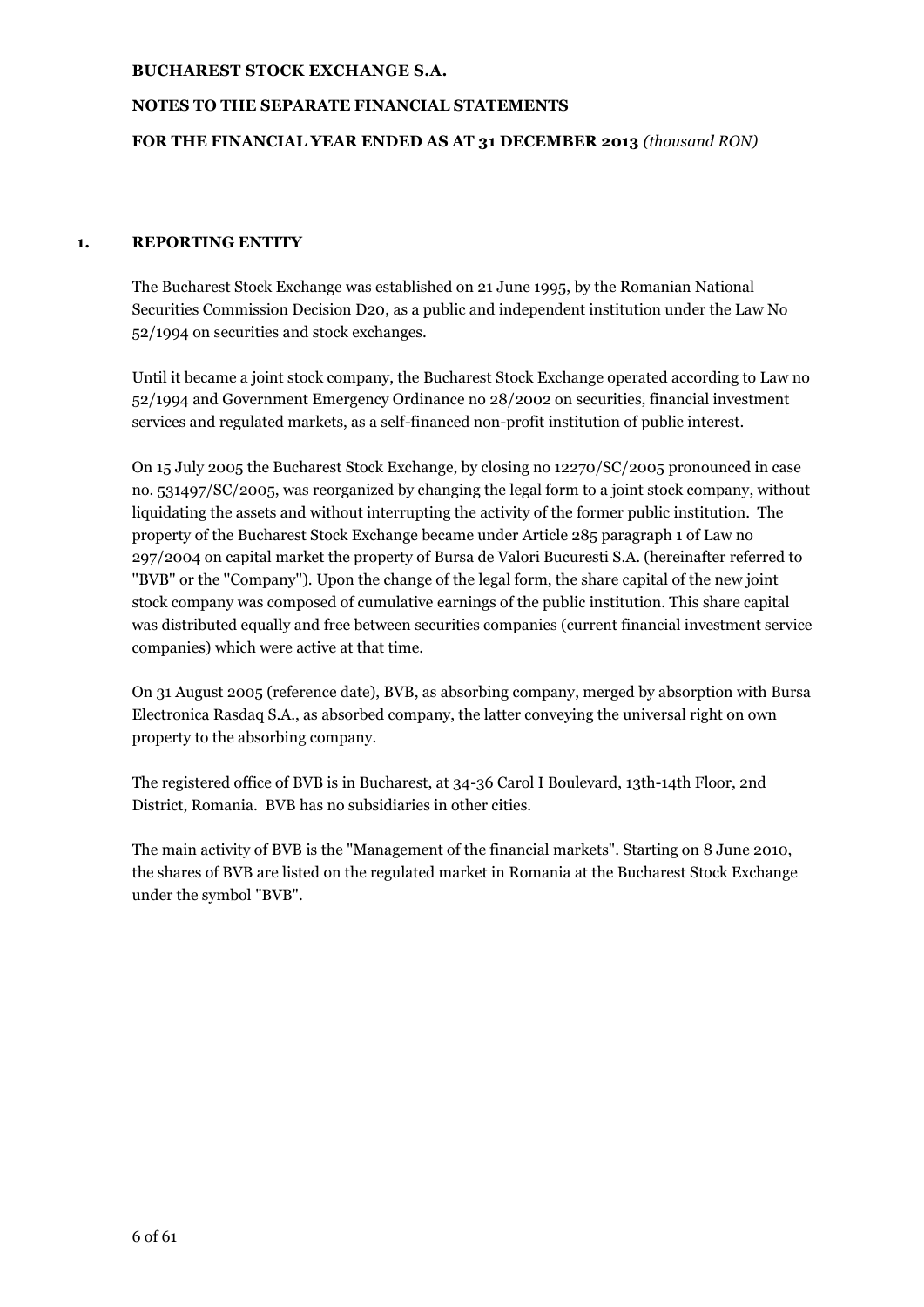### **NOTES TO THE SEPARATE FINANCIAL STATEMENTS**

### **FOR THE FINANCIAL YEAR ENDED AS AT 31 DECEMBER 2013** *(thousand RON)*

#### **2. BASIS OF PREPARATION**

#### **(a) Statement of compliance**

The separate financial statements have been prepared in accordance with the International Financial Reporting Standards ("EU IFRS"). The Company has prepared separate financial statements in order to meet the requirements of Order no. 116 for the approval of Instruction no. 6/2011 regarding the application of International Financial Reporting Standards adopted by the European Union by authorized entities, regulated and supervised by the National Securities Commission.

Separate financial statements include separate statement of financial position, separate profit or loss account, separate statement of comprehensive income, separate statement of changes in equity, separate statement of cash flows and explanatory notes.

At the time these separate financial statements were approved, the Company had not prepared the consolidated financial statements in accordance with EU IFRS for the Company and its subsidiaries (the "Group"), pursuant to IAS 27.

The Company used an interpretation presented in the agenda issued by the European Commission for Internal Market and Services for the meeting of the Accounting Regulatory Committee (document ARC/08/2007) on the relation between IAS regulations and the 4th and 7th Directive on the companies' law. According to the Commission Services department, if a company chooses or is required to prepare the annual financial statements in accordance with EU IFRS, it can prepare and submit them independently of the preparation and submission of the consolidated financial statements.

In the consolidated financial statements, branches - those companies in which the Group, directly or indirectly, holds more than half of the voting rights or which have the power to exercise control over operations - will be fully consolidated.

The users of these financial statements must read them together with the consolidated financial statements of the Group on and for the year ended at 31 December 2013, as soon as they become available, in order to get comprehensive information about the financial position, results of the operations and the cash flows of the Group as a whole.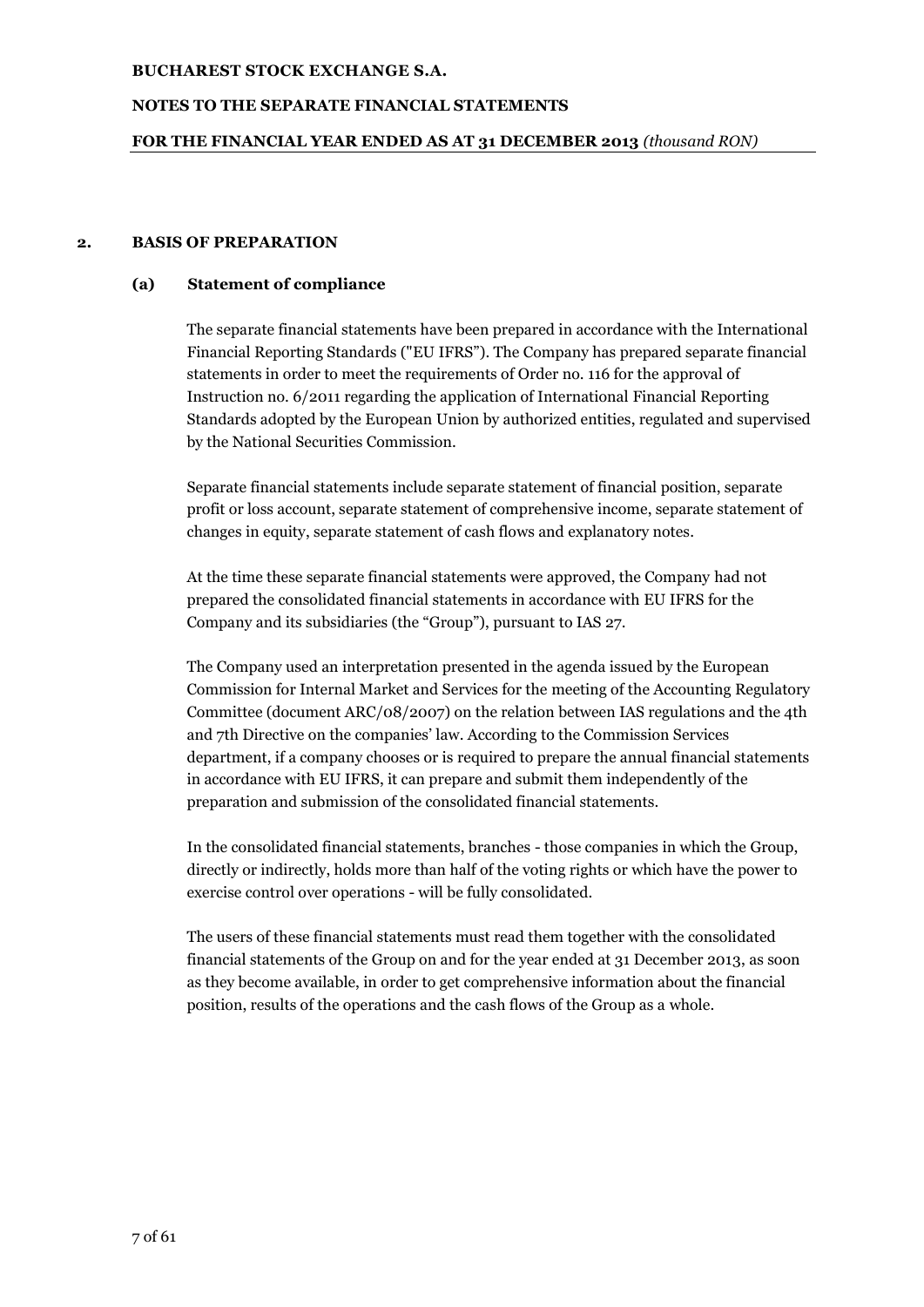## **NOTES TO THE SEPARATE FINANCIAL STATEMENTS**

#### **FOR THE FINANCIAL YEAR ENDED AS AT 31 DECEMBER 2013** *(thousand RON)*

#### **2 BASIS OF PREPARATION (CONTINUED)**

#### *Differences between statutory financial statements and separate EU IFRS statements*

The Company's accounting records are kept in RON, according to Romanian Accounting Regulations ("RCRs"). Statutory accounts have been revised to reflect the differences between RCRs and EU IFRS. Statutory accounts have been adjusted accordingly where necessary in order to make these separate financial statements consistent with EU IFRS in terms of all their major issues.

The most significant changes made to statutory financial statements are the following:

- grouping of several items into more comprehensive categories;
- adjustments of assets and liabilities in accordance with IAS 29 ("Financial Reporting in Hyperinflationary Economies") because the Romanian economy was a hyperinflationary economy until 31 December 2003;
- adjustments to fair value and impairment of financial instruments in accordance with IAS 39 ("Financial Instruments: Recognition and Measurement");
- adjustment of reserves from shares received free of charge;
- setting up of provisions for the deferred tax (IAS 12 "Income Taxes"); and
- presentation of required disclosures according to EU IFRS.

## **(b) Bases of measurement**

The separate financial statements were prepared based on the historical or amortised cost basis, except for the available-for-sale financial assets which are measured at fair value. Other financial assets and liabilities are presented at amortised cost. The methods used to establish the fair value are presented in *Note 4*.

## **(c) Functional and presentation currency**

Items included in the Company's separate financial statements are measured using the currency of the economic environment in which the entity operates ("functional currency"), i.e. leu (RON). These separate financial statements are presented in RON, which is the functional and presentation currency of BVB, all amounts being rounded up to the nearest thousand.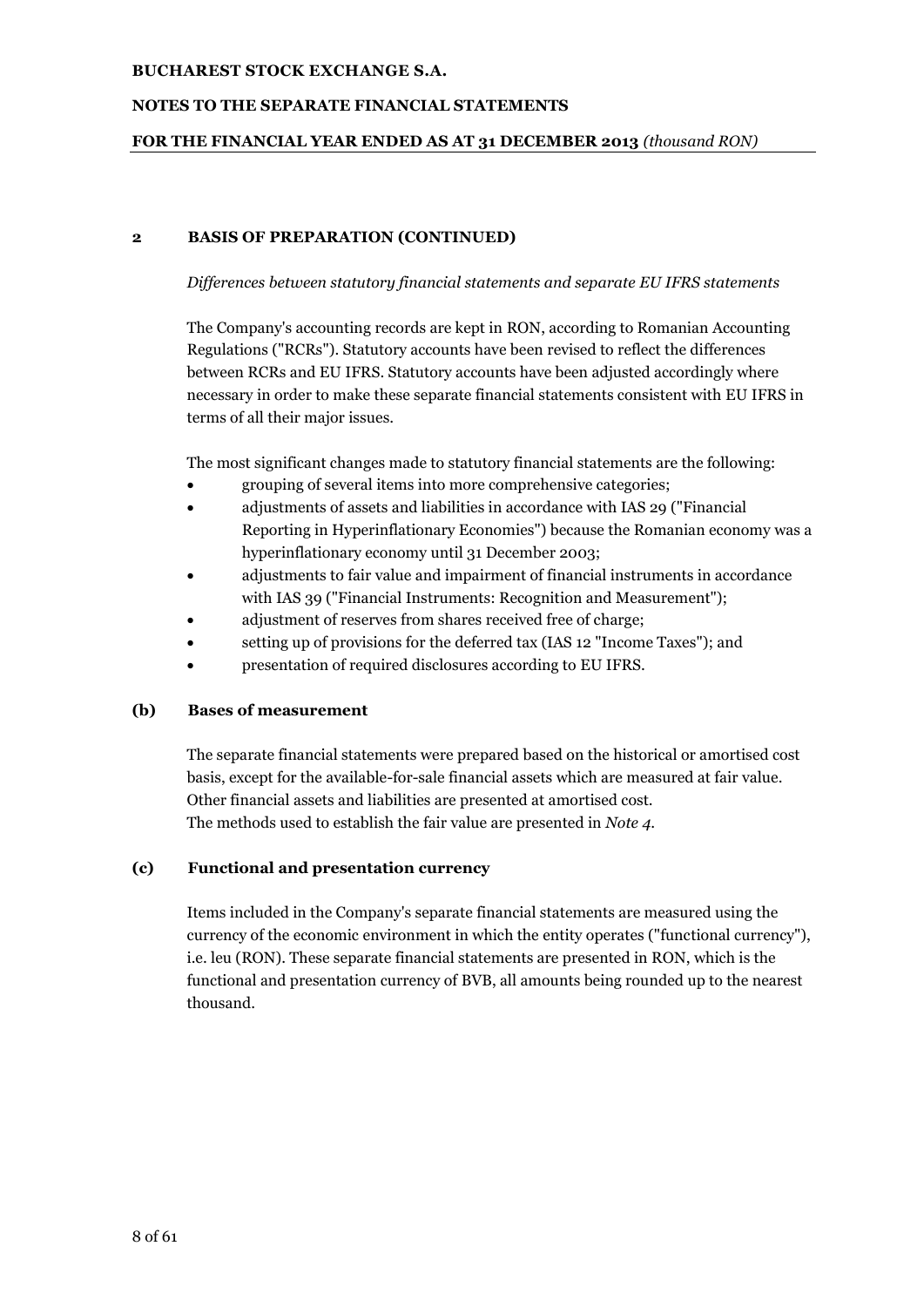### **NOTES TO THE SEPARATE FINANCIAL STATEMENTS**

### **FOR THE FINANCIAL YEAR ENDED AS AT 31 DECEMBER 2013** *(thousand RON)*

#### **2 BASIS OF PREPARATION (CONTINUED)**

#### **(d) Use of estimates and judgements**

The preparation of the separate financial statements according to IFRS adopted by the European Union requires management to make judgements, estimates and assumptions that affect the application of accounting policies and the reported amounts of assets, liabilities, income and expenses. Estimates and underlying judgements are based on historical data and other factors deemed to be relevant in these circumstances, and the result of these factors forms the basis of judgments used in establishing the carrying amount of assets and liabilities for which there are no other measurement sources available. Actual results may differ from these estimates.

Estimates and underlying judgements are revised on an on-going basis. Revisions to accounting estimates are recognised in the period in which the estimates are revised, if the revision is performed only for that period or in the current period, and in the future periods, if the revision affects both current and future periods.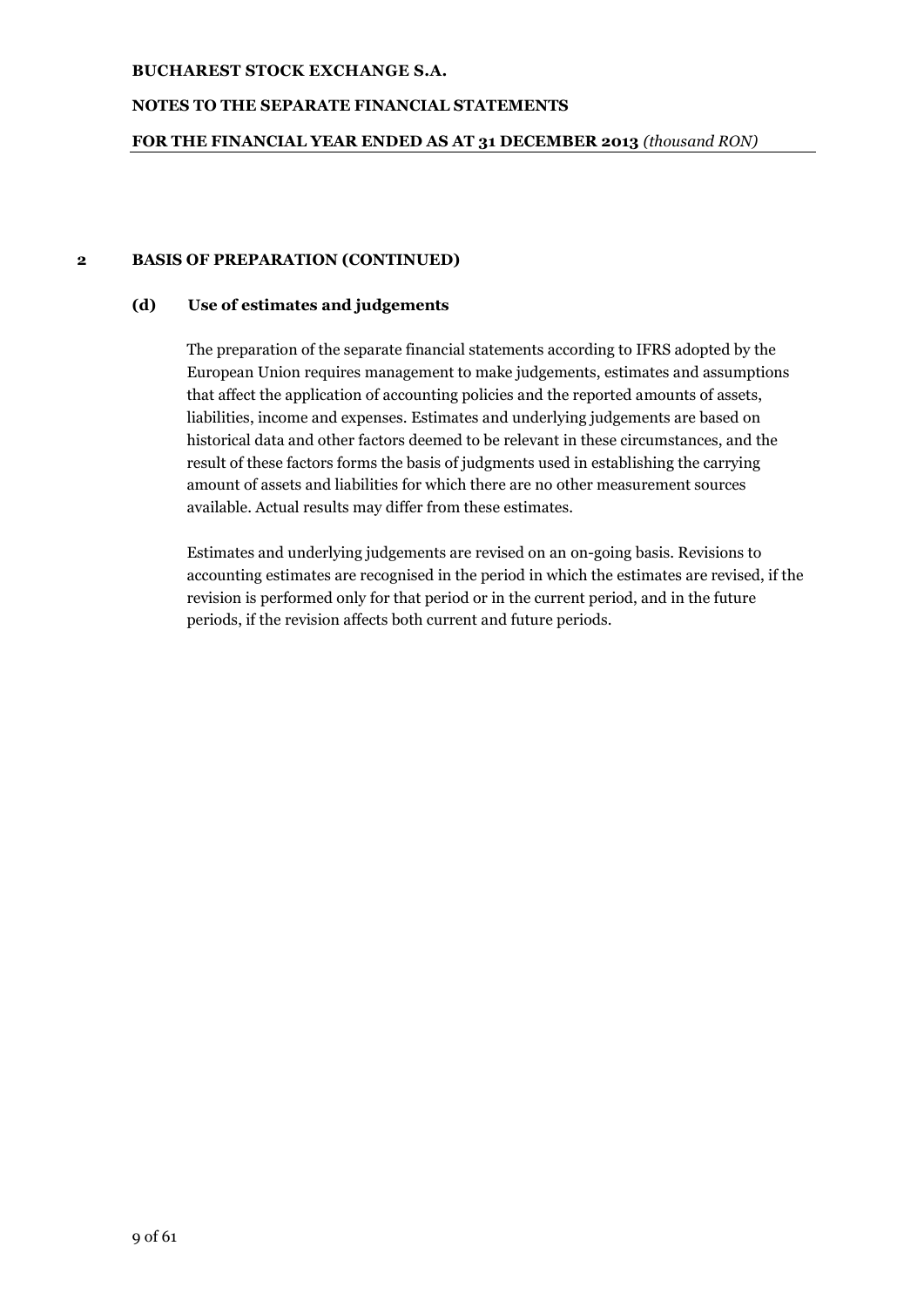### **NOTES TO THE SEPARATE FINANCIAL STATEMENTS**

#### **FOR THE FINANCIAL YEAR ENDED AS AT 31 DECEMBER 2013** *(thousand RON)*

#### **3. SIGNIFICANT ACCOUNTING POLICIES**

The most significant accounting methods and policies have been consistently applied by BVB during the financial years presented in these separate financial statements.

#### **a) Foreign currency**

Transactions in foreign currencies are recorded in RON using the official exchange rate on the transaction settlement date. Monetary assets and liabilities denominated in foreign currency on the date on which the statement of financial-accounting position was prepared are translated in RON at the exchange rate of that day. The gains or losses originating from their settlement and from the translation of monetary assets and liabilities denominated in foreign currency using the exchange rate at the end of the financial year are recognised in the year result. Non-monetary assets and liabilities in a foreign currency that are measured based on historical are translated in RON using the exchange rate at the date of the transaction. Non-monetary assets and liabilities denominated in foreign currencies that are measured at fair value are translated in RON using the exchange rate at the date that the fair value was determined.

Foreign currency differences arising on translation are recognised in the profit or loss account, except for the differences arising from the translation of available-for-sale financial instruments which are included in the reserve resulting from the change in fair value of these financial instruments. The exchange rates of the main foreign currencies are as follows:

| <b>Currency</b> |        | Spot exchange rate Spot exchange rate<br>31 December 2013 31 December 2012 | Average<br>exchange<br>rate 2013 | Average<br>exchange<br>rate 2012 |
|-----------------|--------|----------------------------------------------------------------------------|----------------------------------|----------------------------------|
| <b>EUR</b>      | 4.4847 | 4.4287                                                                     | 4.4190                           | 4.4560                           |
| <b>USD</b>      | 3.2551 | 3.3575                                                                     | 3.3279                           | 3.4682                           |

## *b)* **Accounting of effects of hyperinflation**

According IAS 29 ("Financial Reporting in Hyperinflationary Economies") financial statements of an entity whose functional currency is the currency of a hyperinflationary economy should be presented in terms of current purchasing power of that currency on the date on which the statements of financial position is prepared, i.e. non-monetary items are restated by applying the general price index on the date of acquisition or contribution.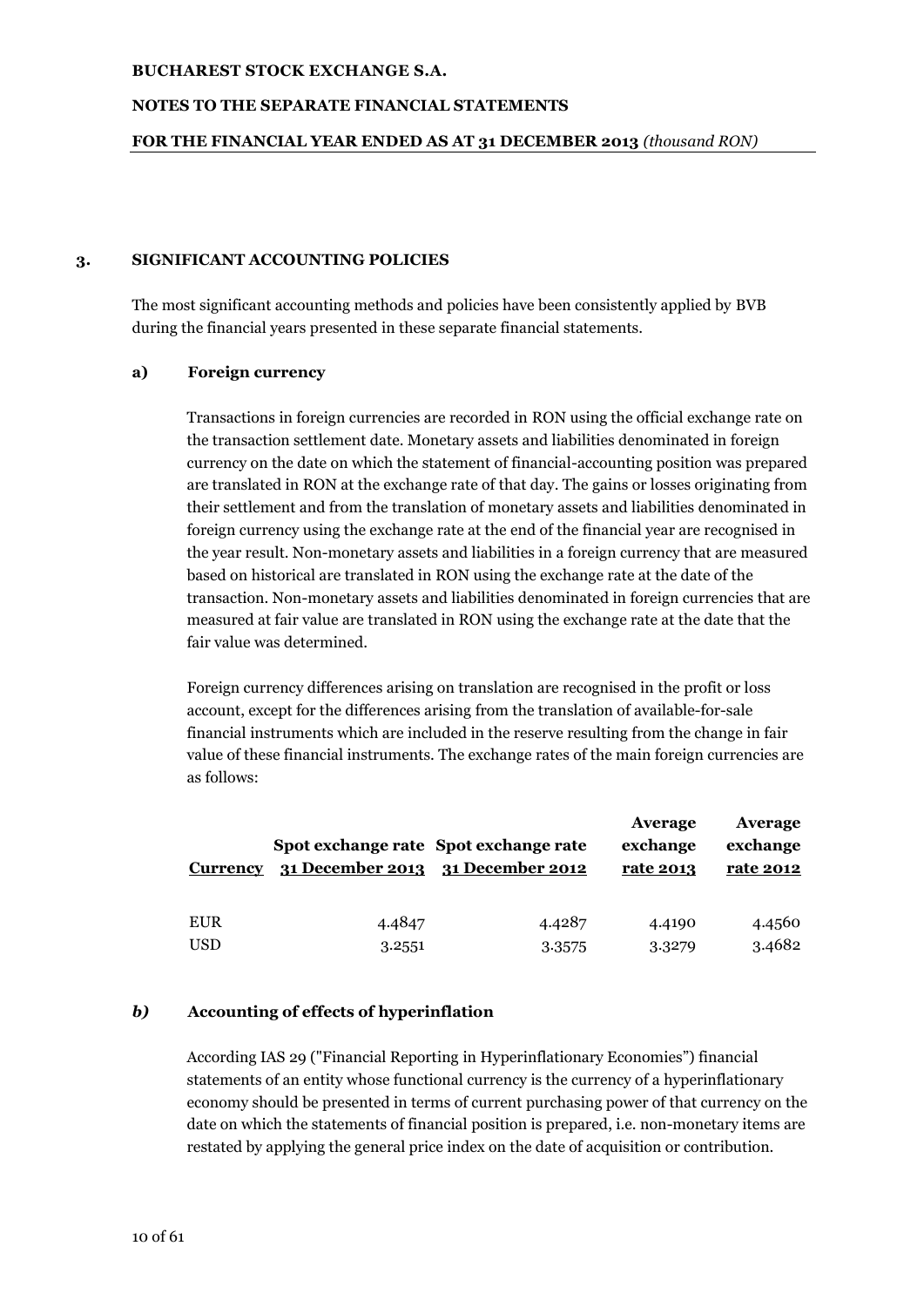### **NOTES TO THE SEPARATE FINANCIAL STATEMENTS**

#### **FOR THE FINANCIAL YEAR ENDED AS AT 31 DECEMBER 2013** *(thousand RON)*

### **3. SIGNIFICANT ACCOUNTING POLICIES** *(CONTINUED)*

According to IAS 29 an economy is considered hyperinflationary if, among other factors, the cumulative inflation index exceeds 100% over a period of three years. The steady decrease in the rate of inflation and other factors related to the characteristics of the economic environment in Romania indicate that the economy whose functional currency was adopted by the Company ceased to be hyperinflationary affecting the financial periods starting from 1 January 2004. The Company adopted the provisions of IAS 29 ("Financial Reporting in Hyperinflationary Economies") in preparing financial statements for those holdings older than 1 January 2004. Amounts expressed in the measuring unit used at 31 December 2003 are treated as the basis for the reported accounting amounts included in these separate financial statements and are not measured values, replacement cost or any other measurement of the current value of the assets or prices at which transactions would take place at that time.

#### **c) Financial assets and liabilities**

#### *Financial assets*

The Company initially recognises receivables and deposits on the date that they are originated. All other financial assets (including assets designated at fair value through profit or loss account) are initially recognised on the trade date when the Company becomes a party of the contractual provisions of the instrument.

The Company derecognises a financial asset when the contractual rights to the cash flows from the asset expire or it transfers the rights to receive the contractual cash flows in a transaction in which substantially all the risks and rewards of ownership of the financial asset are transferred. Any interest in such transferred financial assets that is created or retained by the Company is recognised as a separate asset or liability. Financial assets and liabilities are offset and the net amount presented in the separate statement of financial position when, and only when, the Company has a legal right to offset the amounts and intends either to settle on a net basis or to realise the asset and settle the liability simultaneously.

The Company classifies financial assets held into the following categories: held-to-maturity financial assets, receivables and available-for-sale financial assets.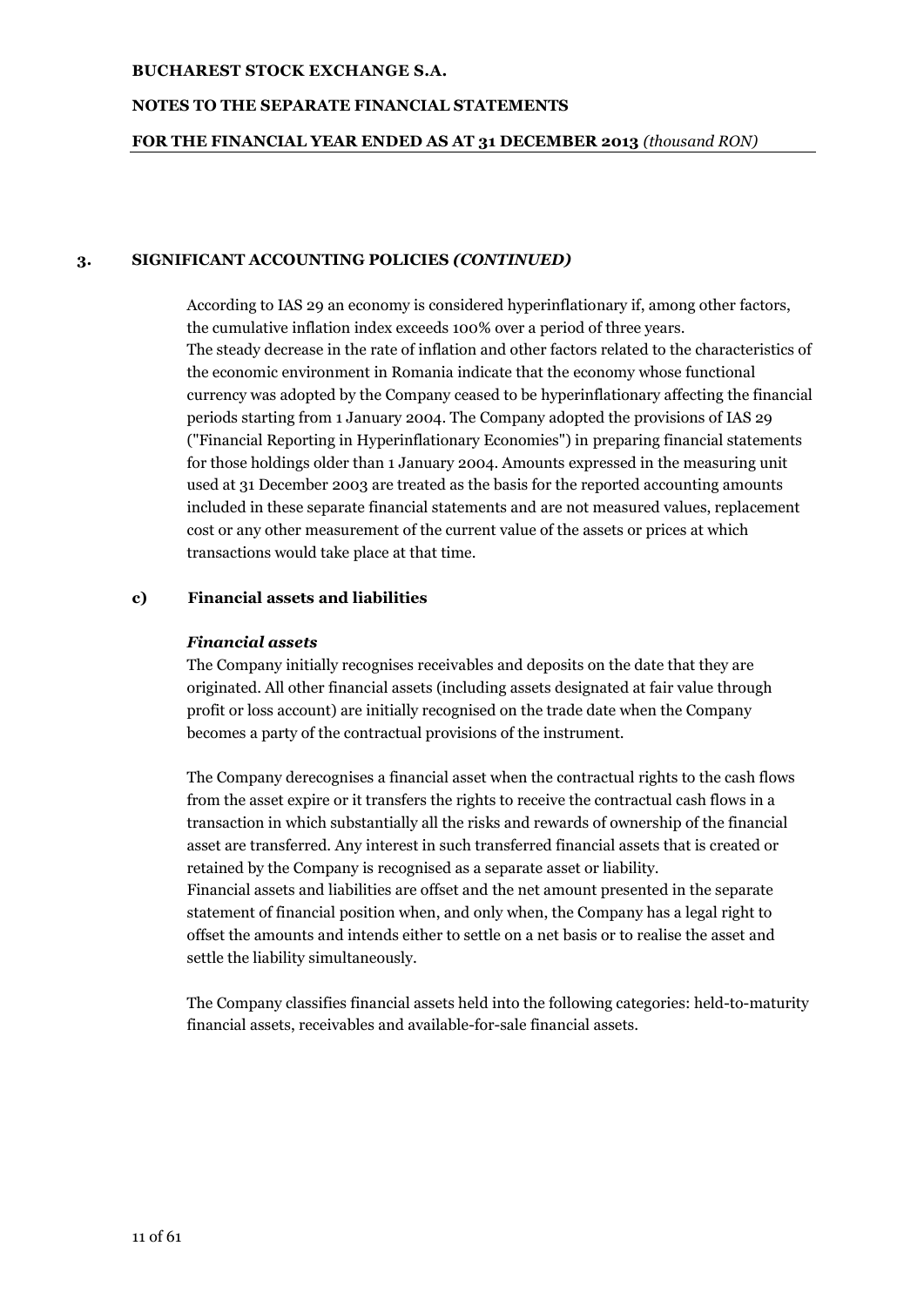## **NOTES TO THE SEPARATE FINANCIAL STATEMENTS**

### **FOR THE FINANCIAL YEAR ENDED AS AT 31 DECEMBER 2013** *(thousand RON)*

#### **3. SIGNIFICANT ACCOUNTING POLICIES (CONTINUED)**

#### *(i) Held-to-maturity financial assets*

If the Company has the intent and ability to hold the debt securities to maturity, then such financial assets are classified as held-to-maturity investments. Held-to-maturity financial assets are recognised initially at fair value plus any directly attributable transaction costs.

Interest for held-to-maturity financial assets, calculated using the effective interest method, is recognized in the profit and loss account as financial revenues.

Subsequent to initial recognition, held-to-maturity financial assets are measured at amortised cost using the effective interest method, less any impairment losses. Any sale or reclassification before maturity of more than an insignificant amount of held-to-maturity investments and that does not occur near their maturity leads to the reclassification of all held-to-maturity investments in the category of available-for-sale assets, and the Company will not be able to classify the investment instruments as held-to-maturity investment instruments during the current year and the next two financial years.

During its activities, the Company also performs government securities repurchase operations. This involves placements with banks using government securities as collateral from banks. Repurchase securities have fixed maturities and are treated as bank deposits with the same rules for recognition, measurement and derecognition.

#### *(ii) Receivables*

Receivables are financial assets with fixed or determinable payments that are not quoted in an active market. Such assets are recognised initially at fair value. Subsequent to initial recognition, receivables are measured at amortised cost using the effective interest method, less any impairment losses.

Cash and cash equivalents comprise cash balances, amounts available in current bank accounts, other highly liquid short-term investments with initial maturities of up to three months and bank overdrafts.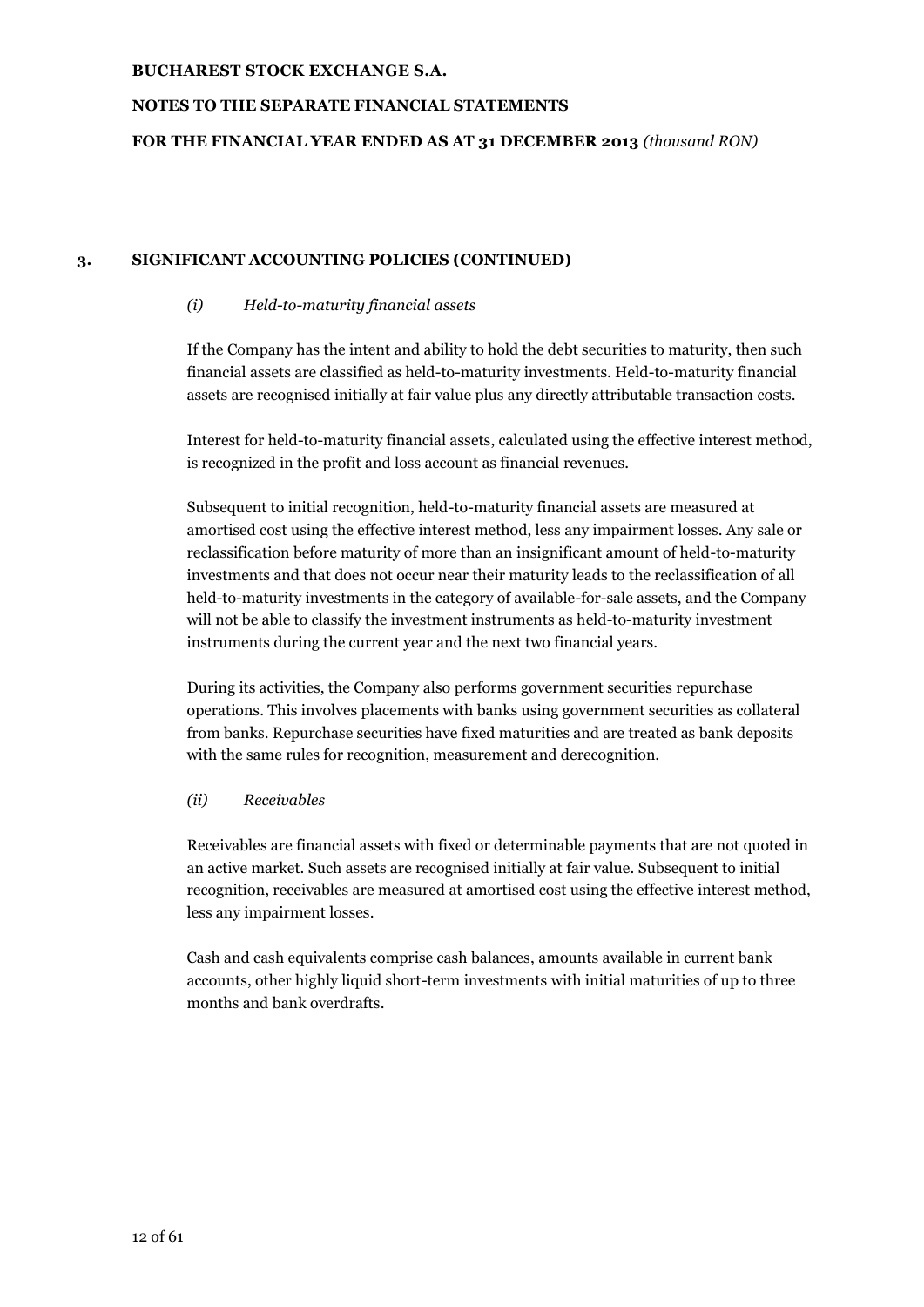### **NOTES TO THE SEPARATE FINANCIAL STATEMENTS**

### **FOR THE FINANCIAL YEAR ENDED AS AT 31 DECEMBER 2013** *(thousand RON)*

### **3. SIGNIFICANT ACCOUNTING POLICIES (CONTINUED)**

#### *(iii) Available-for-sale financial assets*

Available-for-sale financial assets are non-derivative financial assets that are designated as available for sale and are not classified in any of the above categories of financial assets. The Company's investments in equity securities and in certain debt instruments are classified as available-for-sale financial assets.

Subsequent to initial recognition, they are measured at fair value and subsequent changes, other than impairment losses (see *Note 3 (g)*) and exchange rate differences related to equity instruments available for sale, are recognised in other comprehensive income and are presented within equity in the fair value reserve. When an investment is derecognised, the gain or loss accumulated in other comprehensive income is reclassified to profit or loss account.

If fair value cannot be reliably determined, equity investments designated as available-forsale financial assets are carried at restated cost, less provision for impairment losses.

Financial assets and debt are offset, and only the net amount is presented in the statement of comprehensive income only when the Company has the legal right to offset these values and intends either to settle on a net basis, or to realize the asset and settle the obligation simultaneously.

#### **d) Investments in associates**

Associates refer to companies or other entities (including special purpose entities) in which the Company, directly or indirectly owns more than half of the voting rights or has the power to determine the financial and operating policies in order to obtain benefits.

The existence and effect of potential voting rights that are currently exercisable or convertible are taken into account to determine whether the Company controls another entity or not.

Associates are entities over which the Company has significant influence (directly or indirectly), but which it does not control, generally holding between 20 and 50 per cent of the voting rights. These separate financial statements contain information about Bursa de Valori Bucuresti SA as an individual entity and it does not contain consolidated financial statements as group parent.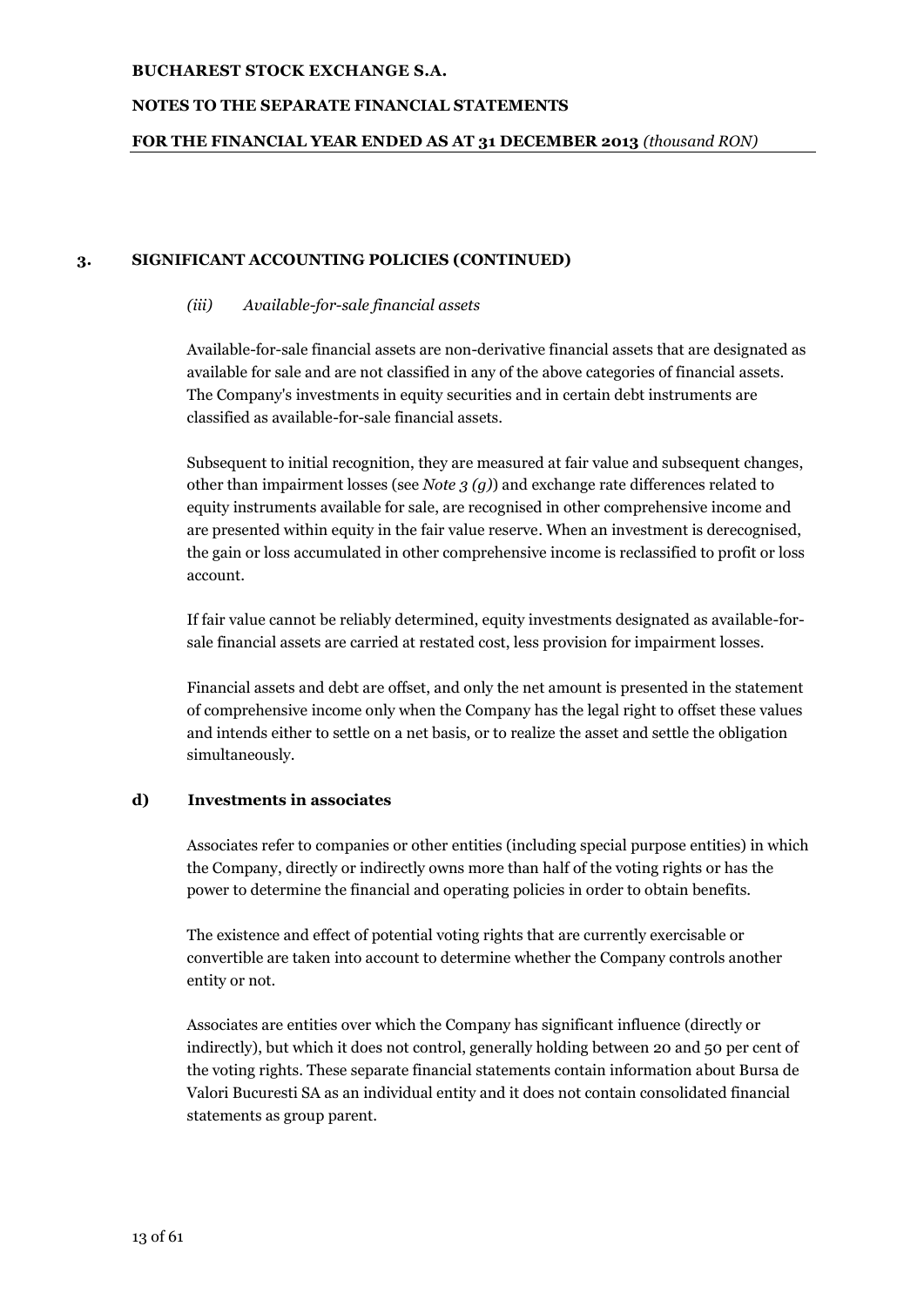### **NOTES TO THE SEPARATE FINANCIAL STATEMENTS**

### **FOR THE FINANCIAL YEAR ENDED AS AT 31 DECEMBER 2013** *(thousand RON)*

#### **3. SIGNIFICANT ACCOUNTING POLICIES (CONTINUED)**

#### **Measuring investments in subsidiaries and associates**

The Company uses the cost method to account for its investments in subsidiaries and associates in the separate financial statements. Transaction costs regarding the purchase of a subsidiary, associate or joint venture are recognised as expenses in the profit or loss account. Dividends or investments in subsidiaries, associates or joint ventures are recognised in the profit and loss account of the year when the Company's right to receive payment is established and there is probability that dividends will be collected.

Investments in subsidiaries, associates and joint ventures are periodically tested for impairment. Any loss in value is recognised in profit or loss of the year when it occurs as a result of one or more events ("Events of impairment") that occur after the initial recognition of the investment. A significant or prolonged decline of the fair value of the investment under the accounting value indicates a loss of value. Losses are always recognised through a provision account in order to cancel (to record as expense) the investment carrying amount to the current fair value. The loss of value - measured as the difference between the acquisition cost and the current fair value, less the impairment loss for that asset previously recognised in the profit or loss account - is displayed in the profit or loss account of the year. If, in a subsequent period, the value loss decreases and the decrease can be attributed objectively to an event occurring after the impairment loss was recognised, the previously recognised loss is reversed by adjusting the provision account through the profit or loss account.

## **e) Tangible and intangible assets**

#### **Tangible assets**

## *(i) Recognition and measurement*

Land is stated at fair value, determined based on annual valuations, by outside independent valuators. Revaluations are made regularly enough to ensure that the fair value of a revalued asset does not differ significantly from its book value. Any accumulated depreciation on the revaluation date is deducted from the gross book value of the asset, while the net value is restated at the revalued asset value. All the other tangible assets are registered at restated or revalued cost, less accumulated depreciation. Historical cost includes expenses that can be attributed directly to the acquisition of the respective items.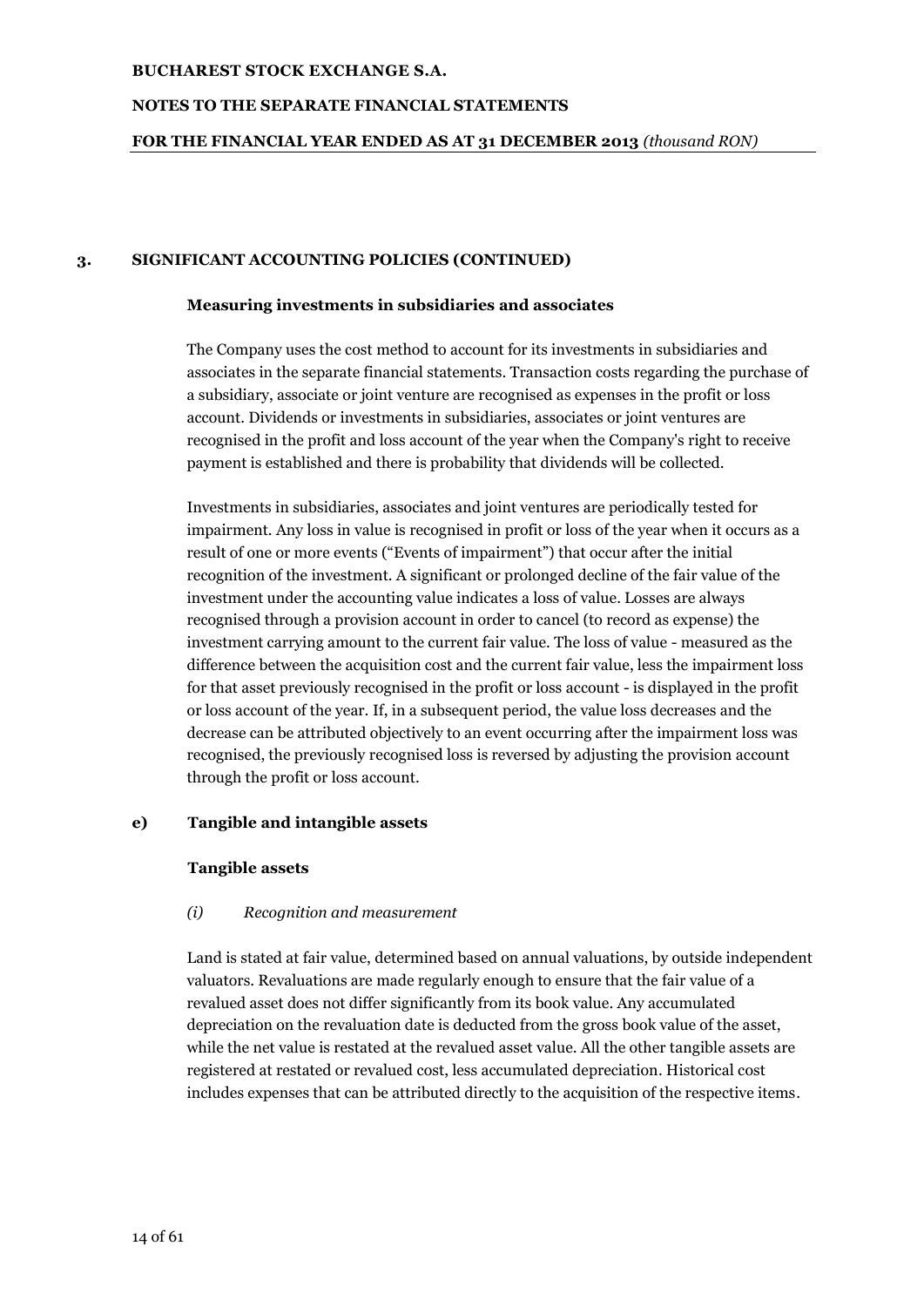### **NOTES TO THE SEPARATE FINANCIAL STATEMENTS**

#### **FOR THE FINANCIAL YEAR ENDED AS AT 31 DECEMBER 2013** *(thousand RON)*

#### **3. SIGNIFICANT ACCOUNTING POLICIES (CONTINUED)**

#### *(ii) Subsequent costs*

The Company recognises in the carrying amount of a tangible asset the cost of its replacement when such cost is incurred and the economic benefits included in that tangible asset are likely to be transferred to the Company and the cost of this tangible asset can be reliably measured. All other costs are recognised as expenses in the profit or loss account as incurred.

The costs incurred to replace a component of tangible assets reflected separately, including inspections or overhauls, are capitalised. Other subsequent expenditure is capitalized to the extent that it enhances the future performance of those tangible assets. All other repair and maintenance costs are included in profit or loss account as incurred.

#### *(iii) Tangible asset depreciation*

Depreciation is calculated using the straight-line method over the estimated useful lives of each tangible asset. Leased assets are amortised over the shorter of the lease term and their useful lives. Land is not amortised.

The useful lives for the current and comparative years are as follows:

| Plant and equipment              | 3-20 years |
|----------------------------------|------------|
| Fixtures, furniture and fittings | 2-15 years |

Depreciation methods, useful lives and residual values are reviewed at the end of each financial year and adjusted accordingly.

#### *Intangible assets*

#### *(i) Recognition and measurement*

Intangible assets (including software) purchased and with determined useful lives are measured at their cost less accumulated depreciation and accumulated impairment losses.

## *(ii) Subsequent expenditure*

Subsequent expenditures that increase the future economic benefits embodied in the specific asset to which it relates above the initial estimate are added to their original cost. These expenditures are capitalized as intangible assets if they are not part of tangible assets.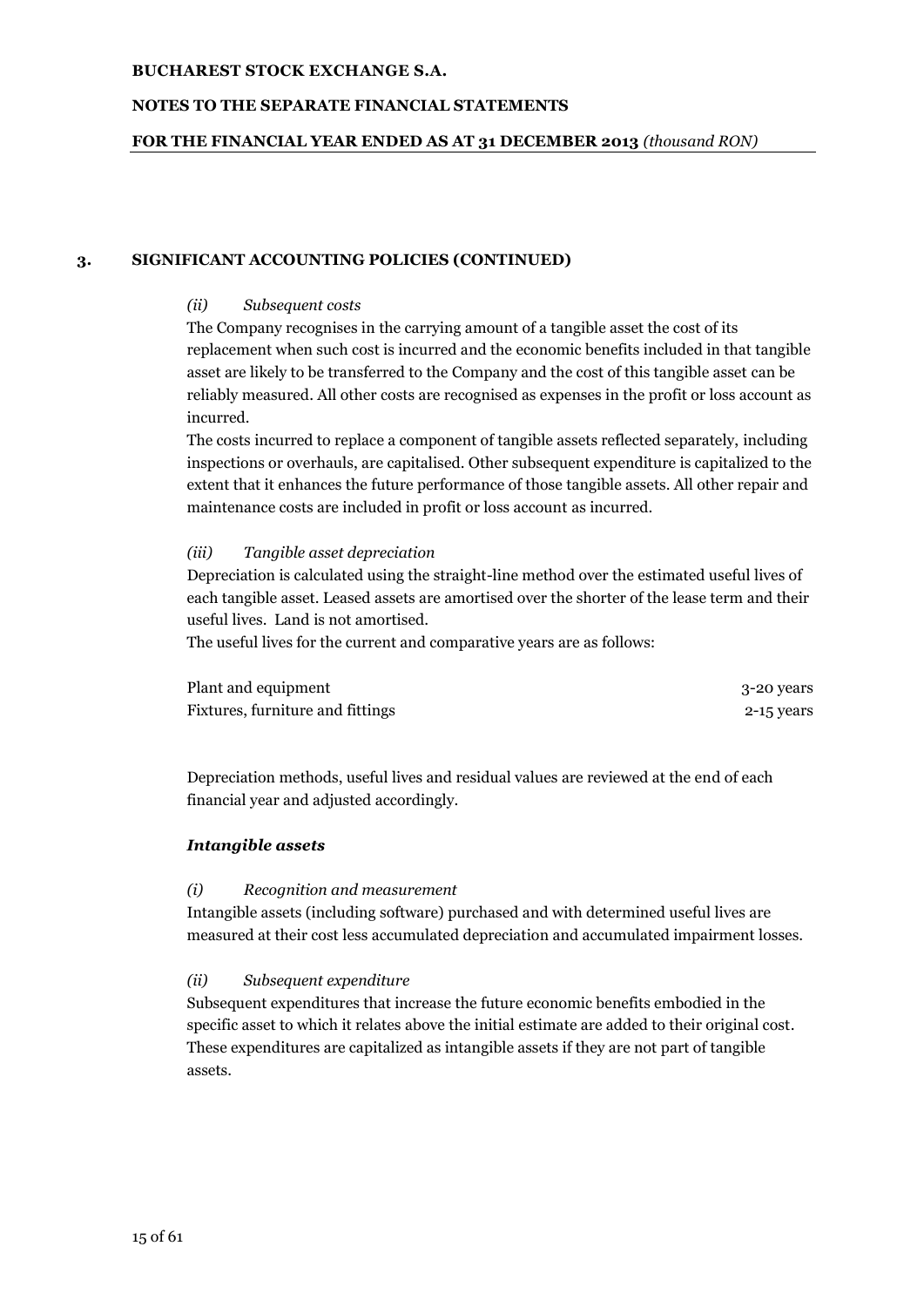## **NOTES TO THE SEPARATE FINANCIAL STATEMENTS**

### **FOR THE FINANCIAL YEAR ENDED AS AT 31 DECEMBER 2013** *(thousand RON)*

#### **3. SIGNIFICANT ACCOUNTING POLICIES (CONTINUED)**

#### *(iii) Intangible asset depreciation*

Depreciation is recognised in the profit or loss account using the straight-line method over the estimated useful life for intangible assets. Intangible assets are amortized from the date when the asset is ready to start functioning. The estimated useful life for software and licences is between 1 and 5 years.

Depreciation methods, useful lives and residual values are reviewed at the end of each financial year and adjusted accordingly.

#### **f) Deferred expenses and revenues**

The costs incurred and the revenues achieved during the current period, but concerning future periods, are included in deferred costs or revenues, as appropriate. Each month, the share of the deferred expenses or revenues related to that month is included in expenses or revenues, in the profit or loss account.

#### **g) Impairment**

## *(i) Financial assets*

A financial asset not classified at fair value through profit or loss account is assessed at each reporting date to determine whether there is objective evidence that it is impaired. A financial asset is impaired if there is objective evidence of impairment as a result of an event that occurred after the initial recognition of the asset and that the loss event had a negative impact on the estimated future cash flows of that asset that can be estimated reliably.

Objective evidence that financial assets (including equity securities) are impaired includes default or delinquency by a debtor, restructuring of an amount due to the Company on terms that the Company would not consider otherwise, indications that a debtor or issuer will default or enter bankruptcy, the disappearance of an active market for a security. In addition, for an investment in an equity security, a significant or prolonged decline in its fair value below its cost is objective evidence of impairment.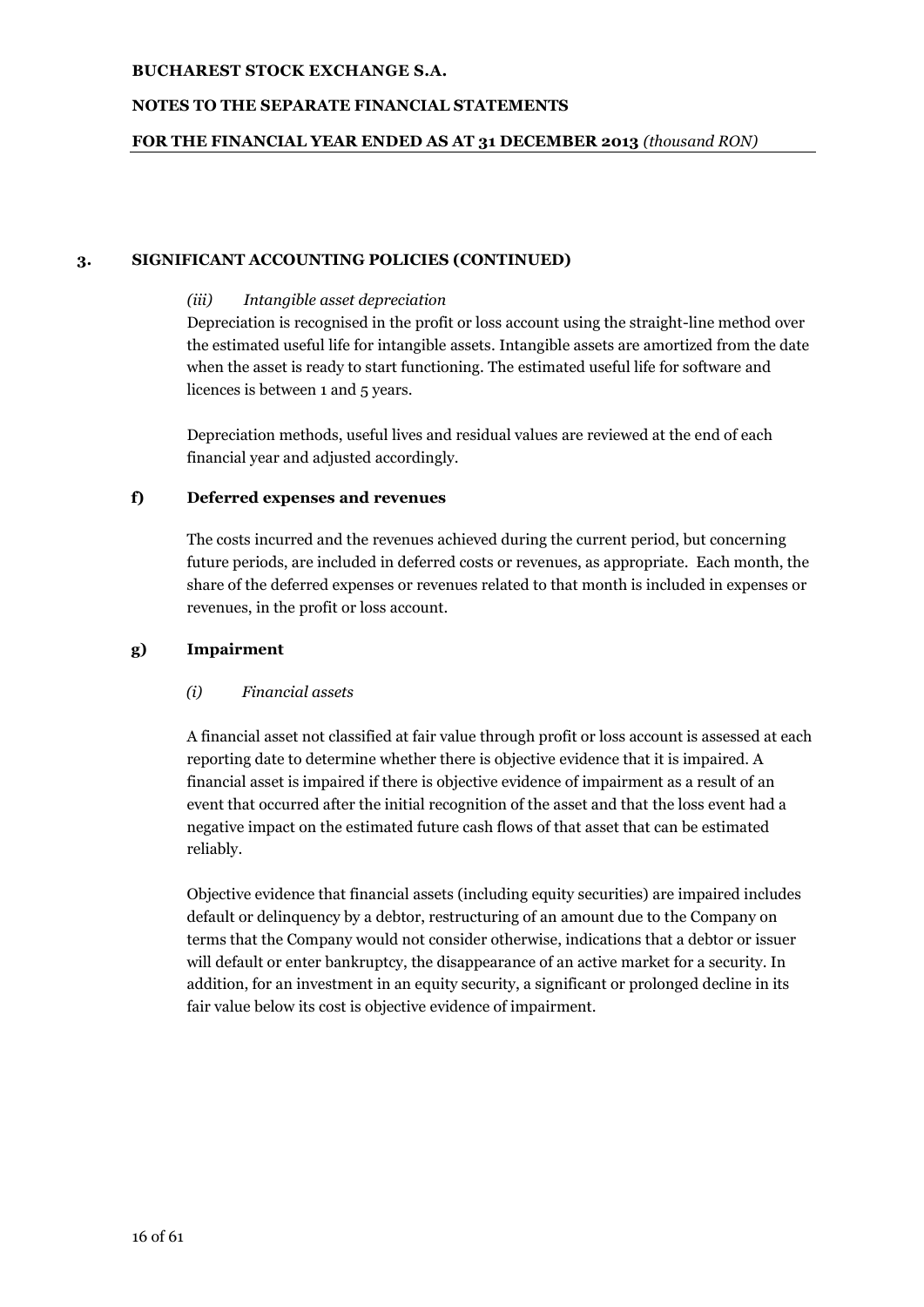### **NOTES TO THE SEPARATE FINANCIAL STATEMENTS**

#### **FOR THE FINANCIAL YEAR ENDED AS AT 31 DECEMBER 2013** *(thousand RON)*

#### **3. SIGNIFICANT ACCOUNTING POLICIES (CONTINUED)**

The Company considers evidence of impairment for receivables and held-to-maturity investment securities measured at both a specific asset and collective level. All individually significant receivables and held-to-maturity investment securities are assessed for specific impairment. Those found not to be significantly impaired are then collectively assessed for any impairment that has been incurred but not yet identified.

Receivables that are not individually significant are collectively assessed for impairment by grouping together receivables with similar risk characteristics.

In assessing collective impairment, the Company uses historical trends of the probability of default, the timing of recoveries and the amount of loss incurred, adjusted for management's judgement as to whether current economic and credit conditions are such that the actual losses are likely to be greater or less than the suggested by historical trends.

An impairment loss in respect of a financial asset measured at amortised cost is calculated as the difference between its carrying amount and the present value of the estimated future cash flows discounted at the asset's original effective interest rate. Losses are recognised in profit or loss account and reflected in a receivables adjustment account. Interest on the impaired asset continues to be recognised through the discount depreciation. When an event occurring after the impairment was recognised causes the amount of impairment loss to decrease, the decrease in impairment loss is reversed through the profit or loss account.

Impairment losses on available-for-sale investments are recognised by reclassifying the losses accumulated recognised in other comprehensive income and reflected in the fair value reserve in equity to profit or loss account. The cumulative loss that is reclassified from other comprehensive income to the profit or loss account is the difference between the acquisition cost, net of any principal repayment and depreciation, and the current fair value, less any impairment loss recognised previously in profit or loss account. Changes in provisions for impairment losses attributable to time value of money are reflected as a component of interest income.

If, in a subsequent period, the fair value an impaired available-for-sale debt security increases and the increase can be objectively related to an event occurring after the impairment loss was recognised in the profit or loss account, then the impairment loss is reversed, with the amount of the reversal is recognised in the profit or loss account.

However, any subsequent recovery in the fair value of an impaired available-for-sale equity security is recognised in other comprehensive income.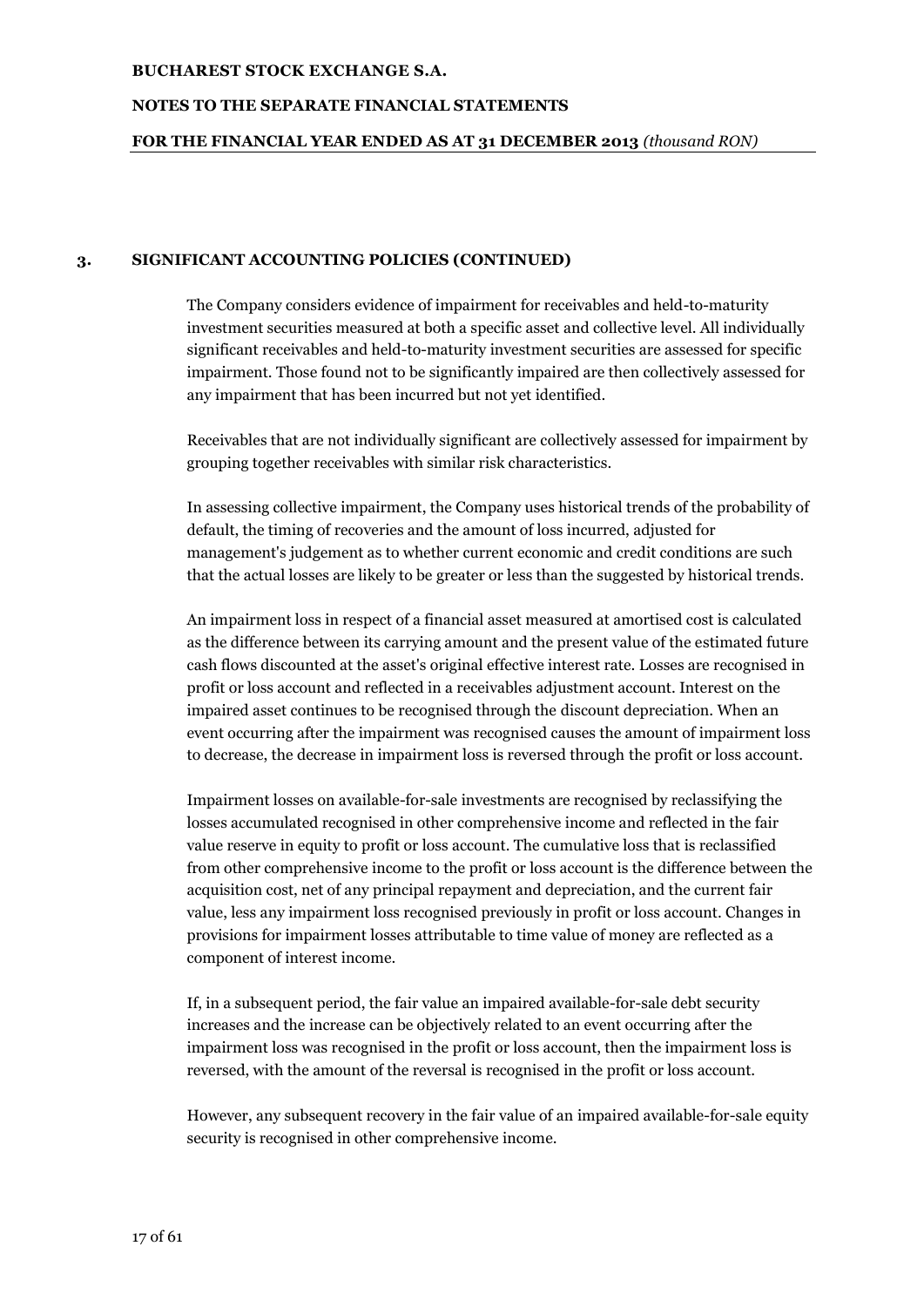### **NOTES TO THE SEPARATE FINANCIAL STATEMENTS**

#### **FOR THE FINANCIAL YEAR ENDED AS AT 31 DECEMBER 2013** *(thousand RON)*

#### **3. SIGNIFICANT ACCOUNTING POLICIES (CONTINUED)**

#### *(i) Non-financial assets*

The carrying amounts of the Company's non-financial assets, other than deferred tax assets, are reviewed at each reporting date to determine whether there is any indication of impairment. If any such indication exists, then the asset's recoverable amount is estimated.

The recoverable amount of an asset or a cash-generating unit is the greater of its value in use and its fair value, less costs to sell. In assessing value in use, the estimated future cash flows are discounted to their present value using a pre-tax discount rate that reflects current market assessments of the time value of money and the risks specific to the asset.

For the purpose of impairment testing, assets which cannot be tested individually are grouped together into the smallest group of assets that generates cash inflows from continuing use that are largely independent of the cash inflows of other assets or group of assets ("cash-generating unit").

#### **h) Employee benefits**

#### *(i) Short-term employee benefits*

Short-term employee benefits include salaries, compensations and social security contributions. Short-time employee benefits are recognised as expenses as the services are provided.

#### *(ii) Defined contribution plans*

The Company makes payments on behalf of its employees to the Romanian state pension, health insurance and unemployment funds, during the performance of its usual activities. All members and employees of the Company are also legally bound to contribute (through social contributions) to the Romanian state pension fund (a state defined contribution plan). All contributions are recognised in the income for the period they are incurred.

## *(iii) Other long-term employee benefits*

The company may grant but it is not obliged to grant, post-pensioning benefits without creating a legal or constructive obligation. That is why the Company has not recognised any debt in these financial statements.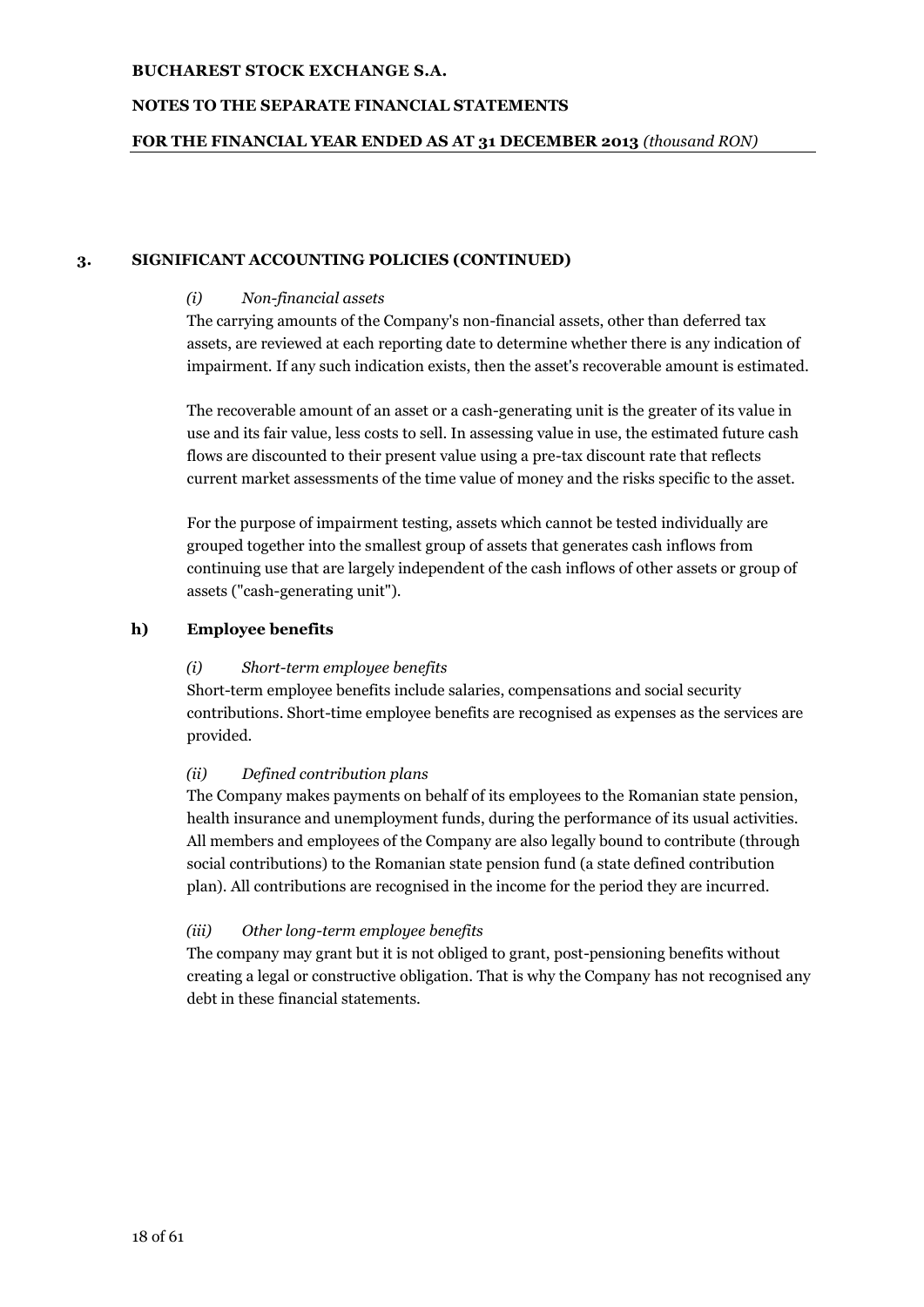### **NOTES TO THE SEPARATE FINANCIAL STATEMENTS**

### **FOR THE FINANCIAL YEAR ENDED AS AT 31 DECEMBER 2013** *(thousand RON)*

#### **3. SIGNIFICANT ACCOUNTING POLICIES (CONTINUED)**

#### **Trade payables and other payables**

Trade payables and other payables are obligations to pay for products or services that were purchased during the course of normal activity from suppliers and other creditors. Trade payables and other payables are classified as current debt if the payment is due in one year or less. Otherwise they will be presented as long-term debt. Trade payables and other debt are initially recognized at fair value and subsequently at amortized cost based on the effective interest method.

## **i) Provisions**

A provision is recognised in the statement of financial position if, as a result of a past event, the Company has a present obligation that can be estimated reliably, and it is probable that a future outflow of economic resources will be required to settle the obligation, and the value of such obligation can be reasonably estimated. Provisions are determined by discounting the expected future cash flows at a pre-tax rate that reflects current market conditions and the risks specific to the liability. The amortization of the discount is recognised as financial cost.

## **j) Revenues**

#### *(i) Revenues from services*

Revenues from services rendered are recognised in the profit or loss account for the period during which such services are provided.

The main sources of revenues are:

- revenues from fees for transactions in shares and fixed income instruments revenues are recognised as services are rendered;
- fees charged for admission to trading revenues are recognised at the date of admission to trading;
- fees charged for maintenance to trading revenues are recognised on a straightline basis over the period to which it relates;
- revenues from data vending revenues are recognised as services are rendered.

## *(ii) Commissions*

When the Company is acting in the capacity of an agent rather than as the principal in a transaction, the recognised revenue is the net commission made by the Company.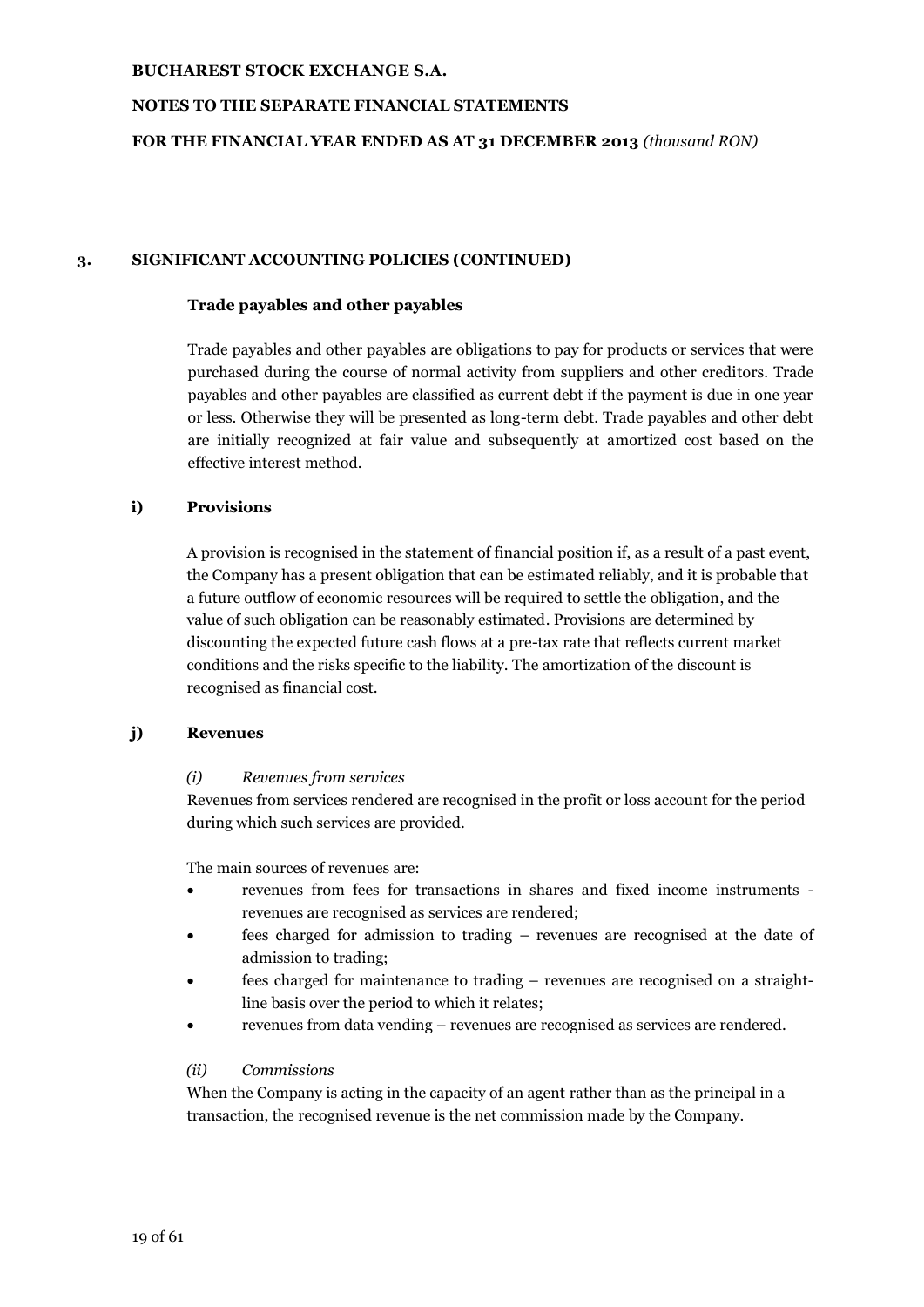## **NOTES TO THE SEPARATE FINANCIAL STATEMENTS**

### **FOR THE FINANCIAL YEAR ENDED AS AT 31 DECEMBER 2013** *(thousand RON)*

### **3. SIGNIFICANT ACCOUNTING POLICIES (CONTINUED)**

#### *(iii) Financial income and financial costs*

Financial income includes interest income on amounts invested (including available-forsale financial assets), dividend income, gains on the re-measurement of assets and liabilities in other currencies, gains on the disposal of available-for-sale financial assets and fair value changes of financial instruments that are recognised in the profit or loss account at fair value using the effective interest method.

Dividend income is recognised in the profit or loss account on the date that the Company's right to receive payment is established, which in the case of quoted securities is normally the registration date.

Financial costs comprise losses on disposal of available-for-sale financial assets, losses on the re-measurement of assets and liabilities in other currencies, and fair value losses of financial instruments that are recognised in the profit or loss account at fair value using the effective interest method.

## **k) Current and deferred corporate income tax**

Corporate income tax for the year comprises current tax and deferred tax. Corporate income tax is recognised in the income statement of the year, unless it is related to items recognised in other comprehensive income, or directly in equity. In such cases, related tax is recognized in other comprehensive income or directly in equity.

Current income tax is determined based on the fiscal regulations adopted in full or to a large extent on the statement of financial position date, in countries where the Company and its subsidiaries operate and generate taxable income. Management regularly assesses the positions in the tax returns with regard to those cases where applicable fiscal regulations are interpretable. Management may register provisions, as needed, based on amounts estimated as owed to tax authorities.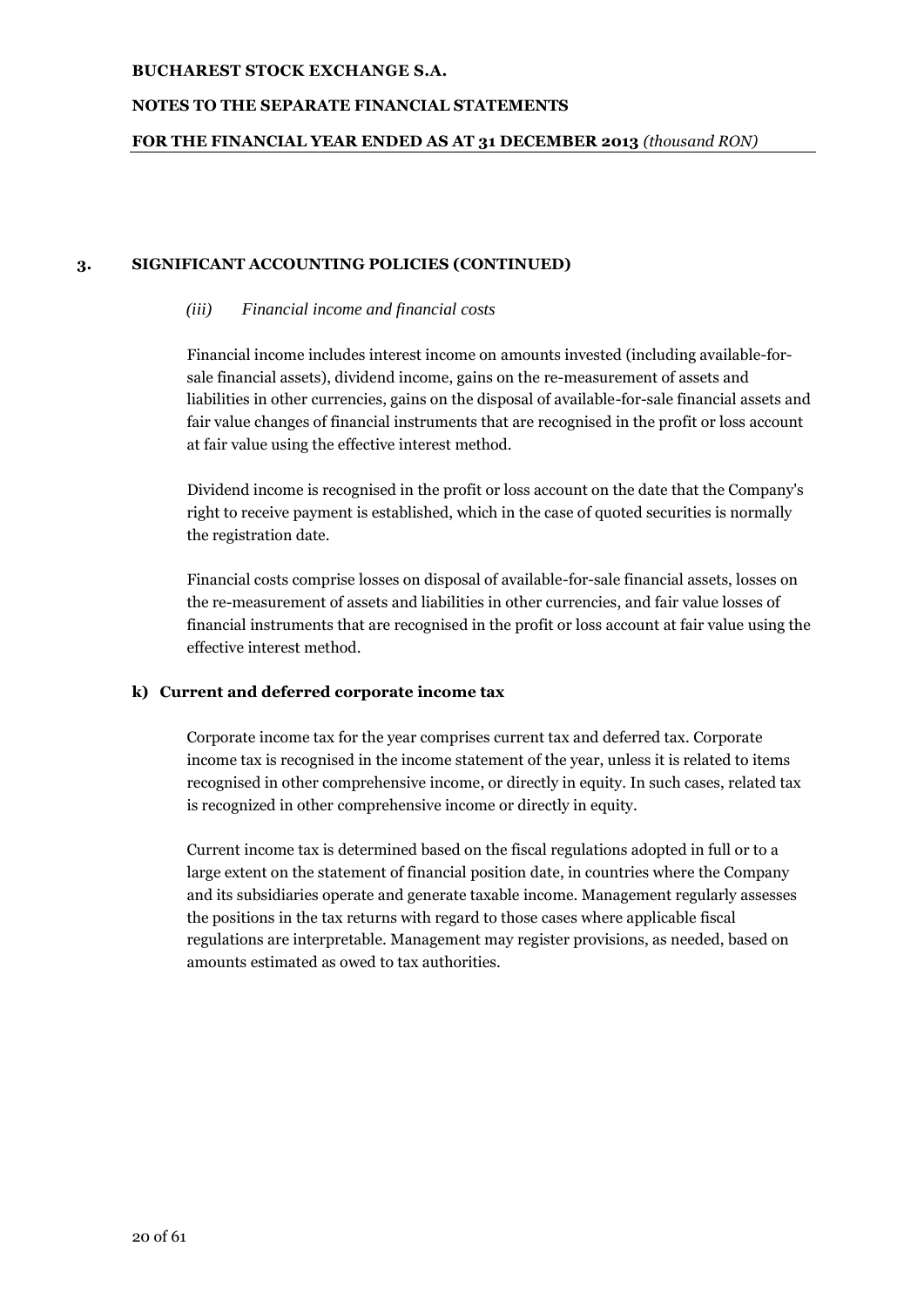#### **NOTES TO THE SEPARATE FINANCIAL STATEMENTS**

#### **FOR THE FINANCIAL YEAR ENDED AS AT 31 DECEMBER 2013** *(thousand RON)*

#### **3. SIGNIFICANT ACCOUNTING POLICIES (CONTINUED)**

Deferred tax is determined in respect of temporary differences arising between the tax base for calculating the tax on assets and liabilities and their carrying value used for reporting in the financial statements. Deferred tax is not recognised for: initial recognition of goodwill, the initial recognition of assets and liabilities arising from Transactions that are not business combinations and that affects neither the accounting nor tax income and differences. Deferred tax is calculated based on tax rates (and laws) enacted in full or to a large extent at the statement of financial position date and that would be applied during the period when receivables (obligations) related to deferred tax will be realized (settled).

Deferred tax receivables are recognised only if it likely that future taxable profits will be registered, from which temporary differences would be deducted.

Deferred tax receivables are calculated for deductible temporary differences resulted from investments in subsidiaries, in affiliate entities and in mutual partnerships only if it is likely that the temporary difference is reversed in the future and there is enough taxable income available from which the temporary difference can be deducted.

Deferred tax receivables and obligations are offset when there is a legal basis for offsetting current tax receivables with current tax obligations, and when receivables and obligations related to deferred tax refer to income tax levied by the same fiscal authority, either to the same taxable entity or to different taxable entities if there is an intent of compensating the balances on a net basis.

The tax rate used to calculate current and deferred tax at 31 December 2013 was of 16% (31 December 2012: 16%).

#### **l) Share capital**

Ordinary shares are classified as shareholders' equity.

Additional costs directly attributable to the issuance of new ordinary shares or options are included in shareholders' equity as deductions, net of tax, from amounts raised.

#### **m) Earnings per share**

The Company presents earnings per share ("CPA") of the basis for its ordinary shares. The basic CPA is calculated by dividing profit or loss account attributable to ordinary shareholders of the Company by a weighted average number of ordinary shares outstanding during that period. Diluted earnings per share is determined by adjusting the profit or loss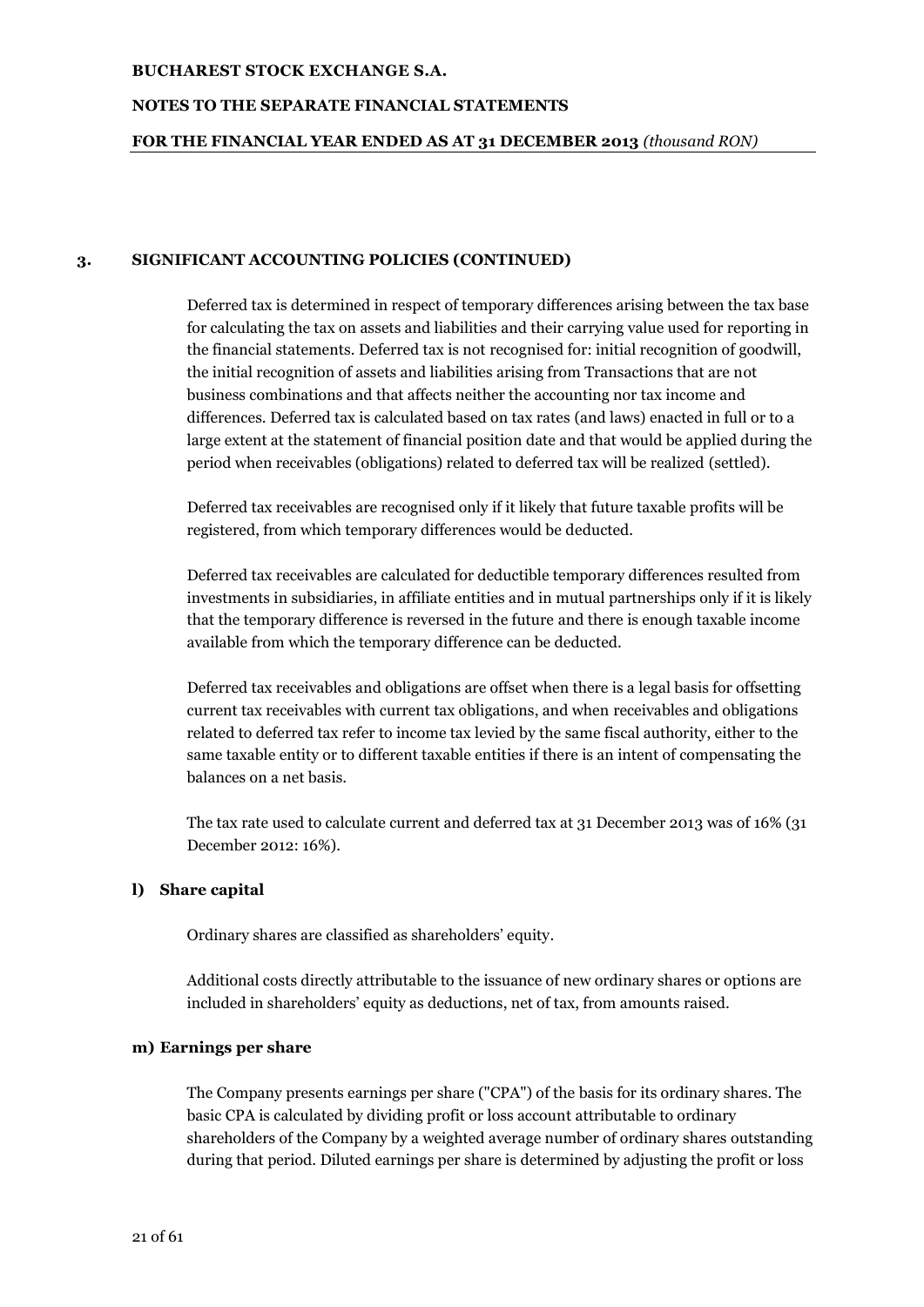### **NOTES TO THE SEPARATE FINANCIAL STATEMENTS**

#### **FOR THE FINANCIAL YEAR ENDED AS AT 31 DECEMBER 2013** *(thousand RON)*

#### **3. SIGNIFICANT ACCOUNTING POLICIES (CONTINUED)**

account attributable to ordinary shareholders and by adjusting a weighted average number of ordinary shares outstanding to the effects of all potential ordinary shares, including preferred shares. Until now it has not been necessary to calculate the diluted CPA because there are no potential ordinary shares, all issued shares having equal rights to dividends.

#### **n) Legal reserve**

In accordance with the legislation in Romania, companies must distribute an amount equal to at least 5% of profit before tax in legal reserves, until they reach 20% of the share capital. When this level is reached, the Company can make additional allocations of the net profit alone. Legal reserve is deductible within the limit of 5% applied to the accounting profit before establishing the corporate income tax.

#### **o) Dividends**

Dividends are treated as a distribution of profit, recognized as an obligation for the period in which they are declared and approved by the General Assembly of Shareholders.

The only profit available for distribution is the annual profit recorded in the statutory accounts, which is different of the profit from these separate financial statements prepared in accordance with EU IFRS, due to differences between EU IFRS and the Romanian accounting law.

## **p) New accounting regulations**

*i) New or revised standards and interpretations which are mandatory for the Company's accounting periods beginning with 1 January 2013 and after*

*Hyperinflation and Removal of fixed data for entities adopting IFRS for the first time - Amendments to IFRS 1 (issued in December 2010 and effective for the annual periods beginning on or after 1 July 2011, inclusive; applicable to EU IFRS beginning with 1 January 2013).* The amendment had no impact on the Company's financial statements.

*Recovery of basic assets - Amendments to IAS 12* (issued in December 2010 and effective for the annual periods beginning on or after 1 January 2012, inclusive; *applicable to EU IFRS from 1 January 2013).* The amendment had no impact on the Company's financial statements.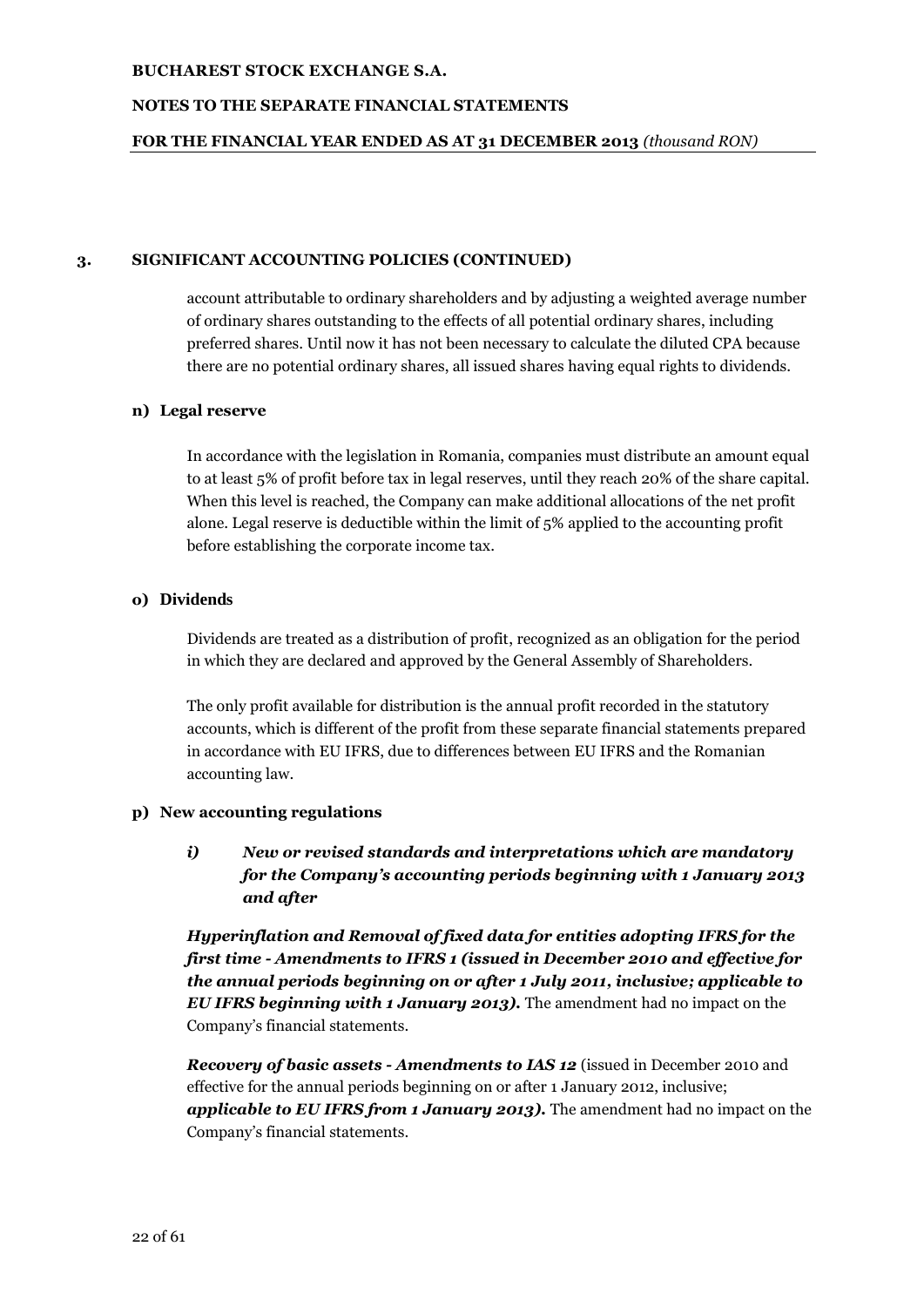### **NOTES TO THE SEPARATE FINANCIAL STATEMENTS**

### **FOR THE FINANCIAL YEAR ENDED AS AT 31 DECEMBER 2013** *(thousand RON)*

## **3. SIGNIFICANT ACCOUNTING POLICIES (CONTINUED)**

*IFRS 13, Fair value measurement (issued in May 2011 and effective for the annual periods beginning on or after 1 January 2013, inclusive; applicable to EU IFRS from 1 January 2013).* The application of this standard resulted in the presentation of additional information in these financial standards (*Note 5*).

*Amendments to IAS 1, Presentation of Financial Statements (issued in June 2011, effective for the annual periods beginning on or after 1 July 2012, inclusive; applicable to EU IFRS from 1 January 2013)*, brings changes in the presentation of items included in other items of the comprehensive income. The amendments require entities to separate the items presented in other items of comprehensive income into two groups, depending on whether or not they can be reclassified to profit or loss in the future. The recommended title used by IAS 1 has changed from "profit or loss account in other items of comprehensive income". The amendment had no significant impact on the Company's financial statements.

*IAS 19 amended, Employee Benefits (issued in June 2011, effective for the annual periods beginning on or after 1 January 2013, inclusive; applicable to EU IFRS from 1 January 2013),* brings significant changes in recognition and assessment of pension benefit expenses and in the benefits upon ending the activity, as well as in the information to be provided for all employee benefits. The standard requires recognition of all changes in the net obligation (receivable) on the benefits determined when they occur, as follows: (i) the service cost and net interest in profit or loss; and (ii) revaluations in other comprehensive income items. The amendment had no significant impact on the Company's financial statements.

# *IFRIC 20, Stripping costs in the production phase of a surface mine, (issued in October 2011 and effective for the annual periods beginning on or after 1 January 2013, inclusive; applicable to EU IFRS from 1 January 2013).* The

interpretation specifies that benefits from the stripping activity are accounted in accordance with the principles of IAS 2, Inventories, insofar as they are made in the form of stock products. To the extent in which the benefits represent the improved access to the ore, the entity must recognise those costs as "stripping activity asset" within fixed assets, subject to certain criteria. The amendment had no impact on the Company's financial statements.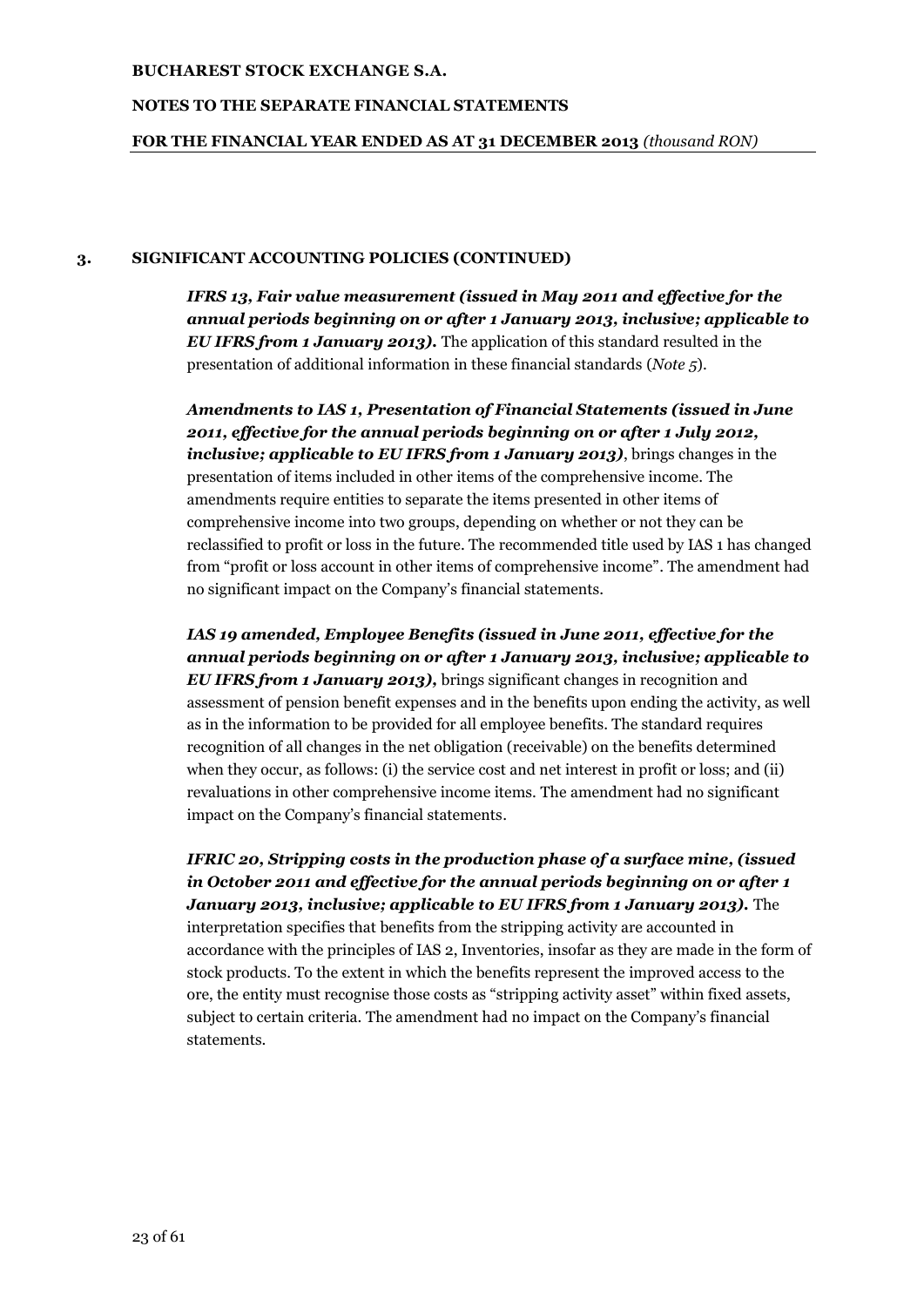### **NOTES TO THE SEPARATE FINANCIAL STATEMENTS**

### **FOR THE FINANCIAL YEAR ENDED AS AT 31 DECEMBER 2013** *(thousand RON)*

#### **3. SIGNIFICANT ACCOUNTING POLICIES (CONTINUED)**

*Disclosures – Offsetting Financial Assets and Financial Liabilities - Amendments to IFRS 7 (issued in December 2011 and effective for the annual periods beginning on or after 1 January 2013, inclusive; applicable to the EU IFRS from 1 January 2013).* The amendment stipulates the provision of information which will allow users of financial statements within an entity to assess the effect or the potential effect of the offsetting commitments, including the offsetting rights. The amendment had no significant impact on the Company's financial statements.

*Amendments to IFRS 1 First-time Adoption of International Financial Reporting Standards – Government loans.* The amendments, which treat state loans with a discounted interest rate, grant the entities adopting IFRS for the first time an exemption from the full retrospective application of IFRS, when they account these loans in transition. The same exemption will be applied both to the entities adopting IFRS for the first time and to those already applying these standards. The amendment had no impact on the Company's financial statements.

# *ii) New or revised standards and interpretations which are mandatory for accounting periods starting with 1 January 2014, and after, inclusive, but which have not been applied by the company before*

*Recoverable value of non-financial assets – Amendments to IAS 36 (issued on 29 May 2013 and effective for the annual periods beginning on or after 1 January 2014, with allowed retroactive application if IFRS 13 is applied for the same comparative accounting period).* The amendment excluded the requirement of presenting the recoverable amount in the case the CGU includes goodwill or intangible assets with indefinite useful life but at the same time no provisions for impairment have been registered. The amendment had no impact on the Company's financial statements.

*IFRS 10, Consolidated financial statements (issued in May 2011 and effective for the annual periods beginning on or after 1 January 2013, inclusive; applicable to EU IFRS from 1 January 2014).* It is estimated that the amendment will not have an impact on the Company's financial statements.

*IFRS 11, Joint commitments (issued in May 2011 and effective for the annual periods beginning on or after 1 January 2013, inclusive; applicable to EU IFRS from 1 January 2014*), replaces IAS 31 "Interests in Joint Ventures" and SIC-13 "Jointly Controlled Entities-Non-Monetary Contributions by Venturers". It is estimated that the amendment will have no impact on the Company's financial statements.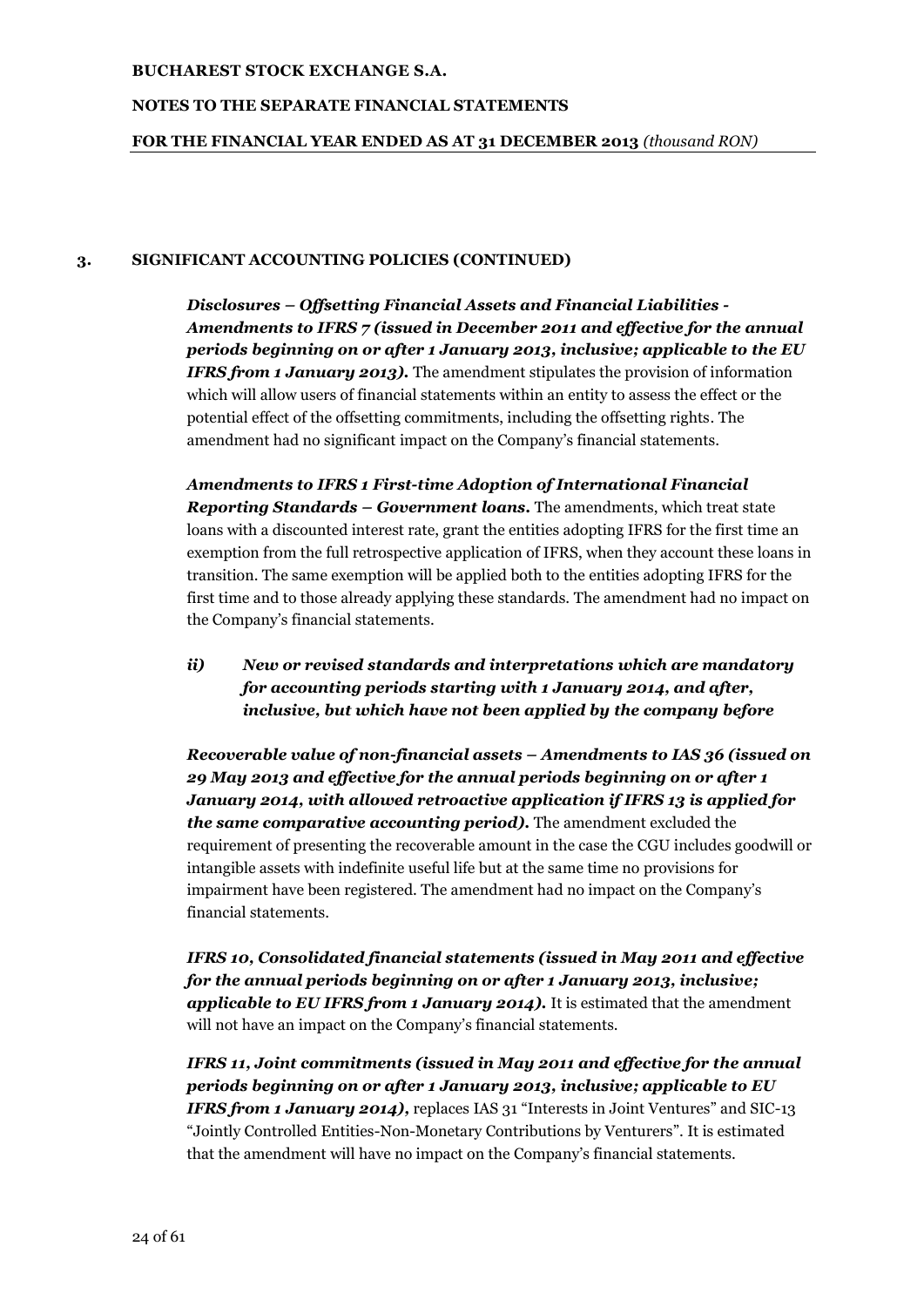### **NOTES TO THE SEPARATE FINANCIAL STATEMENTS**

#### **FOR THE FINANCIAL YEAR ENDED AS AT 31 DECEMBER 2013** *(thousand RON)*

#### **3. SIGNIFICANT ACCOUNTING POLICIES (CONTINUED)**

*IFRS 12, Presentation of interest in other entities (issued in May 2011 and effective for the annual periods beginning on or after 1 January 2013, inclusive; applicable to EU IFRS from 1 January 2014).* The Company analyses the effect of applying this change.

*IAS 27, Separate Financial Statements (revised in May 2011 and effective for the annual periods beginning on or after 1 January 2013, inclusive; applicable to EU IFRS from 1 January 2014),* was modified and its purpose now is to prescribe the accounting and presentation dispositions for investments in subsidiaries, joint ventures and associates when an entity prepares separate financial statements. Recommendations referring to control and consolidated financial statements have been replaced by IFRS 10, Consolidated Financial Statements. The company is currently analysing the effect of applying this change.

*IAS 28, Investments in associates and joint ventures, (revised in May 2011 and effective for the annual periods beginning on or after 1 January 2013, inclusive; applicable to EU IFRS from 1 January 2014)*. The amendment to IAS 28 resulted from the IASB project referring to joint ventures. When discussing that project, the Council decided to include joint ventures accounting based on the equity method in IAS 28, as this method is applicable both to joint ventures and associates. Apart from this exception, the other recommendations remain unchanged. The company analyses the effect of applying this change.

*Offsetting Financial Assets and Financial Liabilities – Amendments to IAS 32 (issued in December 2011 and effective for the annual periods beginning on or after 1 January 2014, inclusive; applicable to EU IFRS from 1 January*  2014). The amendment added recommendations on implementing IAS 32 in order to correct the inconsistencies identified in applying some of the offsetting criteria. This includes clarifying the meaning of the expression "currently has a legally enforceable right to set-off" and the fact that some gross offsetting systems may be considered equivalent to net offsetting. It is estimated that the amendment has no impact on the Company's financial statements.

*Amendments to International Financial Reporting Standards (issued in May 2012 and applicable from 1 January 2013; applicable to EU IFRS from 1 January 2014). The amendments consist of changes made to five standards.* It is estimated that the amendments will have no significant impact on the Company's financial statements.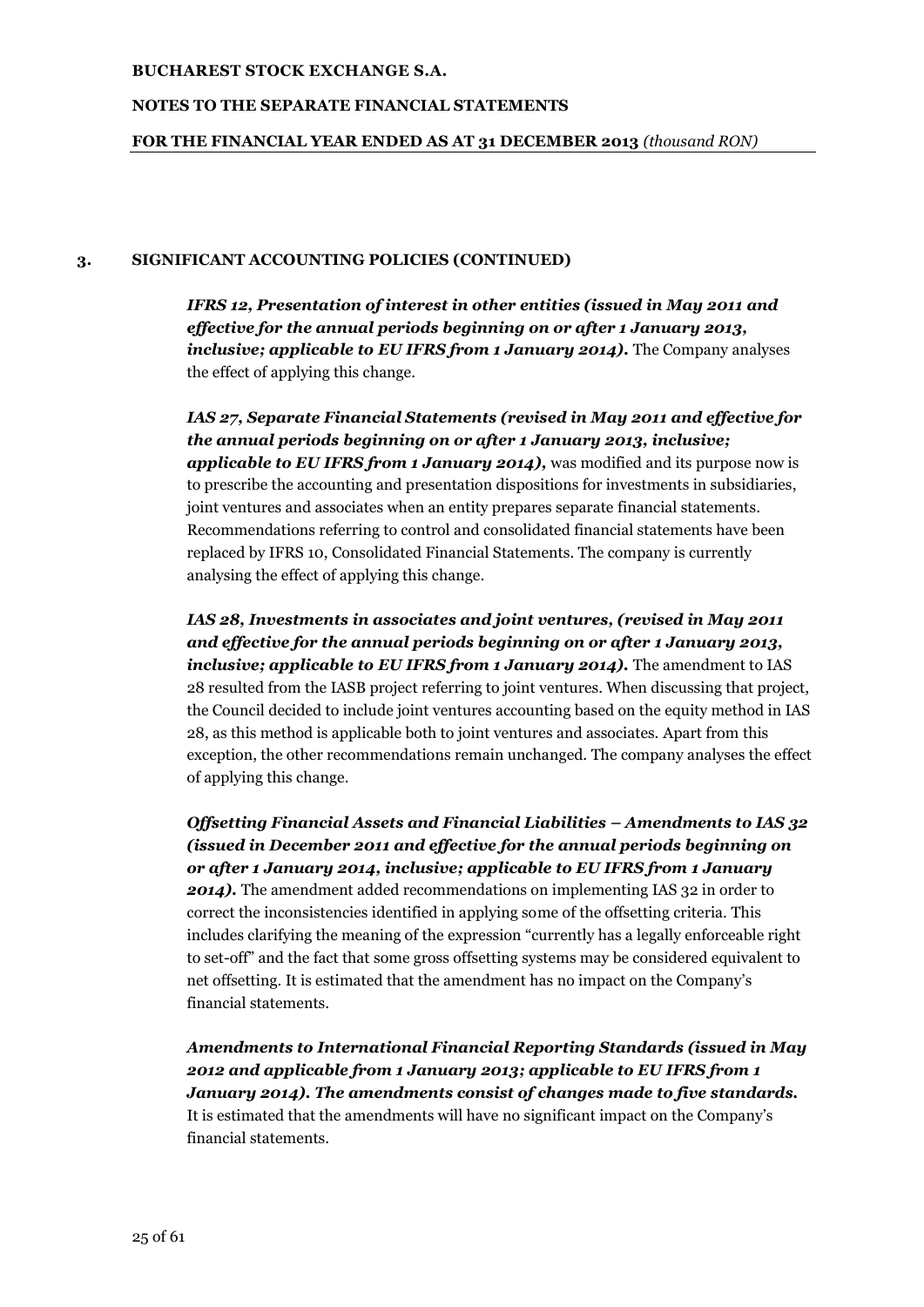### **NOTES TO THE SEPARATE FINANCIAL STATEMENTS**

### **FOR THE FINANCIAL YEAR ENDED AS AT 31 DECEMBER 2013** *(thousand RON)*

#### **3. SIGNIFICANT ACCOUNTING POLICIES (CONTINUED)**

*Transitional provisions, amendments to IFRS 10, IFRS 11 and IFRS 12 (issued on 28 June 2012 and applicable from 1 January 2013; applicable to EU IFRS from 1 January 2014).* It is estimated that the amendments will have no significant impact on the Company's financial statements.

*Amendments to IFRS 10, IFRS 12 and IAS 27 - Investment Companies (issued on 31 October 2012 and applicable from 1 January 2014).* It is estimated that the amendments will have no significant impact on the Company's financial statements.

## *iii) New or revised standards and interpretations not yet adopted by the European Union*

*IFRS 9, Financial instruments: Classification and Measurement.* IFRS 9, issued in November 2009, replaces those parts of IAS 39 relating to the classification and measurement of financial assets. IFRS 9 was further amended in October 2010 in order to comply with the classification and measurement of financial liabilities in December 2011 and (i) to replace the date of entry into force with the annual periods beginning on or after 1 January 2015, inclusive, and (ii) to add transitional information to be provided. The main features of this standard are the following:

- Financial assets are classified into two measurement categories: those subsequently measured at fair value and those subsequently measured at amortized cost. The decision will be made upon initial recognition. The classification depends on the entity's business model used in managing its financial instruments and on the contractual cash flow characteristics of the instrument.
- An instrument is subsequently measured at amortized cost only if it is a debt instrument and if (i) the objective of the entity's business model is to hold the asset to collect the contractual cash flows, and (ii) the asset's contractual cash flows represent only loan and interest payments (i.e., have only "basic loan features"). All the other debt instruments will be measured at fair value through profit or loss.
- All equity instruments will be subsequently measured at fair value. Equity instruments held for trading will be measured at fair value through profit or loss. For all other equity instruments, an irrevocable election can be done upon initial recognition, consisting of recognition of gains and losses realized and unrealized at fair value, through other comprehensive income items and not through profit or loss. There will be no reversal of fair value gains and losses in profit or loss. This choice will be done separately, for each instrument. Dividends will be presented in profit or loss, as long as they represent the yield of the investment.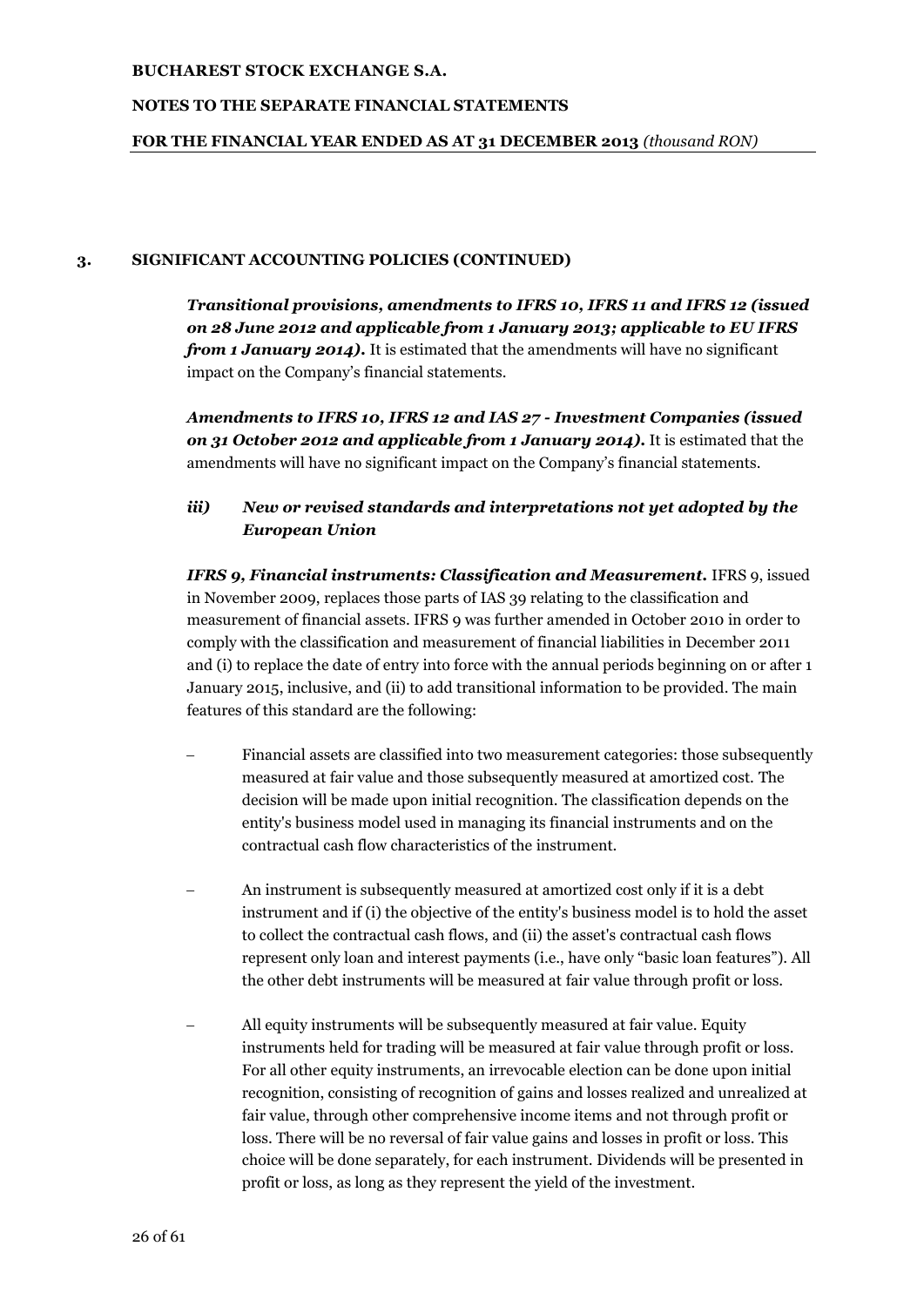### **NOTES TO THE SEPARATE FINANCIAL STATEMENTS**

### **FOR THE FINANCIAL YEAR ENDED AS AT 31 DECEMBER 2013** *(thousand RON)*

#### **3. SIGNIFICANT ACCOUNTING POLICIES (CONTINUED)**

 Most IAS 39 provisions on the classification and measurement of financial liabilities were carried forward unchanged to IFRS 9. The main change was that the entity will have to present the effects of changes in credit risk of financial liabilities designated at fair value through profit or loss in other items of comprehensive income.

*Amendments to International Financial Reporting Standards 2012 (issued in December 2013 and applicable from 1 January 2013; applicable from 1 January 2014; not yet adopted by the European Union). The amendments consist of changes made to seven standards.* It is estimated that the amendments will have no significant impact on the Company's financial statements.

*Amendments to International Financial Reporting Standards 2013 (issued in December 2013 and applicable from 1 January 2013; applicable from 1 January 2014; not yet adopted by the European Union). The amendments consist of changes made to four standards.* It is estimated that the amendments will have no significant impact on the Company's financial statements.

*IFRS 15 – Revenue from contracts with clients (issued on 28 May 2014, effective for the annual periods beginning on or after January 1, 2017; not yet adopted by the European Union)*. The standard introduces the core principle of revenue recognition at transfer prices levels, when goods or services are transferred to the client. Any combined goods that can be separated must be recognized separately and any discount from the contract price must be allocated separately. If the price varies, minimum values must be recognized to the extent that it is highly probable that a significant reversal in the amount recognised will not occur. Costs with securing contracts with clients must be capitalized and depreciated over the period the contract will generate benefits. The company analyses the effect of applying this change.

*Amendments to IAS 16 (issued in May 2014, effective for the annual periods beginning on or after 1 January 2016; not yet adopted by the European Union)*. The company analyses the effect of applying this change.

*Employee Benefits – Amendments to IAS 19 (issued in November 2013, effective for the annual periods beginning on or after 1 July 2014; not yet adopted by the European Union).* The amendment allows companies to recognize employee contributions as a reduction of the costs during the period the expenses occur, rather then recognizing them during the period the services are rendered. The amendment is applicable in cases when the amount is not dependent on the number of years of service. It is estimated that the amendment will have no significant impact over the Company's financial statements.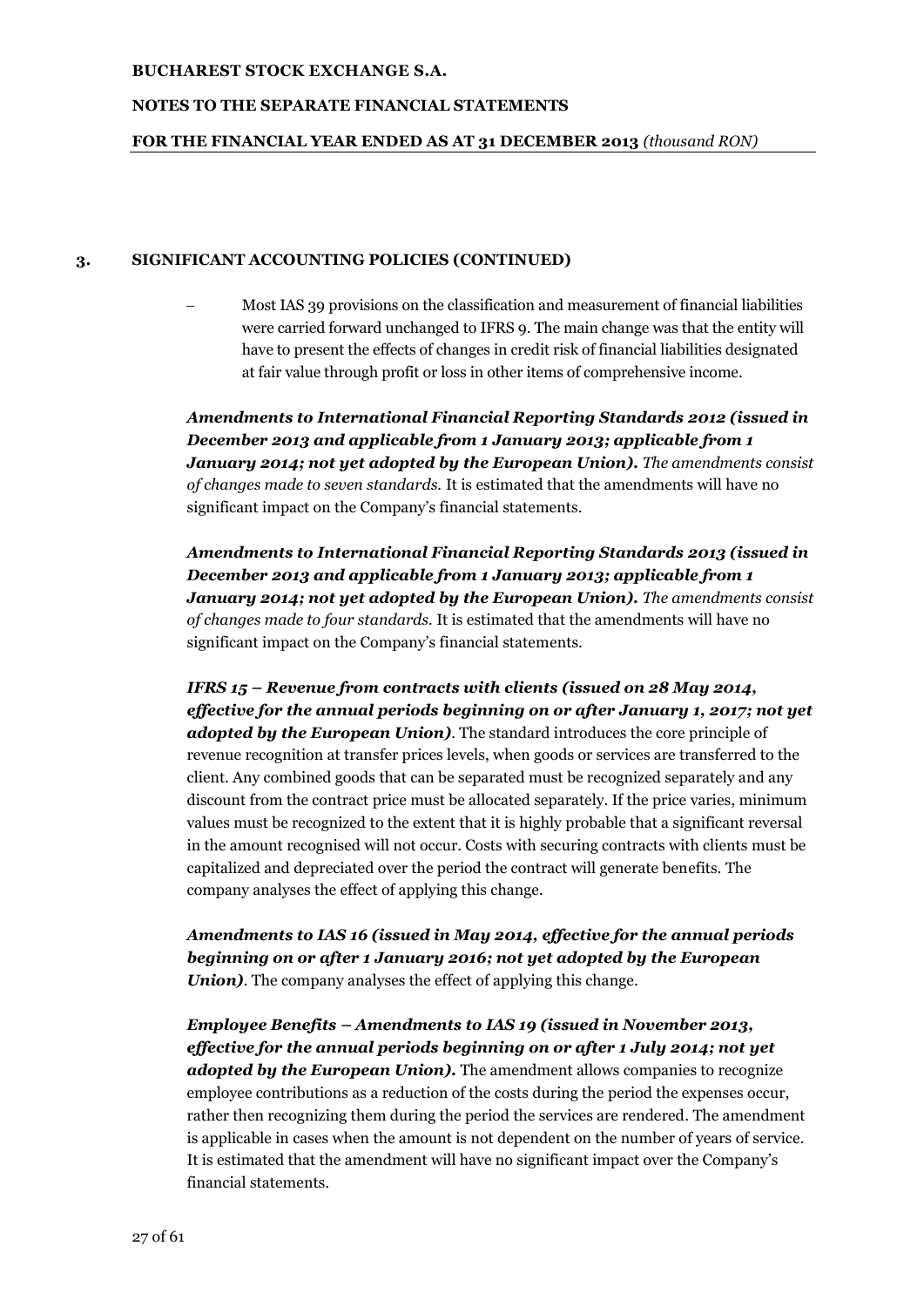### **NOTES TO THE SEPARATE FINANCIAL STATEMENTS**

### **FOR THE FINANCIAL YEAR ENDED AS AT 31 DECEMBER 2013** *(thousand RON)*

### **4. FAIR VALUE MEASUREMENT**

A number of the Company's accounting policies and disclosures require the determination of fair value, for both financial and non-financial assets and liabilities. Fair values have been determined for measurements and/or disclosures purposes based on the following methods. When applicable, further information about the assumptions made in determining fair values is disclosed in the note specific to that asset or liability.

#### **(a) Investments in equity and debt securities**

The fair value of held-to-maturity and available-for-sale equity and debt securities is determined by reference to the closing quote of the bid price at the reporting date. The fair value of held-to-maturity investments is determined for disclosure purposes only.

## **(b) Trade and other receivables and other financial liabilities**

The fair value of trade and other receivables and financial liabilities is estimated at the present value of future cash flows, discounted at the market rate of interest at the reporting date, i.e. 31 December 2013. This fair value is determined for disclosure purposes. For financial instruments such as short-term receivables and liabilities, the management believes that the carrying amount is a reasonable approximation of fair value.

## **(c) Fair value hierarchy**

The Company measures the fair value of financial instruments using one of the following hierarchy methods:

- Level 1: Quoted prices in active markets for similar instruments.
- Level 2: Measurement techniques based on observable market data. This category includes instruments measured using: quoted prices in active markets for similar instruments; market quotations for similar instruments in markets that are considered less active; or other measurement techniques where all significant inputs are directly or indirectly observable in market inputs.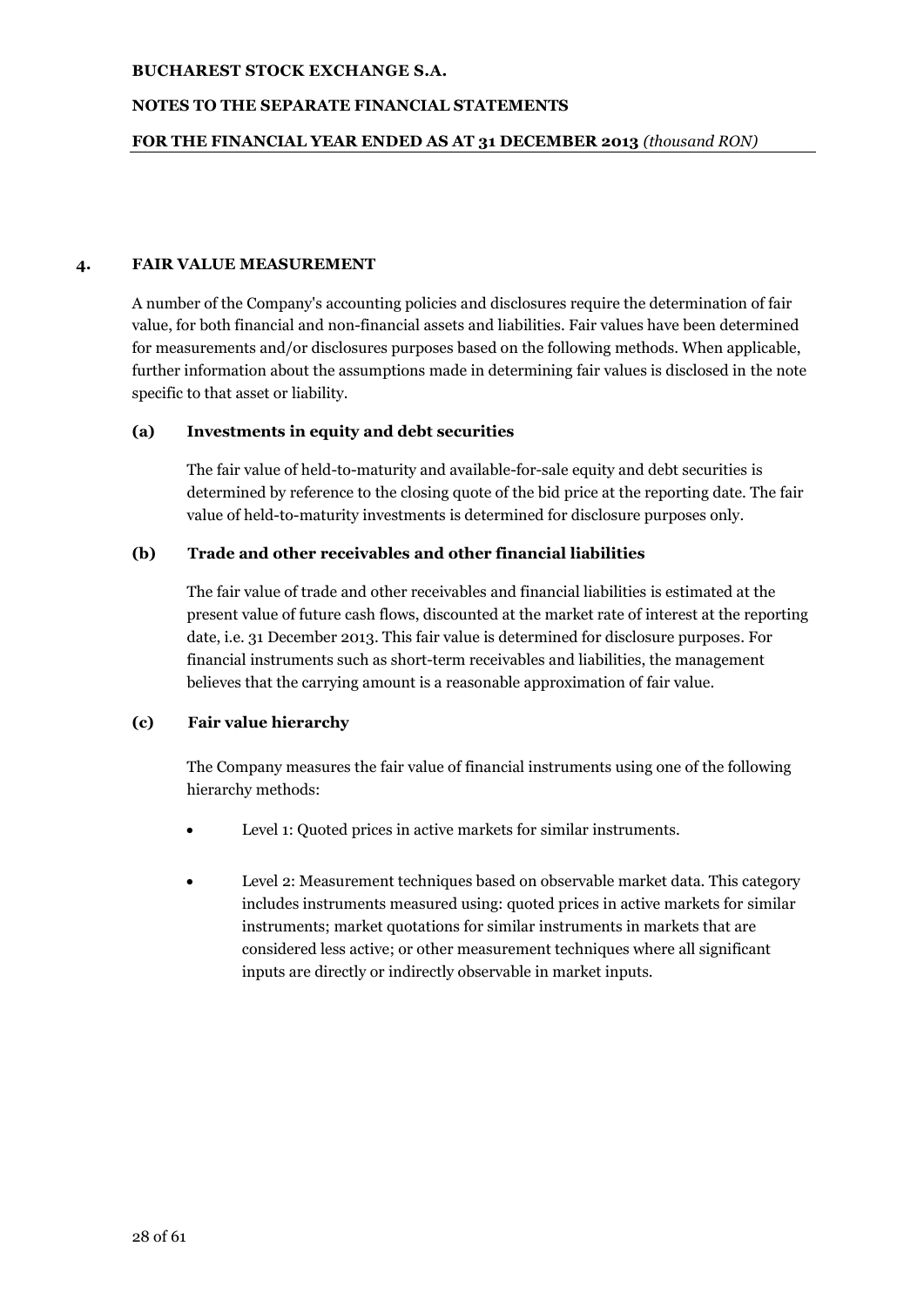## **NOTES TO THE SEPARATE FINANCIAL STATEMENTS**

## **FOR THE FINANCIAL YEAR ENDED AS AT 31 DECEMBER 2013** *(thousand RON)*

## **4. FAIR VALUE MEASUREMENT (CONTINUED)**

 Level 3: Measurements techniques that are not based on observable market data. This category includes all instruments whose valuation method is not based on observable and unobservable inputs and have a significant influence on the instrument measurement. This category includes instruments that are measured based on market quotations for similar instruments where unobservable adjustments or assumptions are required to reflect differences between the instruments.

Fair values of financial assets and financial liabilities together with the carrying amounts included in the statement of financial position are as follows:

|                                             | 31 December 2013        |        | 31 December 2012               |        |
|---------------------------------------------|-------------------------|--------|--------------------------------|--------|
|                                             | <b>Carrying</b><br>Fair |        | <b>Fair</b><br><b>Carrying</b> |        |
|                                             | value                   | value  | value                          | value  |
| Assets carried at fair value                |                         |        |                                |        |
| Available-for-sale financial assets         | 1,358                   | 1,358  | 1,124                          | 1,124  |
| Assets carried at amortised cost            |                         |        |                                |        |
| Trade and other receivables                 | 4,632                   | 4,632  | 1,944                          | 1,944  |
| <b>Bank</b> deposits                        | 34,770                  | 34,770 | 49,537                         | 49,537 |
| Other held-to-maturity financial assets     |                         |        |                                |        |
| with maturities over and less than one year | 29,316                  | 29,316 | 13,489                         | 13,489 |
| Cash and cash equivalents                   | 3,291                   | 3,291  | 3,628                          | 3,628  |
|                                             | 72,009                  | 72,009 | 68,598                         | 68,598 |
| Liabilities carried at amortised cost       |                         |        |                                |        |
| <b>Financial liabilities</b>                | 3,305                   | 3,305  | 1,796                          | 1,796  |
| <b>Total</b>                                | 3,305                   | 3,305  | 1,796                          | 1,796  |

All available-for-sale financial instruments representing shares quoted on different markets, amounting to 1,358 thousand lei (31 December 2012: 1,124 thousand lei) are classified at Level 1: quoted prices in active markets.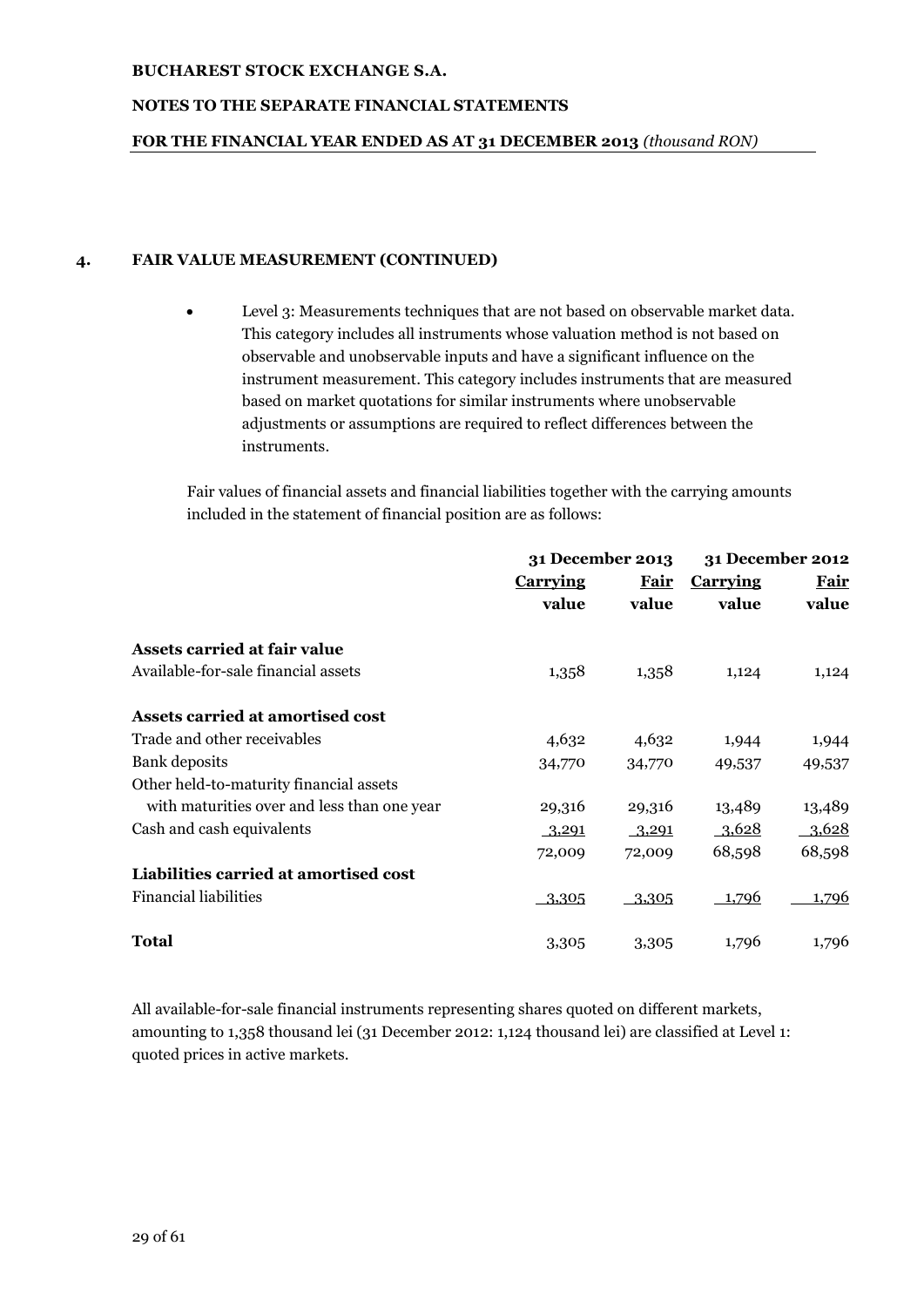## **NOTES TO THE SEPARATE FINANCIAL STATEMENTS**

## **FOR THE FINANCIAL YEAR ENDED AS AT 31 DECEMBER 2013** *(thousand RON)*

## **4. FAIR VALUE MEASUREMENT (CONTINUED)**

Held-to-maturity financial assets representing government securities are classified at Level 1, quoted prices in active markets. Government securities denominated in RON and USD included in Held-to-maturity financial assets, with maturities above one year, were acquired from the banking secondary market at the end of 2013 and we consider that their fair value approximates the book value.

## **5. FINANCIAL RISK MANAGEMENT**

The Company has exposure to the following risks:

- Credit risk
- Liquidity risk
- Market risk, including interest rate risk and currency risk
- Tax risk
- Operational risk

This note presents information about the Company's exposure to each of the above risks, the Company's objectives, policies and processes for measuring and managing risk and the Company's procedures for managing of capital.

The Board of Governors of BVB has overall responsibility for the establishment and oversight of the Company's risk management framework. The Board of Governors of BVB is assisted in this endeavour by special committees which have an advisory role.

The activity of BVB's special committees is governed by the following principles:

- a) principle of delegation of powers from the Board of Governors, as steering committees;
- b) principle of decision-making autonomy;
- c) principle of objectivity;
- d) principle of investor protection;
- e) principle of promoting stock market development;
- f) principle of active role.

## **(a) Risk management framework**

The Board of Governors is also responsible for examining and approving the strategic, operational and financial plan of BVB, as well as the corporate structure of the Company. The Company's risk management policies are defined to ensure the identification and analysis of risks facing the Company, setting appropriate limits and controls, and monitoring of risks and compliance with the limits established. Risk management systems and policies are reviewed regularly to reflect the changes in market conditions and in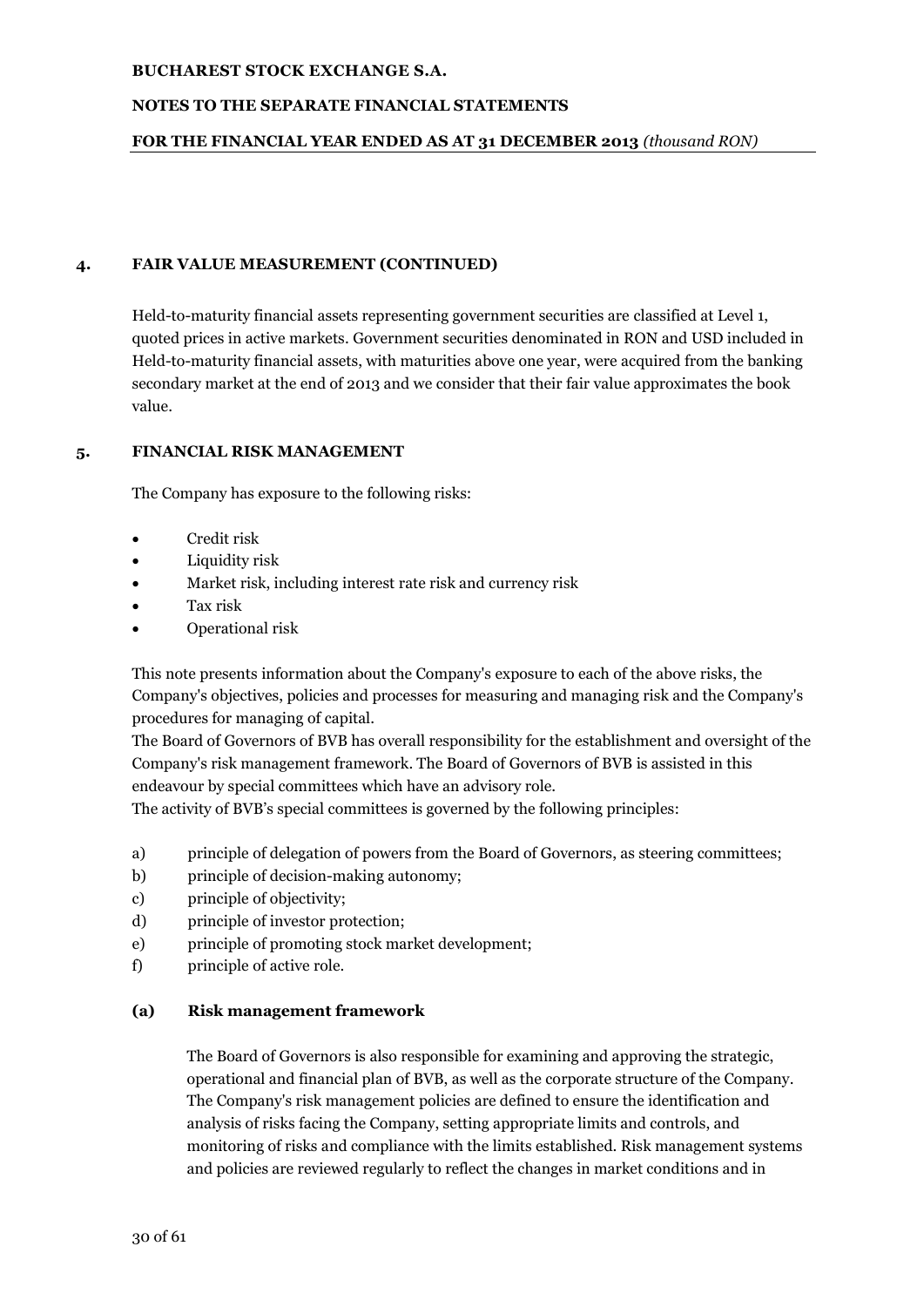### **NOTES TO THE SEPARATE FINANCIAL STATEMENTS**

#### **FOR THE FINANCIAL YEAR ENDED AS AT 31 DECEMBER 2013** *(thousand RON)*

#### **5. FINANCIAL RISK MANAGEMENT (CONTINUED)**

the Company's activities. The Company, through its training and management standards and procedures, aims to develop an orderly and constructive control environment in which all employees understand their roles and obligations. Internal audit of the Company's entities oversees how the management monitors compliance with management risk policies and procedures and reviews the adequacy of the risk management framework in relation to the risks faced by the entities.

## **(b) Credit risk**

Credit risk is the risk of financial loss of the Company if a customer or counterparty to a financial instrument fails to meet its contractual obligations, and arises mainly from the Company's receivables from customers and investment securities.

#### *(i) Trade and other receivables*

The Company's exposure to credit risk is influenced mainly by the individual characteristics of each customer and of the country where it operates. The majority of the company's customers are doing business in Romania. The Company's customer base is comprised of issuers of securities, financial investment services companies and other financial institutions participating in Bucharest Stock Exchange. The Company establishes a provision for receivable impairment that represents its estimate of incurred losses in respect of trade and other liabilities and investments. The main component of this adjustment is the specific loss component related to doubtful customers for whom the receivable recovery process has begun. The second is the collective loss component corresponding to losses that have been incurred but not yet identified, calculated on the basis of the maturity of receivables, after the application of the contamination principle, using historical loss rates.

## *(ii) Financial investments*

The Company limits its exposure to credit risk by investing only in liquid instruments issued by counterparties who have a satisfactory credit quality. The Company's management constantly monitors the credit quality and, given that the Company has invested only in instruments with high credit quality, its management does not expect the counterparties to fail to meet their contractual obligations. The table below shows the ratings given by rating agencies to banks in which the Company has cash and deposits at the end of financial reporting periods: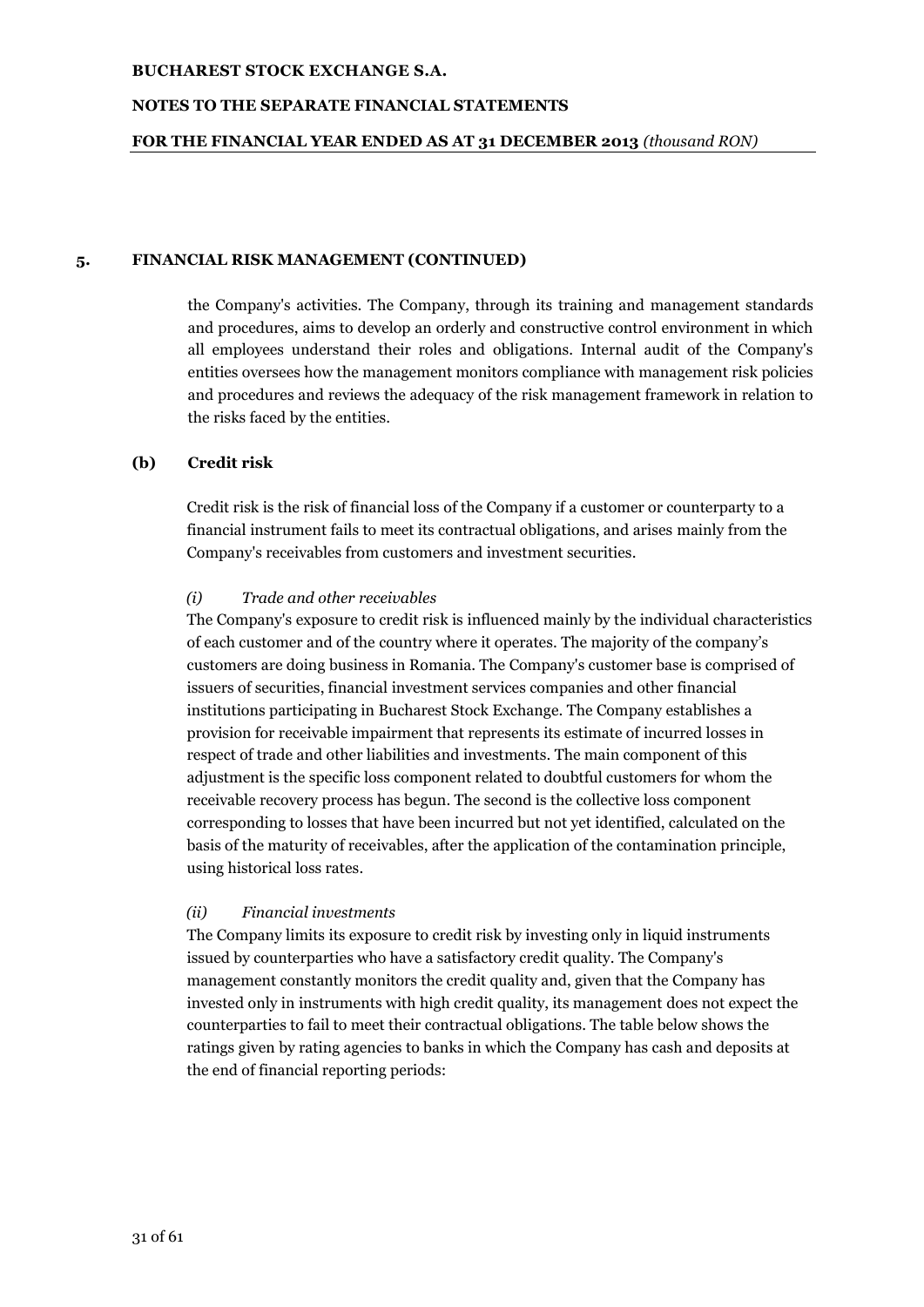## **NOTES TO THE SEPARATE FINANCIAL STATEMENTS**

## **FOR THE FINANCIAL YEAR ENDED AS AT 31 DECEMBER 2013** *(thousand RON)*

## **5. FINANCIAL RISK MANAGEMENT (CONTINUED)**

|                                    | 31 December 2013 31 December 2012 |        | <b>Rating</b><br>agency |
|------------------------------------|-----------------------------------|--------|-------------------------|
| BRD - Groupe Societe Generale S.A. | $BBB+$                            | $BBB+$ | <b>Fitch Ratings</b>    |
| Banca Transilvania S.A.            | BB-                               | $BB-$  | <b>Fitch Ratings</b>    |
| PIRAEUS BANK ROMANIA S.A.          | $B-$                              | $CCC+$ | <b>Fitch Ratings</b>    |
| RAIFFEISEN BANK S.A.               | Ba1                               | Ba1    | Moody's                 |
| Banca Comerciala Romana S.A.       | $BBB+$                            | $BBB+$ | <b>Fitch Ratings</b>    |
| ALPHA BANK ROMANIA S.A.            | B-                                | $CCC+$ | <b>Fitch Ratings</b>    |

## *Exposure to credit risk*

The maximum exposure to credit risk is equal to the exposure in the balance sheet at the reporting date and it was:

| <b>Name</b>                                 |        | 31 December 2013 31 December 2012 |
|---------------------------------------------|--------|-----------------------------------|
|                                             |        |                                   |
| Long-term held-to-maturity financial assets | 29,316 |                                   |
| Available-for-sale financial assets         | 1,358  | 1,124                             |
| Trade and other receivables                 | 4,632  | 1,944                             |
| Prepayments                                 | 175    | 64                                |
| Bank deposits                               | 34,770 | 49,537                            |
| Held-to-maturity financial assets           |        |                                   |
| less than one year                          |        | 13,489                            |
| Cash and cash equivalents                   | 3,291  | 3,628                             |
| Other assets                                |        | 705                               |
|                                             |        |                                   |
| <b>Total</b>                                | 73,546 | 70,491                            |

The Company monitors the exposure to credit risk by analysing the maturity of the liabilities that it owns, as reflected in the table below: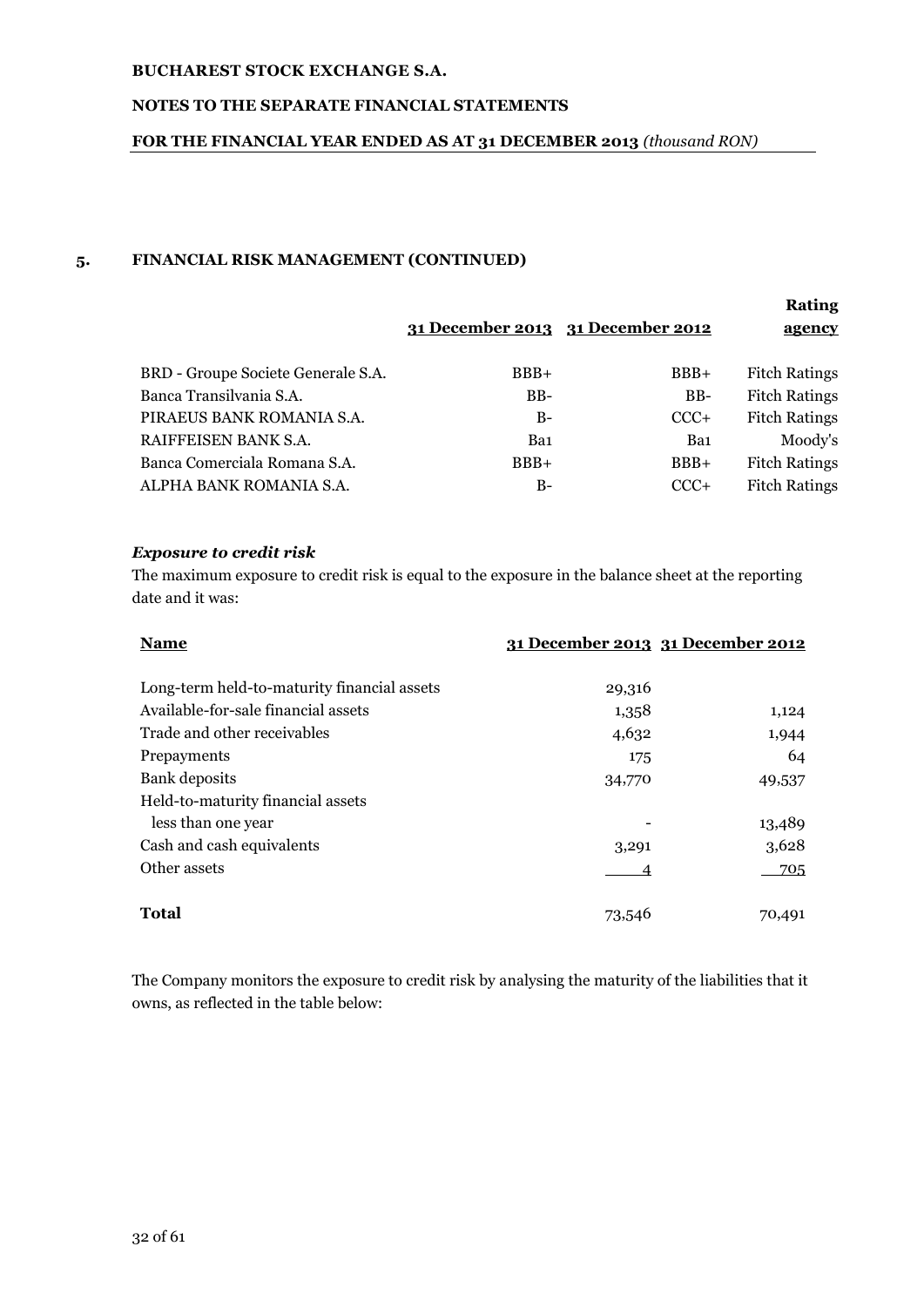#### **NOTES TO THE SEPARATE FINANCIAL STATEMENTS**

## **FOR THE FINANCIAL YEAR ENDED AS AT 31 DECEMBER 2013** *(thousand RON)*

## **5 FINANCIAL RISK MANAGEMENT (CONTINUED)**

| <b>Name</b>                                                     |       | <b>Trade and other</b><br>receivables |        | <b>Held-to-maturity</b><br>financial assets |       | Cash and cash<br>equivalents |       | <b>Available-for-</b><br>sale financial<br>assets |        | <b>Bank deposits</b> |
|-----------------------------------------------------------------|-------|---------------------------------------|--------|---------------------------------------------|-------|------------------------------|-------|---------------------------------------------------|--------|----------------------|
|                                                                 | 2013  | 2012                                  | 2013   | 2012                                        | 2013  | 2012                         | 2013  | 2012                                              | 2013   | 2012                 |
| <b>Individually impaired</b>                                    |       |                                       |        |                                             |       |                              |       |                                                   |        |                      |
| Significant risk                                                | 461   | 141                                   |        |                                             |       |                              |       |                                                   |        |                      |
| <b>Gross amount</b>                                             | 461   | 141                                   |        |                                             |       |                              |       |                                                   |        |                      |
| Adjustment for impairment                                       | 461   | 141                                   |        |                                             |       |                              |       |                                                   |        |                      |
| Net amount                                                      |       | $\overline{\phantom{a}}$              |        |                                             |       |                              |       |                                                   |        |                      |
| <b>Outstanding, individually</b><br>non-impaired                |       |                                       |        |                                             |       |                              |       |                                                   |        |                      |
| Outstanding less than 90 days<br>Outstanding between 90 and 180 |       |                                       |        |                                             |       |                              |       |                                                   |        |                      |
| days<br>Outstanding between 180 and                             |       |                                       |        |                                             |       |                              |       |                                                   |        |                      |
| 360 days                                                        |       |                                       |        |                                             |       |                              |       |                                                   |        |                      |
| <b>Gross amount</b>                                             |       |                                       |        |                                             |       |                              |       |                                                   |        |                      |
| Adjustment for impairment<br><b>Net amount</b>                  |       |                                       |        |                                             |       |                              |       |                                                   |        |                      |
| Current, non-impaired                                           |       |                                       |        |                                             |       |                              |       |                                                   |        |                      |
| Without a significant risk                                      | 4,632 | 1,944                                 | 29,316 | 13,489                                      | 3,291 | 3,628                        | 1,358 | 1,124                                             | 34,770 | 49,537               |
| <b>Gross amount</b>                                             | 4,632 | 1,944                                 | 29,316 | 13,489                                      | 3,291 | 3,628                        | 1,358 | 1,124                                             | 34,770 | 49,537               |
| Adjustment for impairment                                       |       |                                       |        |                                             |       |                              |       |                                                   |        |                      |
| <b>Net amount</b>                                               | 4,632 | 1,944                                 | 29,316 | 13,489                                      | 3,291 | 3,628                        | 1,358 | 1,124                                             | 34,770 | 49,537               |
| <b>Total gross amount</b>                                       | 5,093 | 2,085                                 | 29,316 | 13,489                                      | 3,291 | 3,628                        | 1,358 | 1,124                                             | 34,770 | 49,537               |
| <b>Total net amount</b>                                         | 4,632 | 1,944                                 | 39,316 | 13,489                                      | 3,291 | 3,628                        | 1,358 | 1,124                                             | 34,770 | 49,537               |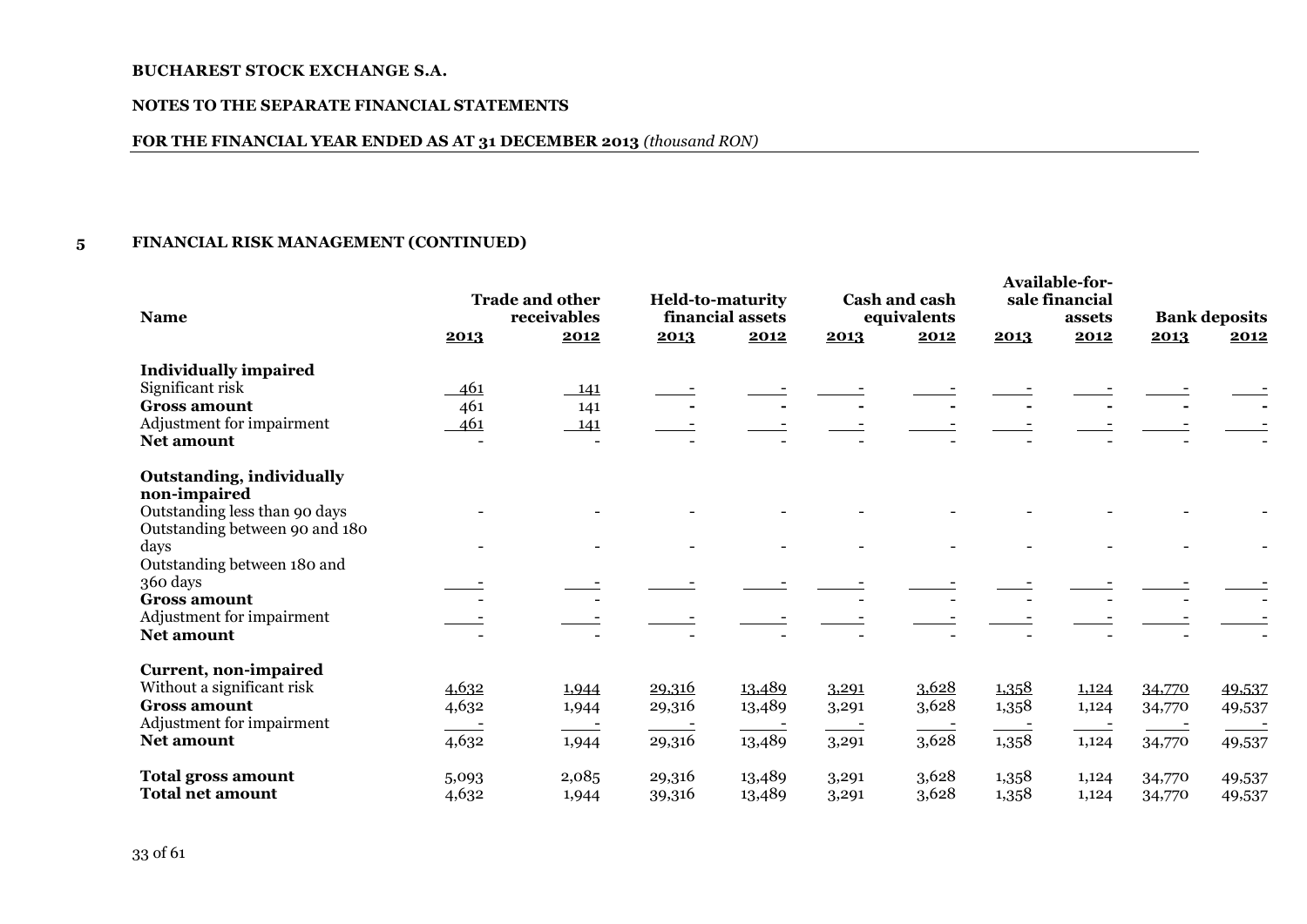## **NOTES TO THE SEPARATE FINANCIAL STATEMENTS**

### **FOR THE FINANCIAL YEAR ENDED AS AT 31 DECEMBER 2013** *(thousand RON)*

### **5. FINANCIAL RISK MANAGEMENT (CONTINUED)**

### **(c) Liquidity risk**

Liquidity risk is the risk that the Company will encounter difficulties in meeting the obligations associated with its financial liabilities that are settled by delivering cash or another financial asset. The Company's approach to liquidity risk is to ensure, as far as possible, that it will always have sufficient liquidity to meet its liabilities when due, under both normal and stressed conditions, without incurring unacceptable losses and risking damage to the Company's reputation.

The Company does not have loans and needs cash only to cover its current operating expenses. Given that a significant percentage of the Company's assets consist of investments with high liquidity, the liquidity risk faced by the Company is low.

The following are the contractual maturities of financial liabilities, including estimated interest payments and excluding the impact of netting agreements:

|                                             |          |             | <b>Less</b> | More     |
|---------------------------------------------|----------|-------------|-------------|----------|
|                                             | Carrying | Contractual | than        | than     |
| 31 December 2013                            | amount   | cash flows  | 6 months    | 6 months |
| <b>Non-derivative financial liabilities</b> |          |             |             |          |
| Financial payables                          | 3,305    | 3,305       | 3,305       |          |
| Total                                       | 3,305    | 3,305       | 3,305       |          |
|                                             |          |             | <b>Less</b> | More     |
|                                             | Carrying | Contractual | than        | than     |
| 31 December 2012                            | amount   | cash flows  | 6 months    | 6 months |
| <b>Non-derivative financial liabilities</b> |          |             |             |          |
| Financial payables                          | 1,796    | 1,796       | 1,796       |          |
|                                             |          |             |             |          |

It is not anticipated that the cash flows included in the maturity analysis to occur significantly earlier or at significantly different values.

The Company maintains sufficient liquid assets (residual maturity of less than 3 months) to cover all liabilities as they become due.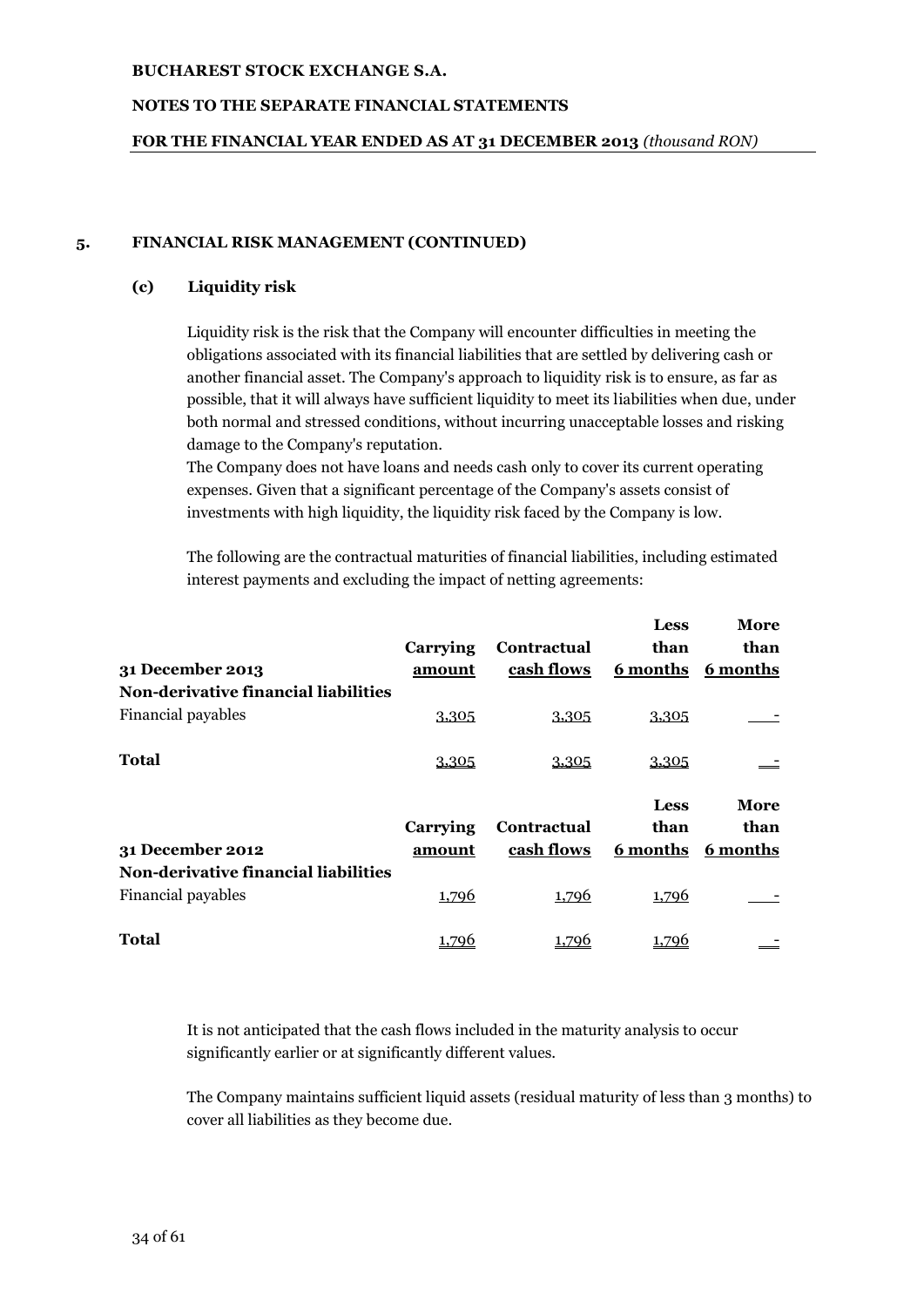## **NOTES TO THE SEPARATE FINANCIAL STATEMENTS**

## **FOR THE FINANCIAL YEAR ENDED AS AT 31 DECEMBER 2013** *(thousand RON)*

## **5. FINANCIAL RISK MANAGEMENT (CONTINUED)**

## **(d) Market risk**

Market risk is the risk that changes in market prices, such as foreign exchange rates, interest rates and equity prices will affect the Company's income or the value of its holdings of financial instruments.

The objective of market risk management is to manage and control market risk exposures within acceptable payments, while optimising the return on investment.

## *Exposure to currency risk*

The Company's exposure to currency risk is presented below, based on notional amounts in RON equivalent:

| 31 December 2013                           | EUR           | <b>USD</b>   | <b>RON</b>    | Total    |
|--------------------------------------------|---------------|--------------|---------------|----------|
| <b>Financial assets</b>                    |               |              |               |          |
| Trade and other receivables                | 418           | $\mathbf{1}$ | 4,213         | 4,632    |
| Securities (government bonds and T-bills,  |               |              |               |          |
| bank deposits, cash and cash equivalents)* | <u>13,536</u> | 9,970        | 43,871        | 67,377   |
| <b>Total financial assets</b>              | 13,954        | 9,971        | 48,084        | 72,009   |
| <b>Financial liabilities</b>               |               |              |               |          |
| Financial payables                         | 157           | 612          | 2,536         | 3,305    |
| <b>Total financial liabilities</b>         | 157           | 612          | 2,536         | $-3,305$ |
| <b>Net financial assets</b>                | 13.797        | 9,359        | <u>45.548</u> | 68,704   |

\* It contains balance sheet positions: held-to-maturity financial assets above and below one year, bank deposits, cash and cash equivalents.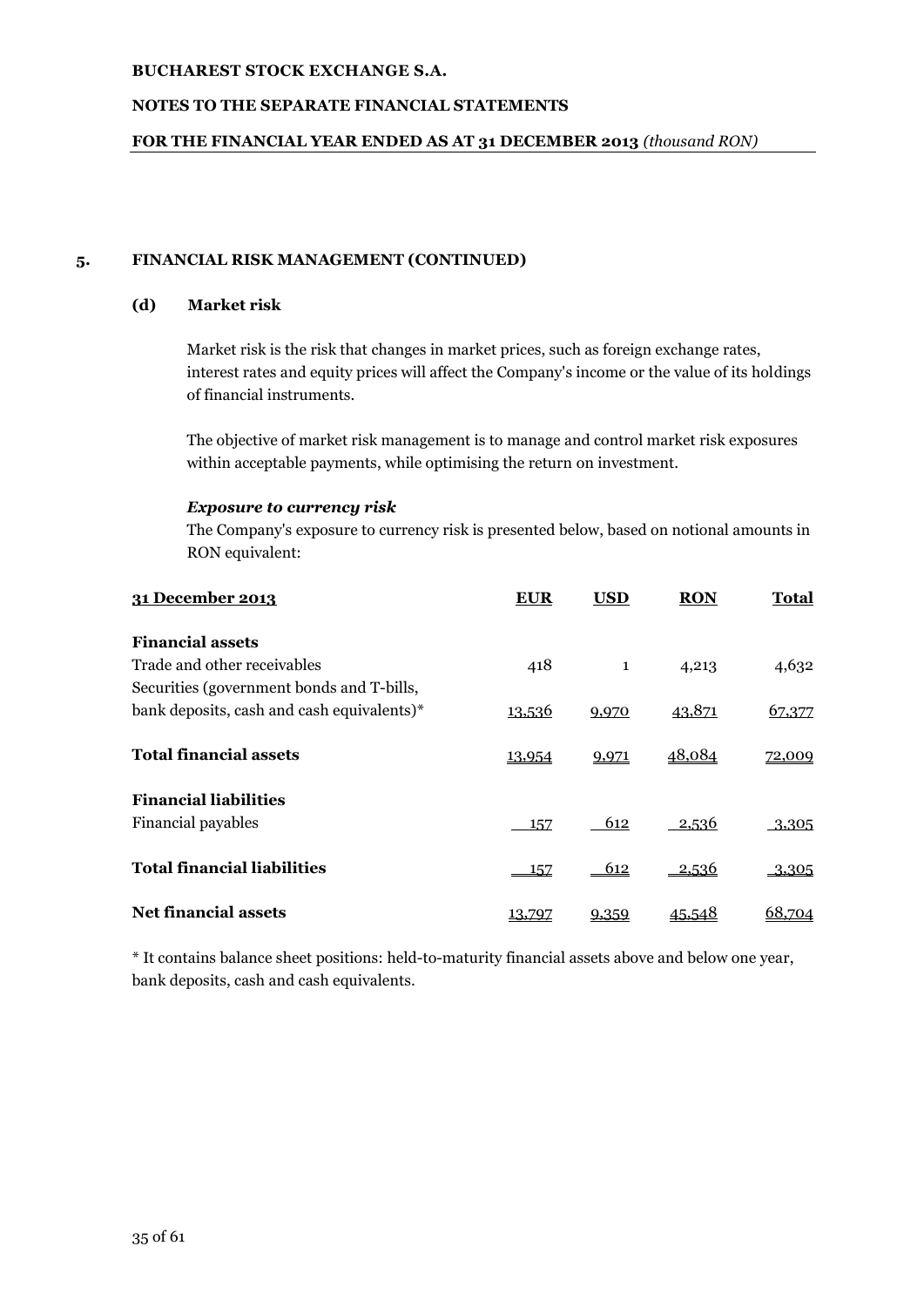## **NOTES TO THE SEPARATE FINANCIAL STATEMENTS**

## **FOR THE FINANCIAL YEAR ENDED AS AT 31 DECEMBER 2013** *(thousand RON)*

## **5. FINANCIAL RISK MANAGEMENT (CONTINUED)**

| 31 December 2012                               | <b>EUR</b> | <b>USD</b>    | <b>RON</b>    | Total  |
|------------------------------------------------|------------|---------------|---------------|--------|
| <b>Financial assets</b>                        |            |               |               |        |
| Trade and other receivables                    | 344        |               | 1,600         | 1,944  |
| Securities (government T-bills, bank deposits, |            |               |               |        |
| cash and cash equivalents)*                    | 12,715     | 10,116        | 43,823        | 66,654 |
| Other assets                                   |            |               | 705           | 705    |
| <b>Total financial assets</b>                  | 13,059     | <u>10,116</u> | <u>46,128</u> | 69,303 |
| <b>Financial liabilities</b>                   |            |               |               |        |
| Financial payables                             | 118        |               | 1,678         | 1,796  |
| <b>Total financial liabilities</b>             | 118        |               | 1,678         | 1,796  |
| <b>Net financial assets</b>                    |            | 10,116        |               | 67.507 |

\* It contains balance sheet positions: held-to-maturity financial assets above and below one year, bank deposits, cash and cash equivalents.

## *Sensitivity analysis*

A depreciation of the RON on 31 December as indicated below against EUR and USD would have caused an increase in the Company's income, with values listed below. This analysis assumes that all other variables, in particular interest rates, remain constant.

|                                                                              | 31 December 2013 | 31 December 2012 |
|------------------------------------------------------------------------------|------------------|------------------|
| RON depreciation by 10 % against EUR<br>RON depreciation by 10 % against USD | 1,380<br>936     | 1,294<br>1,012   |
| Total                                                                        | 2.316            | 2,306            |

An appreciation of the RON on December 31 against other currencies would have the same effect, but opposite, on the amounts shown above, assuming that all other variables remain constant.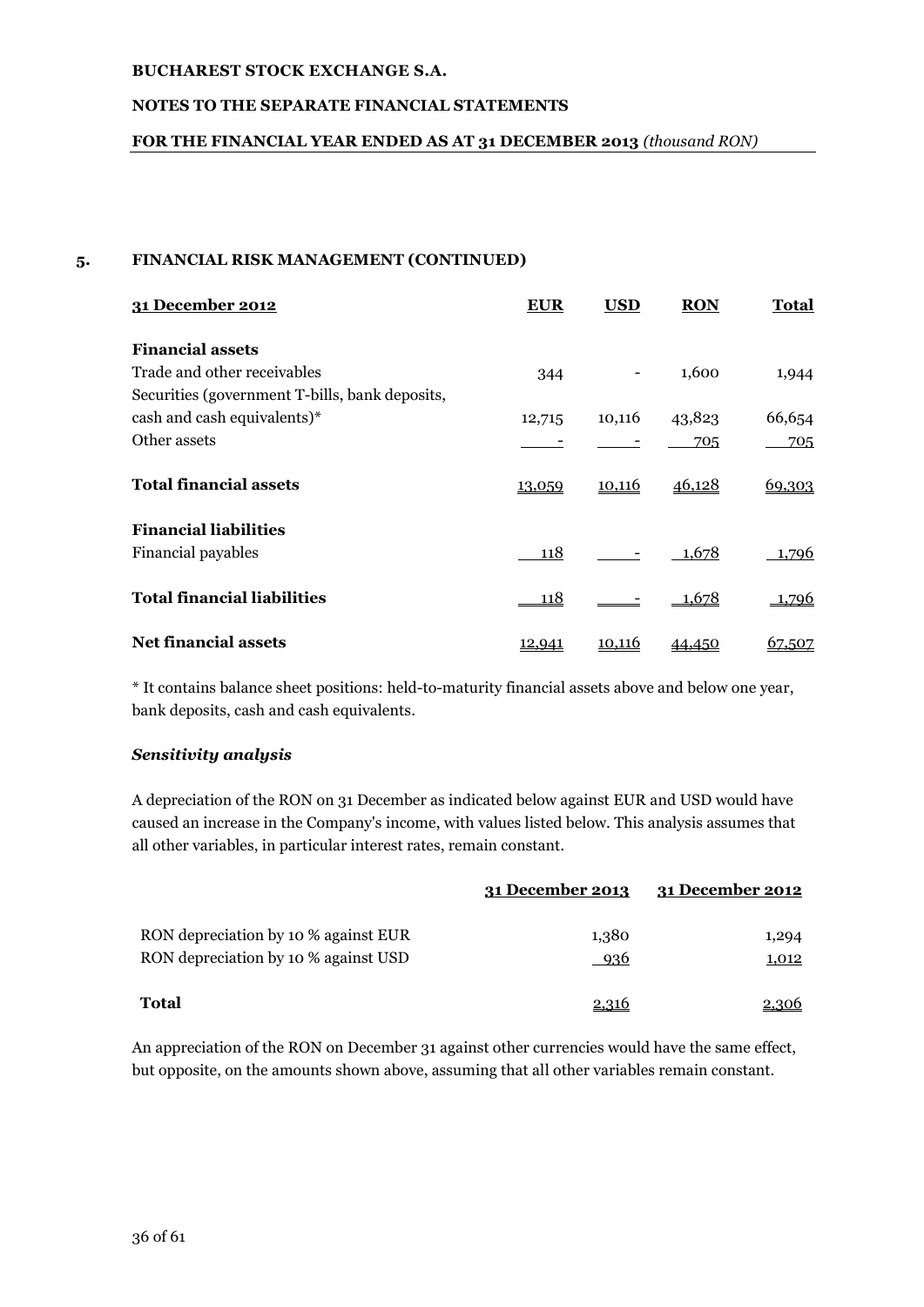## **NOTES TO THE SEPARATE FINANCIAL STATEMENTS**

## **FOR THE FINANCIAL YEAR ENDED AS AT 31 DECEMBER 2013** *(thousand RON)*

## **5. FINANCIAL RISK MANAGEMENT (CONTINUED)**

### *Exposure to interest rate risk*

The Company does not hold financial instruments with variable interest rates. Held-tomaturity financial instruments are not affected by interest rate variation. Therefore, a change in interest rates at the reporting date would not affect the profit or loss account nor equity.

## **(e) Operational risk**

Operational risk is the risk of direct or indirect loss arising from a wide variety of causes associated to Company's processes, personnel, technology and infrastructure and from external factors other than credit, market and liquidity risk, such as the loss arising from legal and regulatory requirements and generally accepted standards concerning organizational behaviour. Operational risks arise from all Company's operations. The main responsibility of the Company's management is to develop and implement operational riskrelated controls. Responsibility is based on the development of the Company's general standards of operational risk management in the following areas:

- Segregation of duties requirements, including independent authorisation of transactions
- Requirements for the reconciliation and monitoring of the transactions
- Alignment with regulatory and legal requirements
- Documentation of controls and procedures
- Requirements for periodic review of operational risks faced by the Company and the adequacy of controls and procedures to address the risks identified
- Reporting requirements of operational losses and proposals for remedy the causes that generated them
- Development of business continuity plans
- Vocational development and training
- Setting ethical standards
- Prevent the risk of litigation, including insurance where applicable
- Risk mitigation, including efficient use of insurances where appropriate.

## **(f) Capital management**

The Board's policy is to maintain a strong capital base so as to maintain the investor, creditor and market confidence and to support future development of the business. The Board of Governors monitors the return on capital, defined as net income resulting from operations divided by total equity.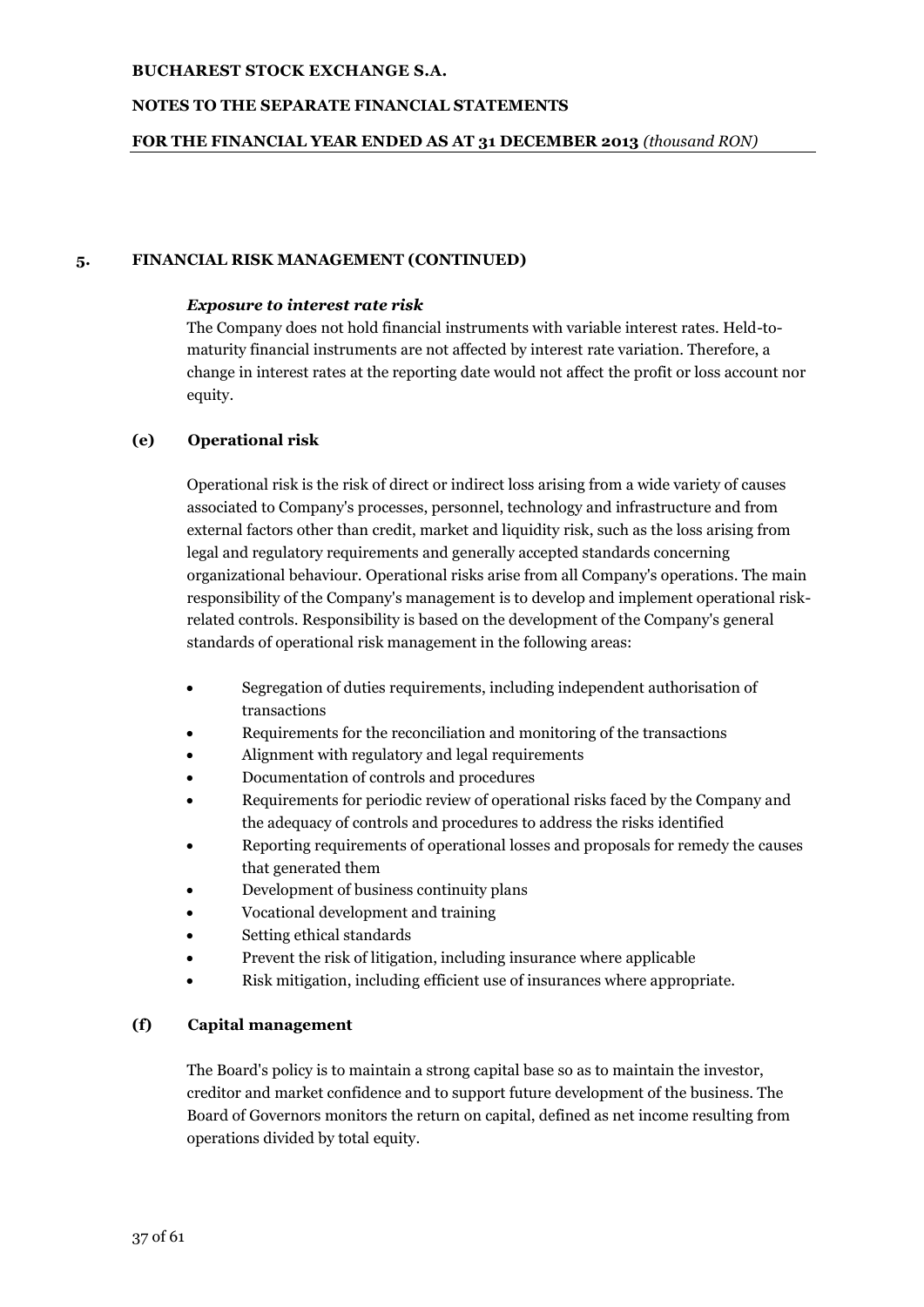## **NOTES TO THE SEPARATE FINANCIAL STATEMENTS**

## **FOR THE FINANCIAL YEAR ENDED AS AT 31 DECEMBER 2013** *(thousand RON)*

## **5. FINANCIAL RISK MANAGEMENT (CONTINUED)**

The Company's net debt to adjusted equity ratio at the reporting date was as follows:

|                                                       | 2013             | 2012             |
|-------------------------------------------------------|------------------|------------------|
| <b>Total liabilities</b><br>Cash and cash equivalents | 6,573<br>(3,291) | 3,512<br>(3,628) |
| Net debt                                              | <u>3,282</u>     | (116)            |
| <b>Total equity</b>                                   | 95,415           | 94,229           |
| <b>Gearing ratio</b>                                  | 3%               | 0%               |

## **(g) Economic environment risk**

Over the past year, the European financial sector faced a public debt crisis, triggered by major fiscal imbalances and high public debts in several European countries. Current fears, such as deterioration of financial conditions that could contribute in a later stage to further reduce investor's confidence, led to a joint effort of governments and central banks to adopt special measures to counter the vicious circle of rising risk aversion and to ensure normal functioning of the market.

Identification and assessment of the influence of market liquidity shortages, analysis of compliance with loan agreements and other contractual obligations, evaluation of significant uncertainties, including uncertainties related to the ability of an entity to continue to operate for a reasonable period of time, all bringing their own challenges.

Their effects on the financial market in Romania were decreases in prices and liquidity in the capital markets and increases in long-term interest rates due to international liquidity conditions.

The Company's borrowers may also be affected by the liquidity crisis that might affect their ability to meet their current liabilities. The deterioration of creditors' operating conditions affects also the management of the cash flow forecasts and the assessment of the impairment of financial and non-financial assets. To the extent that information is available, the Company's management has reflected revised estimates of future cash flows in its impairment policy.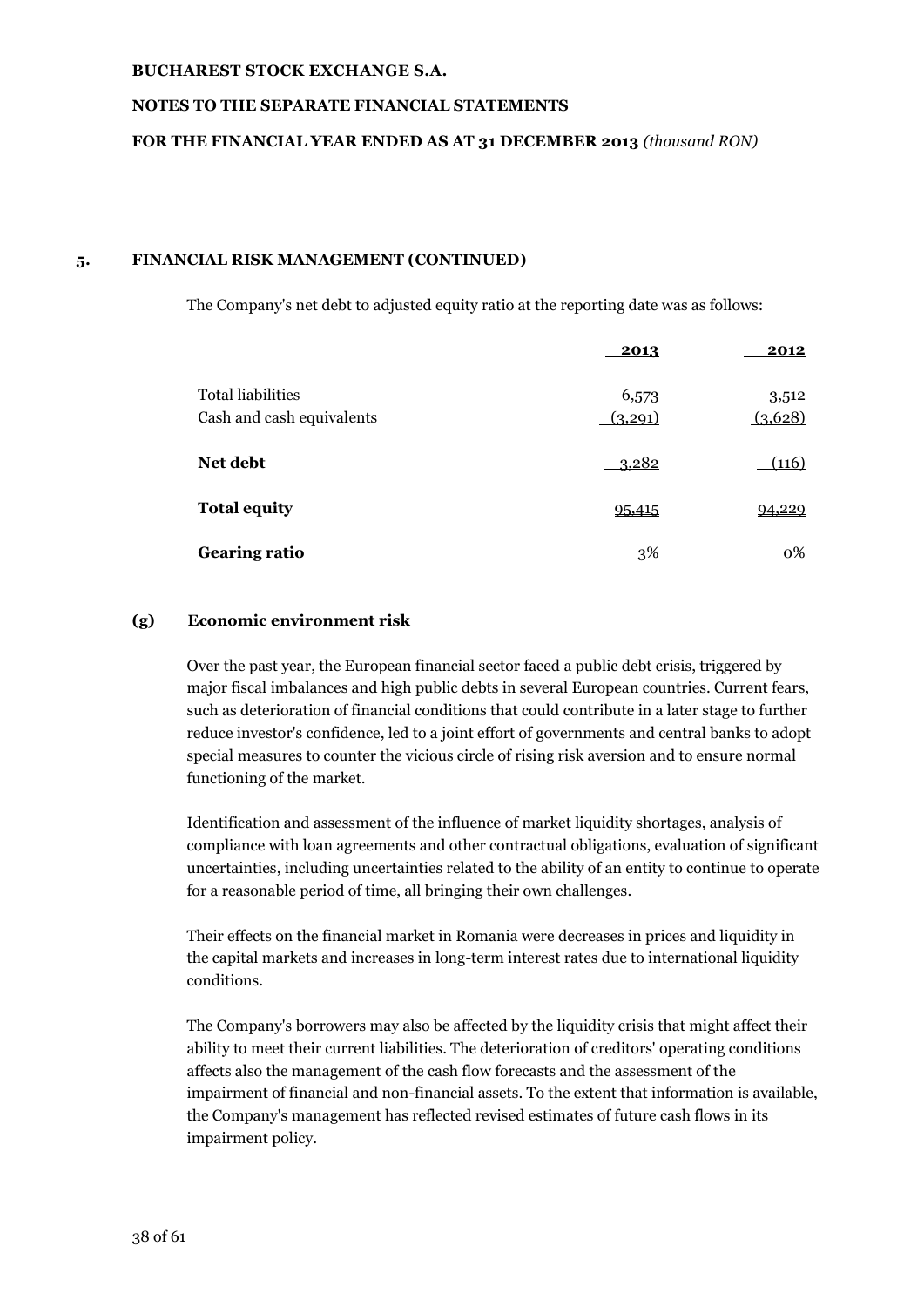## **NOTES TO THE SEPARATE FINANCIAL STATEMENTS**

### **FOR THE FINANCIAL YEAR ENDED AS AT 31 DECEMBER 2013** *(thousand RON)*

### **5. FINANCIAL RISK MANAGEMENT (CONTINUED)**

The Company's management is unable to estimate reliably the effects on the Company's financial statements resulting from financial market liquidity deterioration, depreciation of financial assets influenced by illiquid market conditions and high volatility of national currency and financial markets. The Company's management believes that it takes all necessary measures to support the Company's business growth in current market conditions by:

- developing the liquidity management strategies and establishing specific measures of liquidity management in crisis situations;
- making forecasts of current liquidity;
- daily monitoring the cash flows and estimating their effects on Company's borrowers, due to limited access to finance and possibility to support business growth in Romania;
- carefully examining the conditions and clauses included in the existing and future clearing and settlement commitments.

## **(h) Tax risk**

Since 1 January 2007, following the accession of Romania to European Union, the Company had to undergo EU regulations and therefore it prepared to implement the changes brought by European legislation. The Company has implemented these changes, but how the approach on this implementation remains open to fiscal audit for 5 years.

Interpretation of texts and practical implementation of new tax regulation procedures applicable and harmonized with European legislation may vary from entity to entity and there is a risk that in some cases the tax authorities to adopt a different position from that of the Company.

In addition, the Romanian Government has a number of agencies authorised to conduct audits (controls) for companies operating in Romania. These controls are similar to tax audits in other countries and may cover not only tax issues but also other legal and regulatory issues of interest to these agencies. It is possible that the Company continues to be subject to tax audits as the issue of new tax regulations.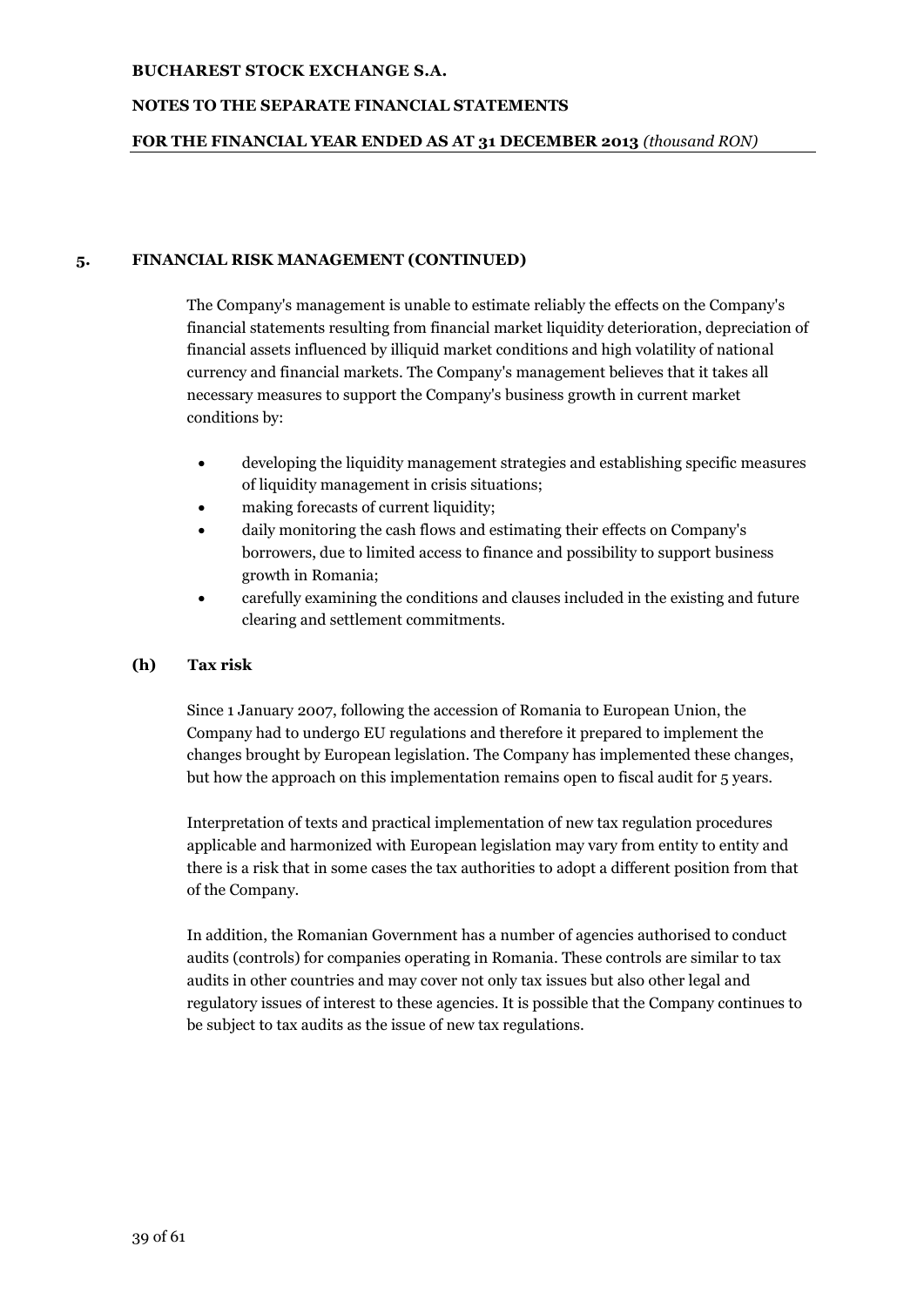## **NOTES TO THE SEPARATE FINANCIAL STATEMENTS**

## **FOR THE FINANCIAL YEAR ENDED AS AT 31 DECEMBER 2013** *(thousand RON)*

## **6. ACQUISITION OF SUBSIDIARIES AND NON-CONTROLLING INTERESTS**

In the year 2013, the Company's participation to the group entities remained unchanged.

|                                                                                      | <u>1 January 2013 Increases</u> |     | <u>31 December 2013</u> |
|--------------------------------------------------------------------------------------|---------------------------------|-----|-------------------------|
| Depozitarul Central S.A.                                                             | 20,244                          |     | 20,244                  |
| Casa de Compensare Bucuresti S.A.                                                    | 3,651                           |     | 3,651                   |
| Fondul de Compensare a Investitorilor S.A.                                           | 215                             | 0.5 | 215                     |
| Fundatia Institutul de Guvernanta Corporativa<br>(BVB Corporate Governance Institute |                                 |     |                         |
| Foundation)                                                                          | 50                              |     | 50                      |
| <b>Total</b>                                                                         | 24.160                          |     |                         |

The Company's participation in group entities is presented in *Note 21*.

The Company acquired control of Depozitarul Central S.A. (Central Depository S.A.) on 11 May 2006, by subscription of capital increase and the contribution in kind to the share capital of the subsidiary.

The Company acquired control of Casa de Compensare Bucuresti S.A. (Bucharest Clearing House S.A.) in the year ended on 31 December 2007, by subscription of capital increase and the contribution in kind to the capital of the subsidiary.

The Company acquired control of Fondul de Compensare a Investitorilor S.A. (Investors Compensation Fund S.A.) in the year ended 31 December 2006, by subscribing to the share capital of the subsidiary. Investments in the affiliate entity (entry value) registered over 2013 a 0.5 thousand RON increase through BVB's contribution to the share capital increase of Investors Compensation Fund S.A.

Following the evaluation of the Bucharest Clearing House S.A. within the project of transforming it into a central counterparty, factors have been identified pointing towards the depreciation of the value of BVB's participation as at 31 December 2013 and an adjustment to the investment value was registered, of 342 thousand RON. The value of the adjustment accounts for 50% of the decline in value of BCH's net assets below the holding value booked in BVB's accounting records.

Changes in adjustments for the depreciation of BVB's investment in affiliate entities during 2013 are:

|                                                         | 2013 |
|---------------------------------------------------------|------|
| <b>Balance at January 1</b>                             |      |
| Increase of adjustments for depreciation of investments | 342  |
| <b>Balance at December 31</b>                           | 342  |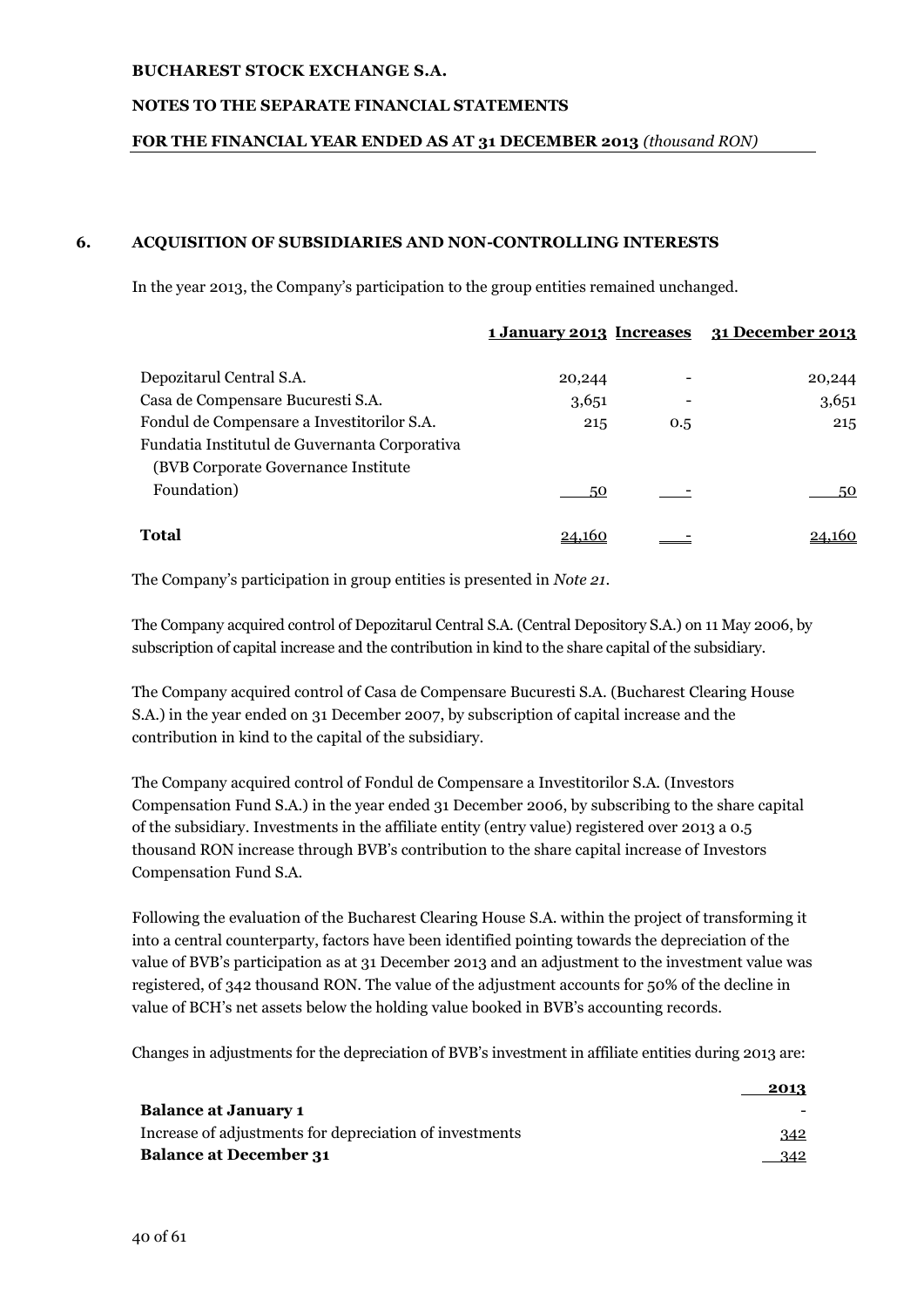## **NOTES TO THE SEPARATE FINANCIAL STATEMENTS**

#### **FOR THE FINANCIAL YEAR ENDED AS AT 31 DECEMBER 2013** *(thousand RON)*

#### **7. OPERATING EXPENSES**

Operating expenses comprise the following:

## **7.1 Staff costs and benefits of the Board of Governors include:**

|                                                                   | 2013  | 2012  |
|-------------------------------------------------------------------|-------|-------|
| Staff costs – management and personnel                            | 7,341 | 5,156 |
| Benefits of the members of the Board of Governors                 | 568   | 1,060 |
| Estimations of leave days not taken – personnel                   |       | 23    |
| Other expenses/(revenues) from provisions of the<br>Board members | 100   | (610) |
| Contributions and taxes related to personnel                      |       |       |
| and benefits                                                      |       | .648  |
| <b>Total</b>                                                      |       |       |

During 2013 a total amount of 942 thousand RON was paid representing severance compensations for several employees leaving the Company's employment, respectively indemnities for nondisclosure agreements, including all related taxes and contributions. Expenses with the management and personnel include the amount of 925 thousand RON representing performance bonuses paid to the management and personnel for 2013 activity.

The number of Company's employees was:

|                                 | 2013          |         | 2012                 |         |  |
|---------------------------------|---------------|---------|----------------------|---------|--|
|                                 | At the end of |         | Annual At the end of | Annual  |  |
|                                 | the year      | average | the year             | average |  |
| <b>Bucharest Stock Exchange</b> | 40            | 50      | 57                   | 56      |  |

## **7.2 Services provided by third parties include:**

|                                                      | 2013 | 2012 |
|------------------------------------------------------|------|------|
| Services provided by Bucharest Clearing House S.A.   | 86   | 416  |
| <b>Recruitment Services and Business Consultancy</b> | 541  | 618  |
| Financial, IT and internal Audit Services            | 152  | 134  |
| Commissions fees (legal, contributions, etc.)        | 824  | 651  |
| Services provided by third parties                   | 648  | 415  |
| <b>Total</b>                                         |      |      |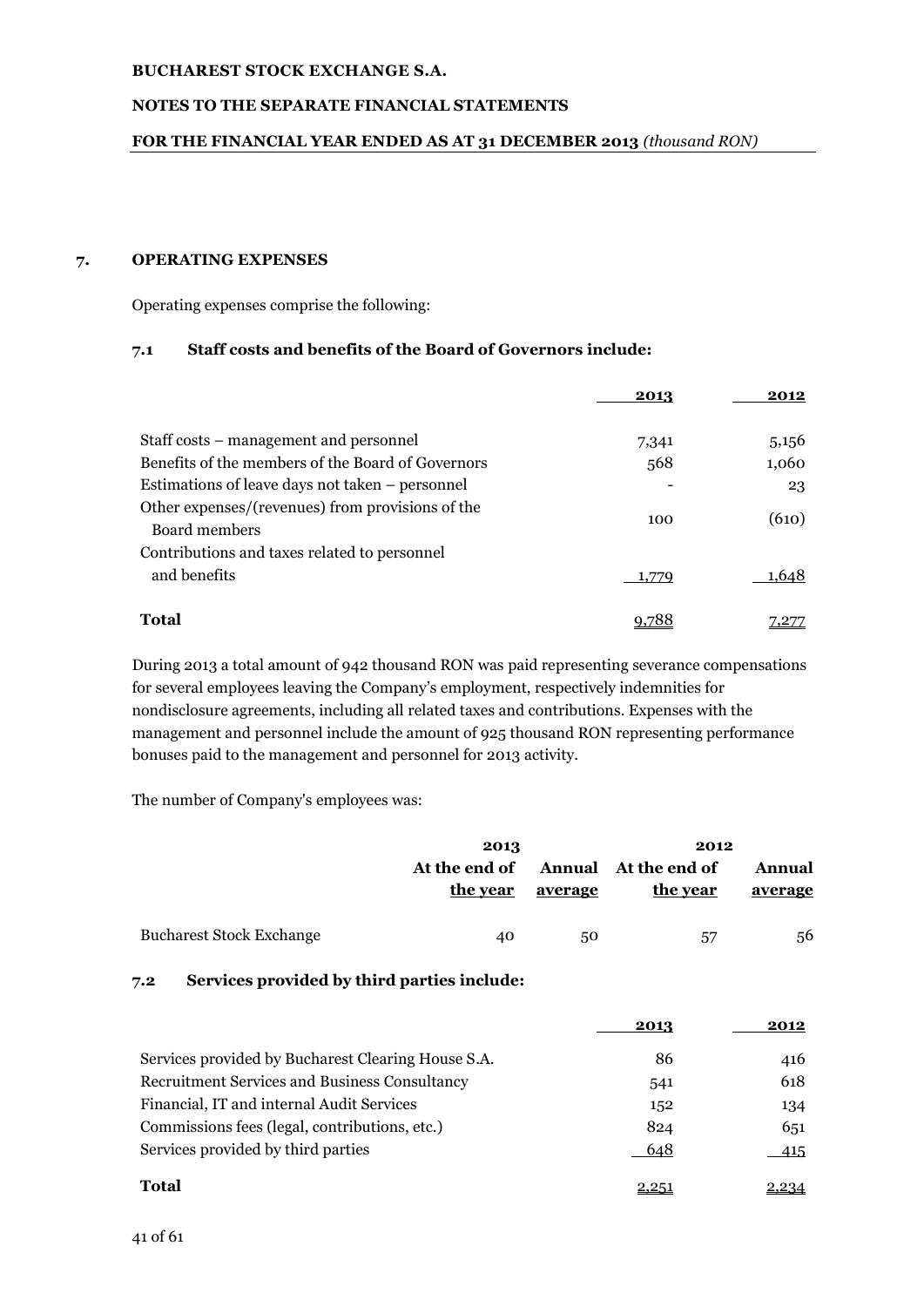## **NOTES TO THE SEPARATE FINANCIAL STATEMENTS**

## **FOR THE FINANCIAL YEAR ENDED AS AT 31 DECEMBER 2013** *(thousand RON)*

## **7 OPERATING EXPENSES (CONTINUED)**

# **7.3 Other operating expenses:**

|                                                        | 2013  | 2012    |
|--------------------------------------------------------|-------|---------|
|                                                        |       |         |
| Rent and office utilities                              | 902   | 802     |
| Intangible asset depreciation ( <i>Note 11</i> )       | 328   | 360     |
| Tangible asset depreciation (Note 10)                  | 352   | 219     |
| Provision reversal – land (Note 10)                    |       | (1,019) |
| Costs related to ASF and other taxes                   | 1,145 | 894     |
| Consumables                                            | 105   | 119     |
| IT Maintenance, service and repairs                    | 386   | 390     |
| Assuring professional equipment, etc.                  | 61    | 74      |
| Protocol                                               | 150   | 113     |
| Marketing and Advertising                              | 817   | 340     |
| Transport and business trips                           | 439   | 215     |
| Telecommunications and mail services                   | 153   | 167     |
| Adjustments of customer receivables ( <i>Note 14</i> ) | 320   | 44      |
| Bank charges                                           | 20    | 20      |
| Other expenses                                         | 82    | 102     |
|                                                        |       |         |
| Total                                                  | 5,260 | 2,840   |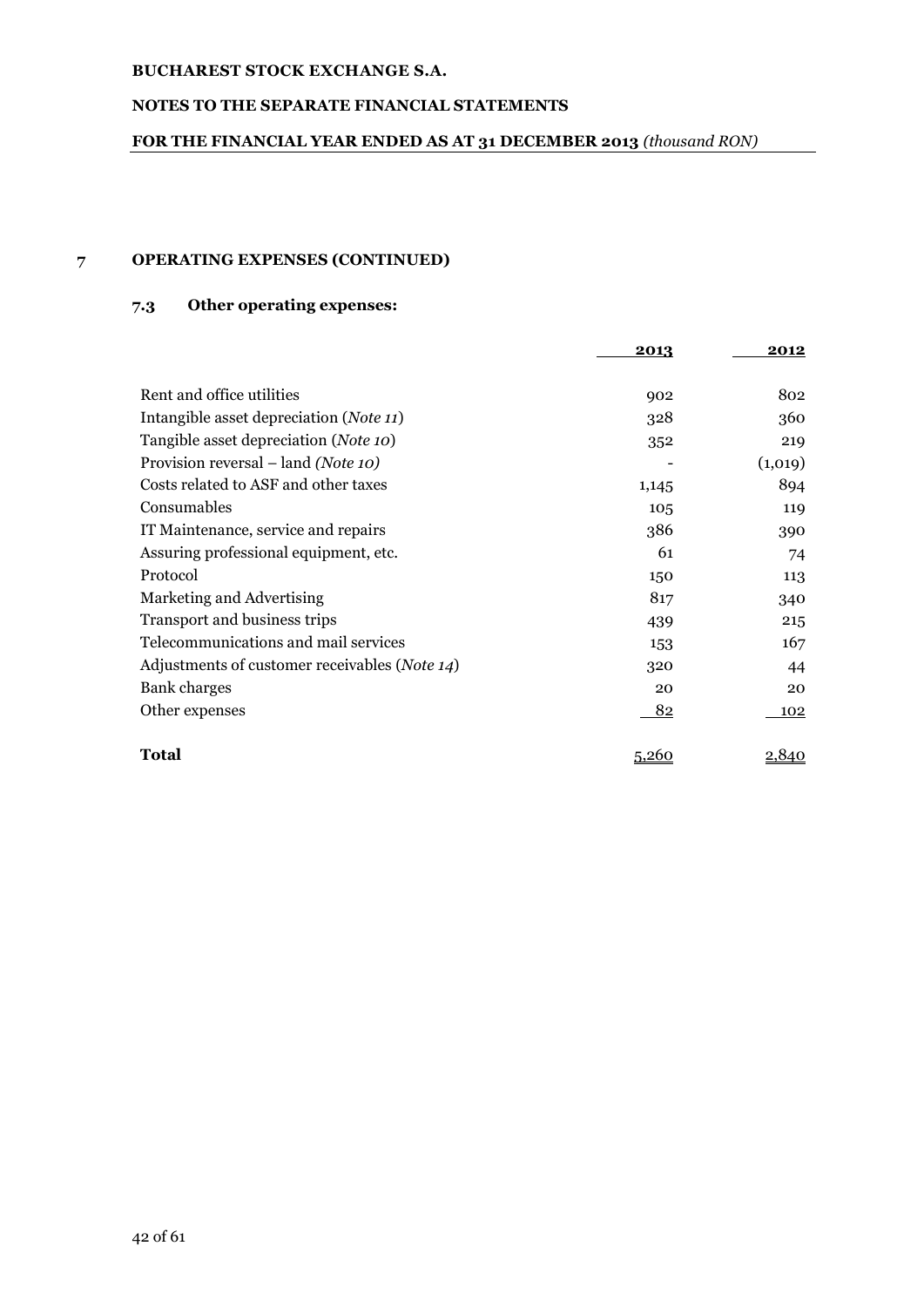## **NOTES TO THE SEPARATE FINANCIAL STATEMENTS**

## **FOR THE FINANCIAL YEAR ENDED AS AT 31 DECEMBER 2013** *(thousand RON)*

## **8. FINANCIAL INCOME AND EXPENSES**

Financial income and expenses recognised in the profit or loss account include:

|                                                                                              | 2013  | 2012  |
|----------------------------------------------------------------------------------------------|-------|-------|
| Interest income for held-to-maturity financial assets                                        |       |       |
| and bank deposits i)                                                                         | 2,770 | 3,725 |
| Net gain from exchange rate differences                                                      |       | 315   |
| Dividend income                                                                              | 388   | 1,917 |
| <b>Financial income</b>                                                                      | 3,158 | 5,957 |
| Net loss from exchange rate differences<br>Expenses from premium amortization for government | (136) |       |
| bonds                                                                                        | (46)  |       |
| <b>Financial expense</b>                                                                     | (182  |       |

Financial income and expenses recognised in other comprehensive income:

|                                            | 2013 | 2012 |
|--------------------------------------------|------|------|
| Change in fair value of available-for-sale |      |      |
| financial assets                           | 222  | 76   |
| Total                                      | 222  | 76   |

*i)* Interest income from held-to-maturity financial assets and bank deposits include accrued interest on investments made in government bonds, T-bills and deposits.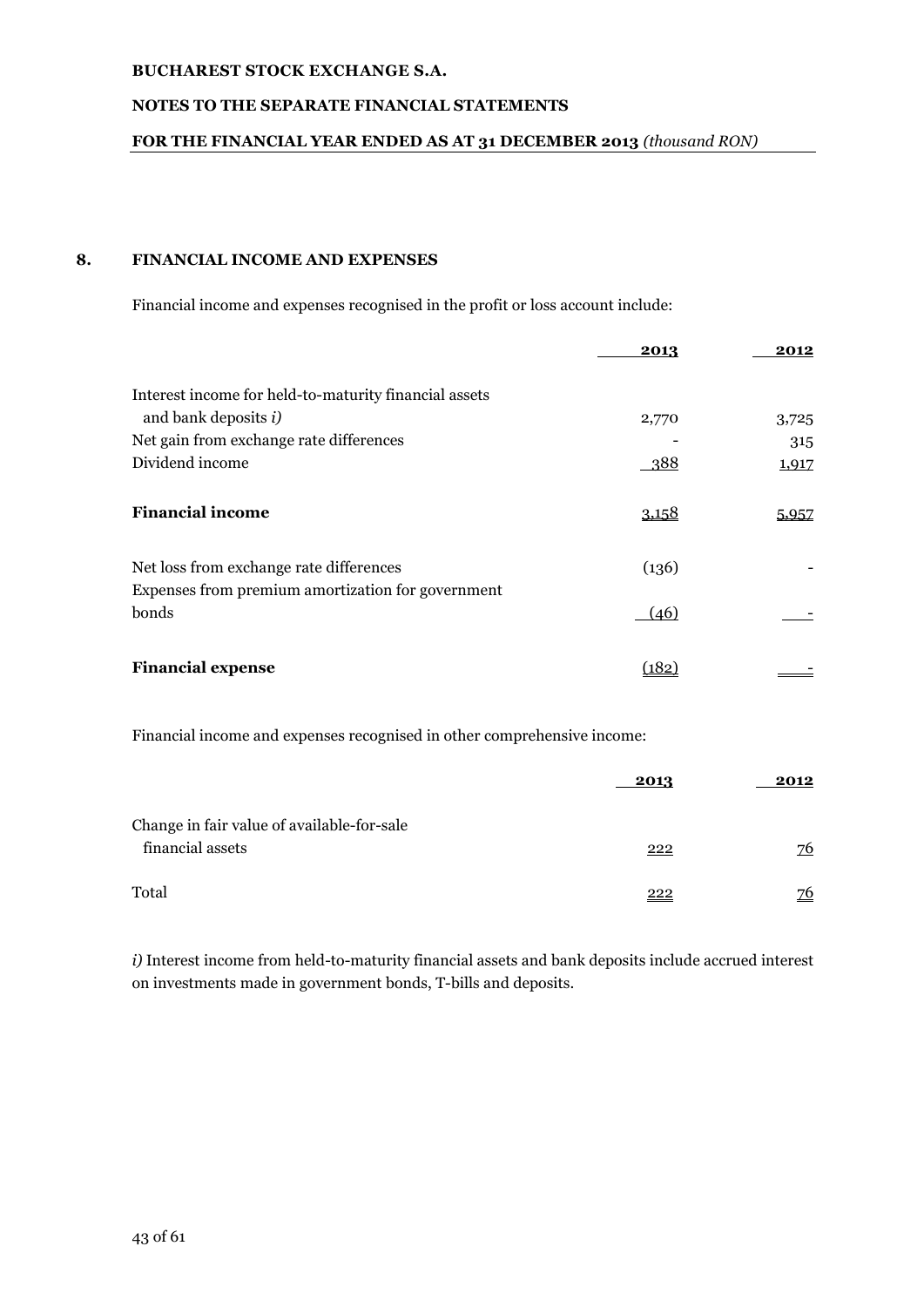## **NOTES TO THE SEPARATE FINANCIAL STATEMENTS**

## **FOR THE FINANCIAL YEAR ENDED AS AT 31 DECEMBER 2013** *(thousand RON)*

## **9. CORPORATE INCOME TAX EXPENSE**

#### *Reconciliation of profit before tax to corporate income tax expense in profit or loss account*

|                                                | 2013         | 2012   |
|------------------------------------------------|--------------|--------|
|                                                |              |        |
| Before-tax accounting profit                   | 9,747        | 11,059 |
| Non-taxable and similar income                 | 2,550        | 3,401  |
| Non-deductible and similar expenses            | 1,589        | 574    |
| Impact of EU IFRS adjustments                  | <u>1,281</u> | (931)  |
| Profit before tax                              | 10,067       | 7.301  |
| Corporate income tax (16%)                     | 1,611        | 1,168  |
| Sponsorship deducted from corporate income tax | (64)         | (44)   |
| Current tax expense                            | 1,547        | 1,124  |
| Deferred tax expense                           |              | 291    |
| Total corporate income tax expense             | 1,547        | 1,415  |

The impact of EU IFRS adjustments was determined by restatements of statutory figures in line with EU IFRS, such as: the value of the adjustment of the land included in EU IFRS figures in 2012 and in statutory figures in 2013 and the impact of deferred tax related to this adjustment.

## **10. PROPERTY, PLANT AND EQUIPMENT**

|                                |                        | <b>Plant and</b> | IT and office equipment          |               |
|--------------------------------|------------------------|------------------|----------------------------------|---------------|
|                                | <b>Land</b> <i>i</i> ) | equipment        | and <u>furniture</u> <i>ii</i> ) | <b>Total</b>  |
| Cost                           |                        |                  |                                  |               |
| Balance as at 1 January 2013   | 2,171                  | 6,129            | 1,075                            | 9,375         |
| Purchases                      |                        | 702              | 4                                | 706           |
| <b>Transfers</b>               | 1,174                  |                  |                                  | 1,174         |
| Outflows                       |                        | (185)            | (24)                             | (209)         |
| Balance as at 31 December 2013 | 3,345                  | 6,646            | 1,055                            | <u>11,046</u> |
| Depreciation                   |                        |                  |                                  |               |
| Balance as at 1 January 2013   |                        | 5,750            | 612                              | 6,362         |
| Depreciation during the year   |                        | 275              | 77                               | 352           |
| <b>Transfers</b>               |                        |                  |                                  |               |
| Outflows                       |                        | (185)            | (24)                             | (209)         |
| Balance as at 31 December 2013 |                        | 5,840            | 665                              | 6,505         |
| <b>Net carrying amounts</b>    |                        |                  |                                  |               |
| Balance as at 1 January 2013   | 2,171                  | -379             | 463                              | 3,013         |
| Balance as at 31 December 2013 | 3,345                  | <u>806</u>       | 390                              | 4,541         |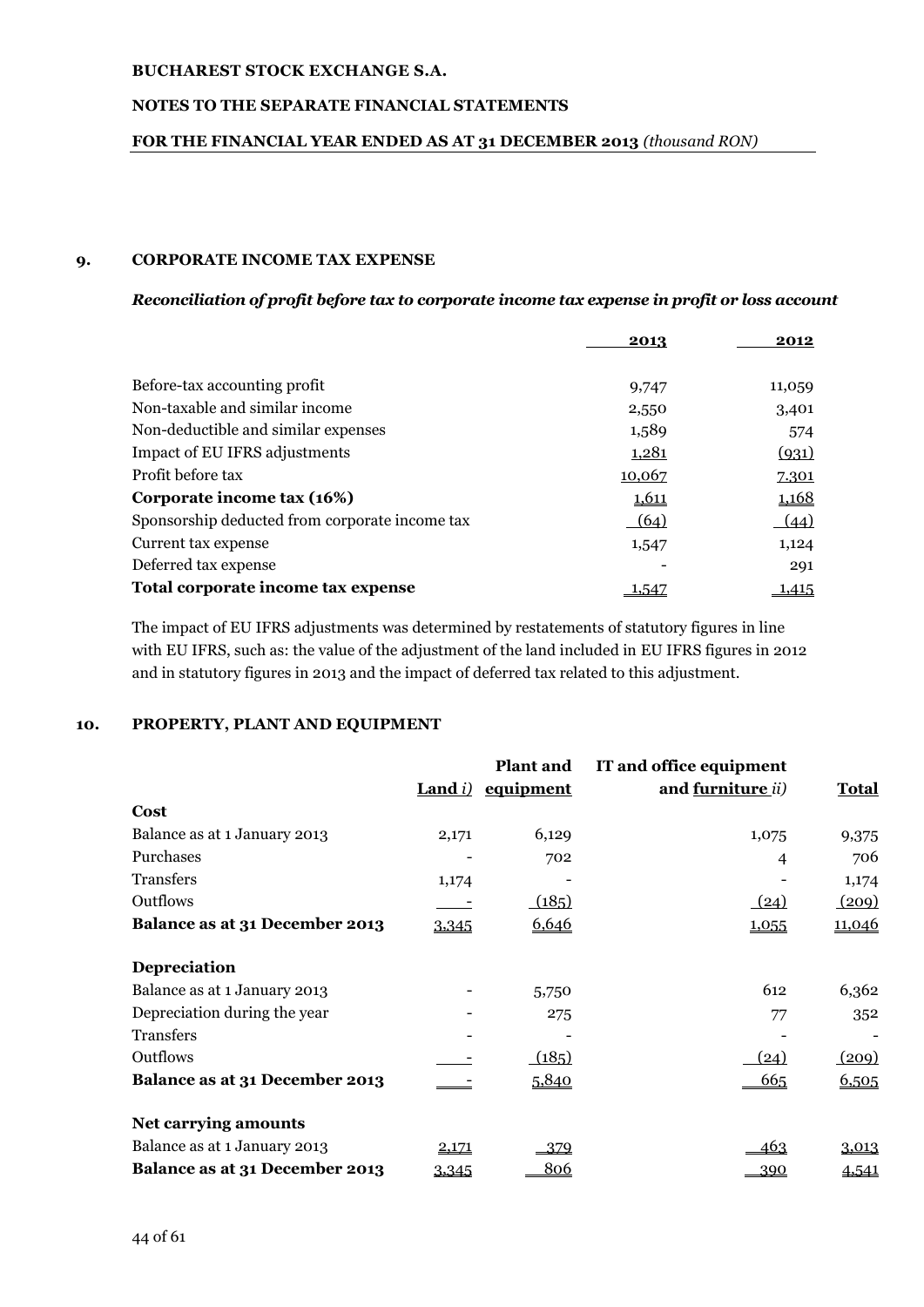## **NOTES TO THE SEPARATE FINANCIAL STATEMENTS**

## **FOR THE FINANCIAL YEAR ENDED AS AT 31 DECEMBER 2013** *(thousand RON)*

## **10 PROPERTY, PLANT AND EQUIPMENT** *(CONTINUED)*

|                                |                  |                  | IT and office |               |              |
|--------------------------------|------------------|------------------|---------------|---------------|--------------|
|                                | Land and         |                  | equipment     | <b>Assets</b> |              |
|                                | <b>buildings</b> | <b>Plant and</b> | and furniture | in            |              |
|                                | $\dot{v}$        | equipment        | ii)           | progress      | <b>Total</b> |
| Cost                           |                  |                  |               |               |              |
| Balance as at 1 January 2012   | 2,171            | 6,104            | 1,062         | 476           | 9,813        |
| Purchases                      |                  | 59               | 12            |               | 71           |
| Transfers                      |                  | 281              | 195           | (476)         |              |
| Outflows                       |                  | (315)            | (194)         |               | (509)        |
| Balance as at 31 December 2012 | 2,171            | 6,129            | 1,075         |               | 9,375        |
| Depreciation                   |                  |                  |               |               |              |
| Balance as at 1 January 2012   | 2,171            | 5,784            | 816           |               | 8,771        |
| Depreciation during the year   |                  | 162              | 57            |               | 219          |
| <b>Transfers</b>               |                  | 70               | (70)          |               |              |
| Outflows                       | (2,171)          | (266)            | (191)         |               | (2,628)      |
| Balance as at 31 December 2012 |                  | 5,750            | 612           |               | 6,362        |
| <b>Net carrying amounts</b>    |                  |                  |               |               |              |
| Balance as at 1 January 2012   |                  | <u>320</u>       | <u>246</u>    | 476           | 1,042        |
| Balance as at 31 December 2012 | 2,171            | 379              | 463           |               | 3,013        |

- *i)* During 2013, the land owned by BVB was revalued at 30 June 2013 by an authorized ANEVAR expert that has resulted in the increase of the gross value of the land by 1,174 thousand RON. BVB's management considers that the fair value as at 31 December 2013 does not differ significantly from the fair value determined as at 30 June 2013, based on the valuation report.
- *ii)* IT, office equipment and furniture costs mainly include the value of servers and specialized equipment used in specific activities of trading, settlement, etc.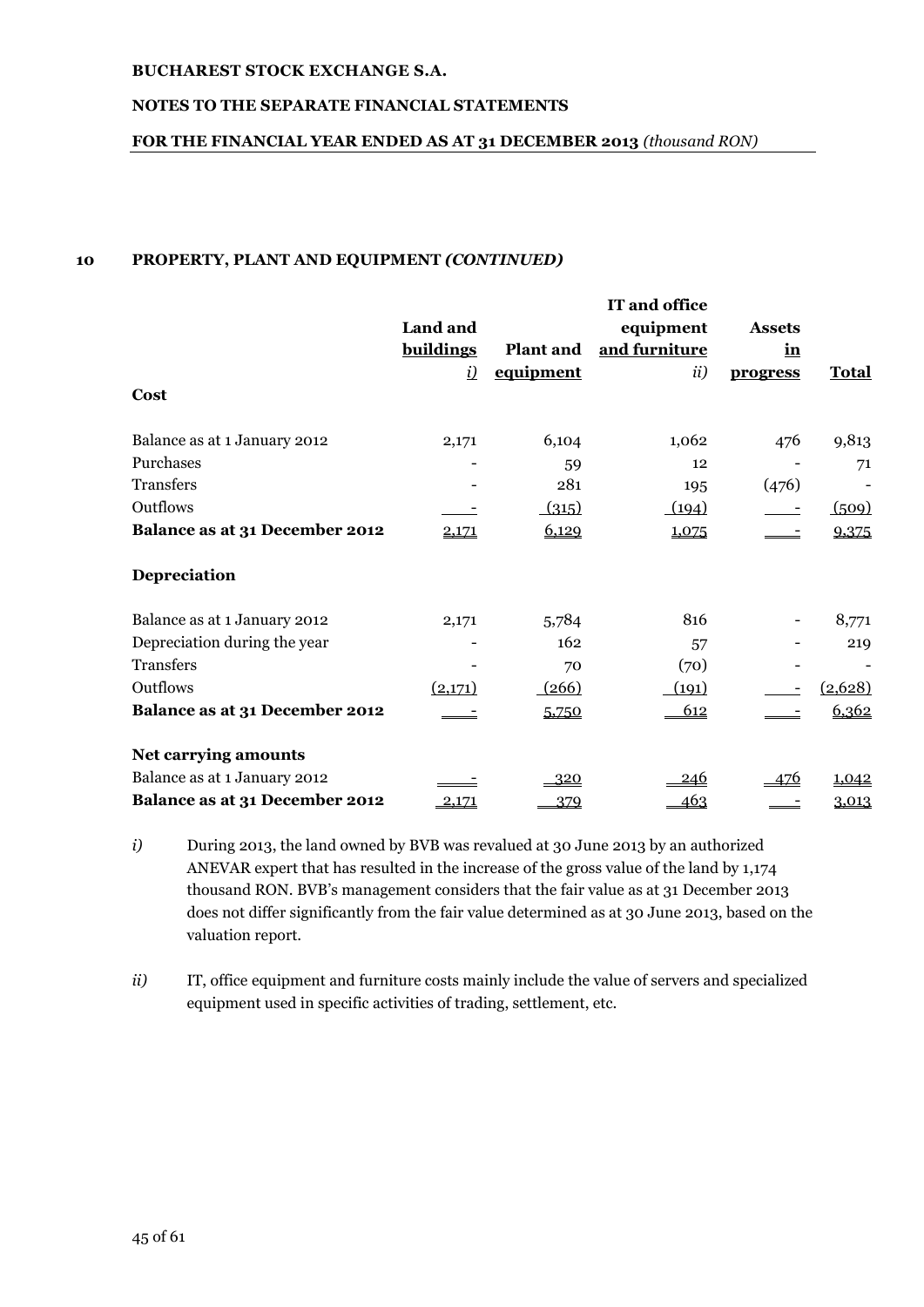## **NOTES TO THE SEPARATE FINANCIAL STATEMENTS**

## **FOR THE FINANCIAL YEAR ENDED AS AT 31 DECEMBER 2013** *(thousand RON)*

## **11. INTANGIBLE ASSETS**

|                                     | Licenses, software |
|-------------------------------------|--------------------|
| Cost                                |                    |
| Balance as at 1 January 2013        | 3,951              |
| Purchases                           | 321                |
| Outflows                            | (70)               |
| Balance as at 31 December 2013      | 4,202              |
| Depreciation                        |                    |
| Balance as at 1 January 2013        | 3,874              |
| Depreciation during the year        | 328                |
| Outflows                            | (70)               |
| Balance as at 31 December 2013      | 4,132              |
| Net carrying amount                 |                    |
| Balance as at 1 January 2013        | 77                 |
| Balance as at 31 December 2013      | 70                 |
|                                     | Licenses, software |
| Cost                                |                    |
| Balance as at 1 January 2012        | 3,550              |
| Purchases                           | 419                |
| Outflows                            | (18)               |
| Balance as at 31 December 2012      | 3,951              |
| Depreciation                        |                    |
| Balance as at 1 January 2012        | 3,529              |
| Depreciation during the year        | 360                |
| Outflows                            | (15)               |
| Balance as at 31 December 2012      | 3,874              |
| Net carrying amount                 |                    |
| <b>Balance as at 1 January 2012</b> | $\overline{21}$    |
| Balance as at 31 December 2012      | 77                 |

Software and license costs include mainly the value of trading systems used by the company for the specific activities they carry out. At 31 December 2013, the Company had ARENA trading system in its records, fully amortized, with a gross value of 3,288 thousand RON.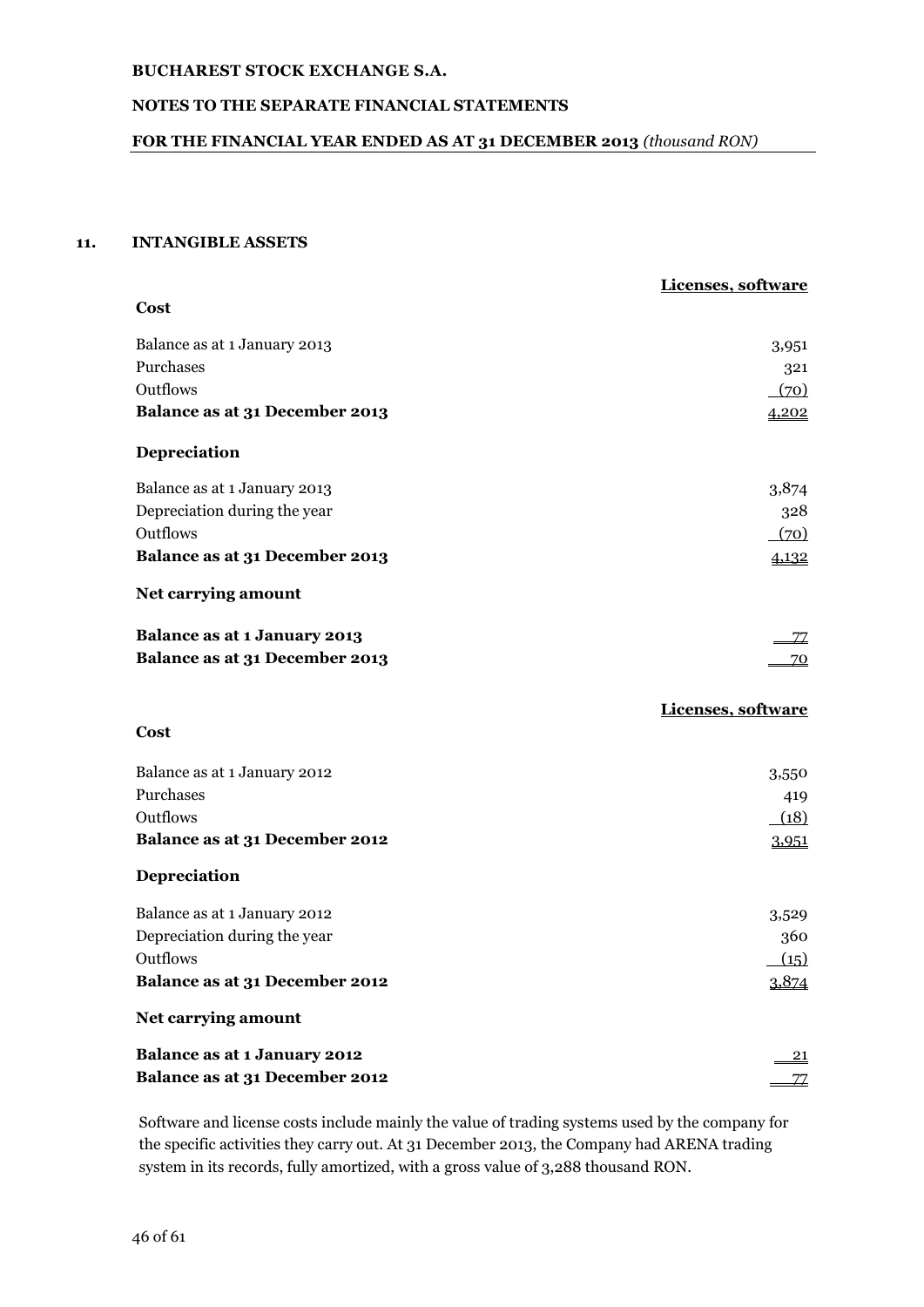## **NOTES TO THE SEPARATE FINANCIAL STATEMENTS**

## **FOR THE FINANCIAL YEAR ENDED AS AT 31 DECEMBER 2013** *(thousand RON)*

# **12. DEFERRED TAX RECEIVABLES AND LIABILITIES**

Deferred tax receivables and liabilities are attributable to the following items:

|                                                      | 31 December 2013 31 December 2012 |             |
|------------------------------------------------------|-----------------------------------|-------------|
| Held-to-maturity financial assets<br>Tangible assets | 13                                | 55<br>(184) |
| Total receivables / (debt)                           | - 13                              | (129)       |

Variation of temporary differences during the year:

|                                                        | Tangible<br>assets | Available-for-<br>sale financial<br>assets | <b>Investments</b><br>in associates | Total       |
|--------------------------------------------------------|--------------------|--------------------------------------------|-------------------------------------|-------------|
| Balance as at 1 January 2012<br>Recognised in          | 24                 | 70                                         | 291                                 | 385         |
| profit or loss account                                 |                    |                                            | (291)                               | (291)       |
| Recognised in other items of<br>comprehensive income   | (208)              | (15)                                       |                                     | (223)       |
| Balance as at 31 December 2012                         | (184)              | 55                                         |                                     | (129)       |
| Balance as at 1 January 2013                           | (184)              | 55                                         |                                     | (129)       |
| Recognised in other items of                           |                    |                                            |                                     |             |
| comprehensive income<br>Balance as at 31 December 2013 | <u> 184</u>        | (42)<br>13                                 |                                     | - 142<br>13 |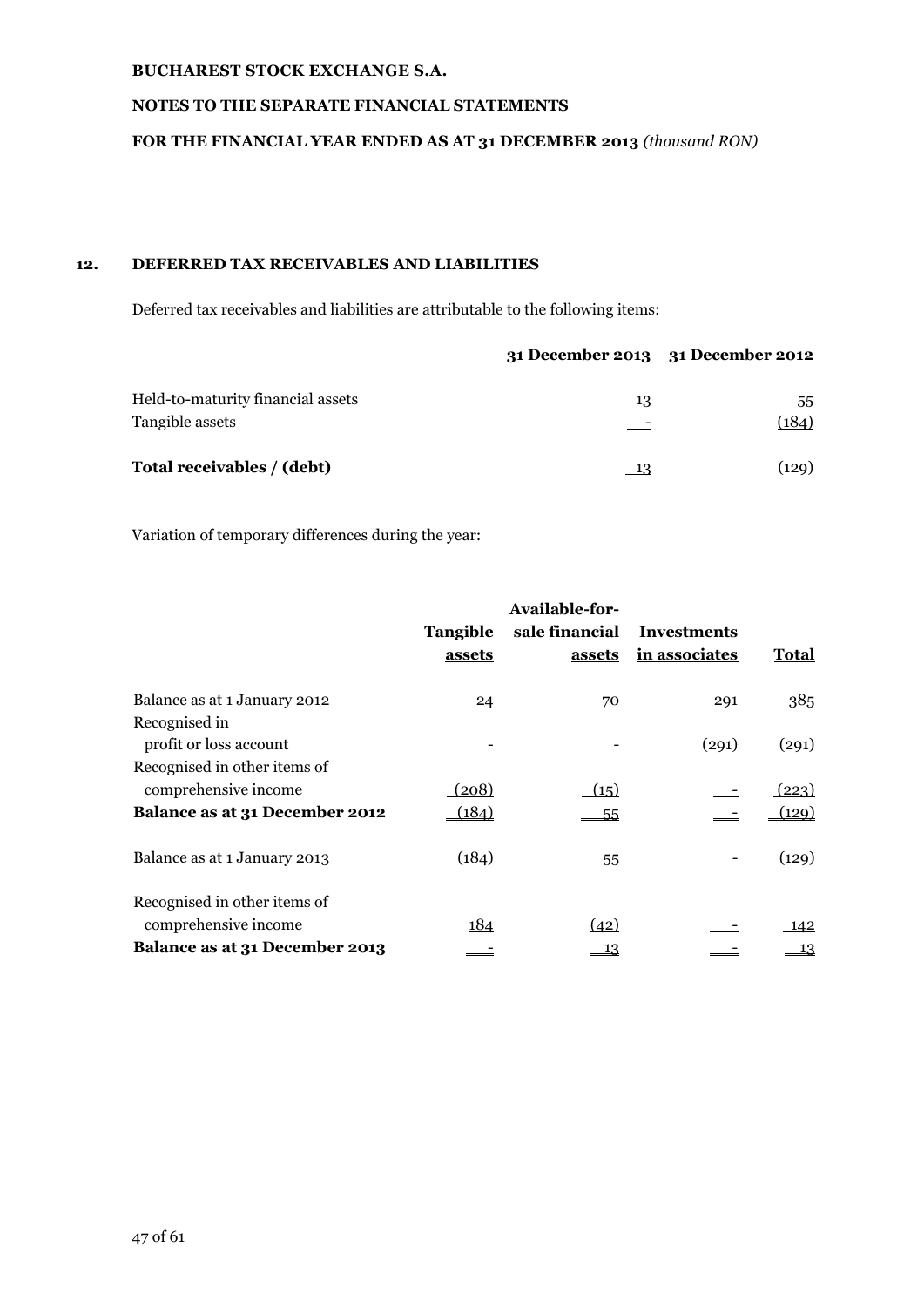### **NOTES TO THE SEPARATE FINANCIAL STATEMENTS**

#### **FOR THE FINANCIAL YEAR ENDED AS AT 31 DECEMBER 2013** *(thousand RON)*

#### **13. FINANCIAL INSTRUMENTS**

The Company's financial instruments are:

|                                                                                                                    | $1.1$ December $201.3$ | $\mathbf{A}$     |
|--------------------------------------------------------------------------------------------------------------------|------------------------|------------------|
| Held-to-maturity financial assets, long-term i)<br>Available-for-sale financial assets <i>ii</i> )                 | 29,316<br>1,358        | 1,124            |
| <b>Total non-current financial assets</b>                                                                          | 30,674                 | 1.124            |
| Bank deposits with maturity between 3 months<br>and one year <i>iii</i> )<br>Held-to-maturity financial assets iv) | 34,770                 | 49,537<br>13,489 |
| <b>Total current financial assets</b>                                                                              |                        |                  |

**31 December 2013 31 December 2012**

*i*) Held-to-maturity financial assets include:

|                                               |        | 31 December 2013 31 December 2012 |
|-----------------------------------------------|--------|-----------------------------------|
| Government securities with maturity above one |        |                                   |
| year                                          | 29,316 |                                   |
| Total                                         |        |                                   |

During 2013, following the declining interest rate environment for RON and foreign currency denominated bank deposits, higher-yield financial instruments were purchased.

Thus, BVB acquired RON-denominated government securities issued by the Ministry of Finance, worth of 23,144 thousand RON, maturing in 2018 and offering a 4.5% p.a. yield, and USD-denominated government securities worth of 1,634 thousand USD, maturing in 2022 and offering a 4.55% p.a. yield (with half-yearly coupons at 6.75% p.a.).

*ii)* The available-for-sale financial assets are shares listed on foreign stock markets international and shares in Sibiu Clearing House and Chisinau Stock Exchange. Listed shares are valued at the closing price of the stock exchanges that are listed on the last trading day before the balance sheet date.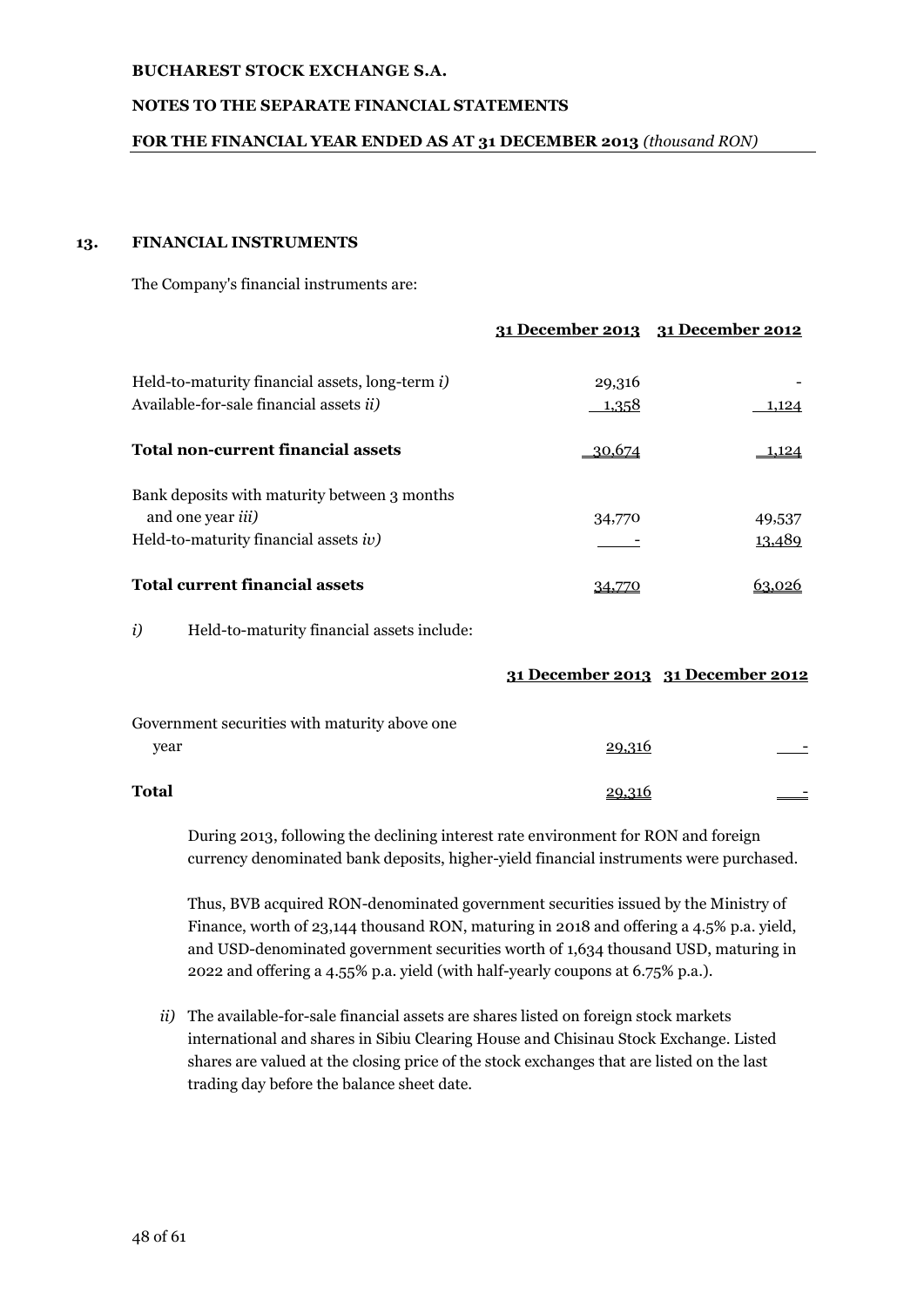## **NOTES TO THE SEPARATE FINANCIAL STATEMENTS**

#### **FOR THE FINANCIAL YEAR ENDED AS AT 31 DECEMBER 2013** *(thousand RON)*

#### **13. FINANCIAL INSTRUMENTS (CONTINUED)**

*iii*) Bank deposits with maturity between 3 months and one year include:

## **31 December 2013 31 December 2012**

| Bank deposits with maturity between 3 months and |        |        |
|--------------------------------------------------|--------|--------|
| one year                                         | 34,770 | 49,537 |
| Total                                            | 34.770 | 40.537 |

Term deposits with Romanian banks are made in RON with original maturities between 3 months and 1 year at interest rates between 3.4% and 5.75%, for deposits in RON, between 2% and 3% for deposits in EURO and between 2.5% and 3% for deposits in USD.

*iv)* Held-to-maturity financial assets include:

|                                          | 31 December 2013 31 December 2012 |        |
|------------------------------------------|-----------------------------------|--------|
| Government securities less than one year |                                   | 13,489 |
| Total                                    |                                   | 489    |

Government securities are treasury bills and bonds issued by the Romanian government in RON, with residual maturity up to 1 year, purchased at yields between 5,8% and 6,00%. Purchases and redemptions of government securities for all the above financial assets are presented below:

## **Government securities less than one year**

| <u>1 January 2013</u> | 13,489    |
|-----------------------|-----------|
| Redemptions           | (13, 489) |
| 31 December 2013      |           |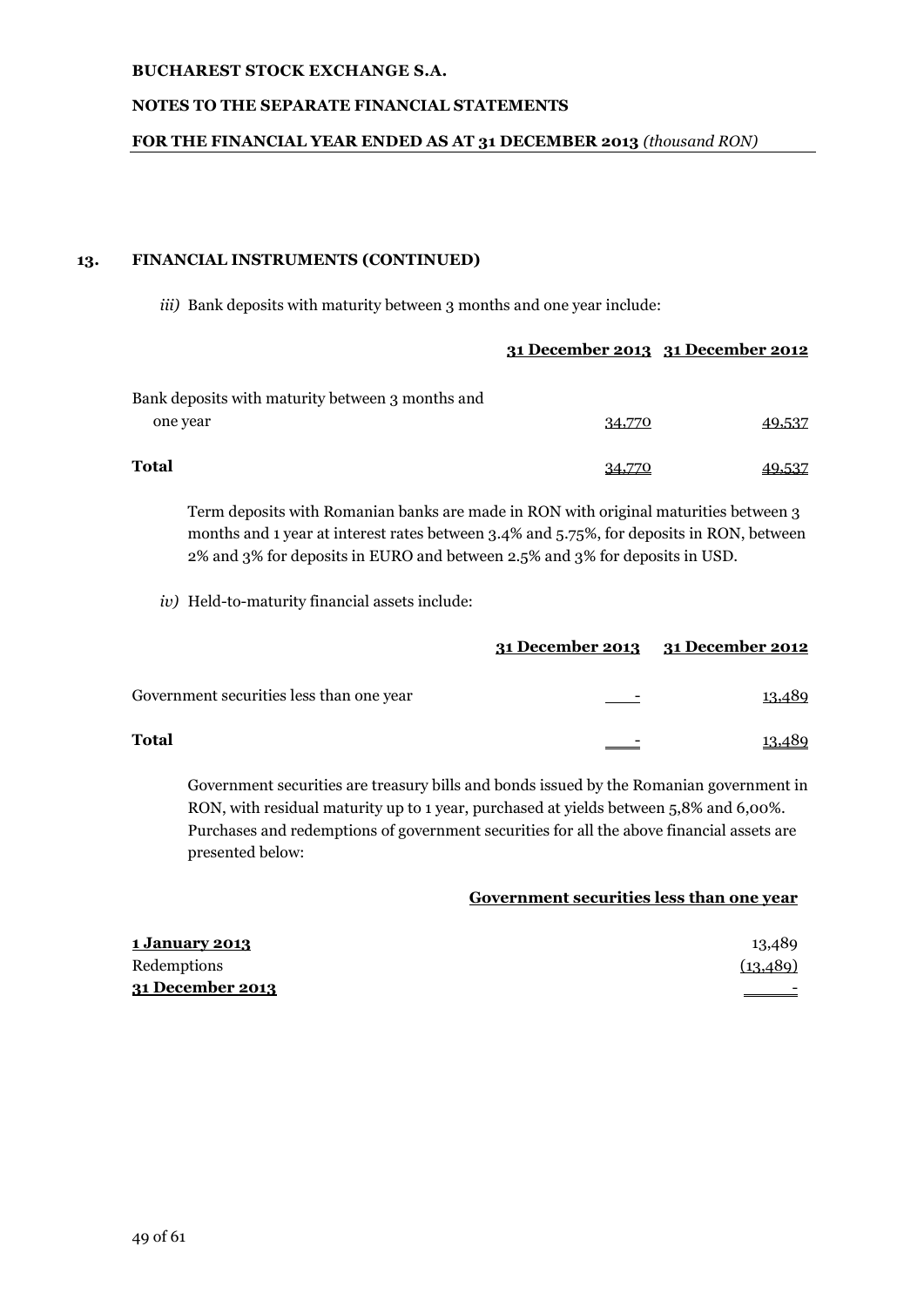## **NOTES TO THE SEPARATE FINANCIAL STATEMENTS**

## **FOR THE FINANCIAL YEAR ENDED AS AT 31 DECEMBER 2013** *(thousand RON)*

## **13. FINANCIAL INSTRUMENTS (CONTINUED)**

Variation of available-for-sale financial instruments is shown below:

|                                                        | <b>Available-for-sale</b> |
|--------------------------------------------------------|---------------------------|
|                                                        | financial assets          |
|                                                        |                           |
| 1 January 2012                                         | 1,033                     |
| Value increase after revaluation at fair value (before |                           |
| deferred tax)                                          | <u>19</u>                 |
| 31 December 2012                                       | 1,124                     |
| Purchases                                              | 234                       |
| Value increase after revaluation at fair value (before |                           |
| deferred tax)                                          | 263                       |
| <b>Sales</b>                                           | (263)                     |
| 31 December 2013                                       | <u>1,358</u>              |

Available-for-sale financial instruments registered a decline during the year, following the change of the composition of the equities portfolio. During 2013, New York Stock Exchange was taken over by International Exchange, which generated changes in the structure of the holdings.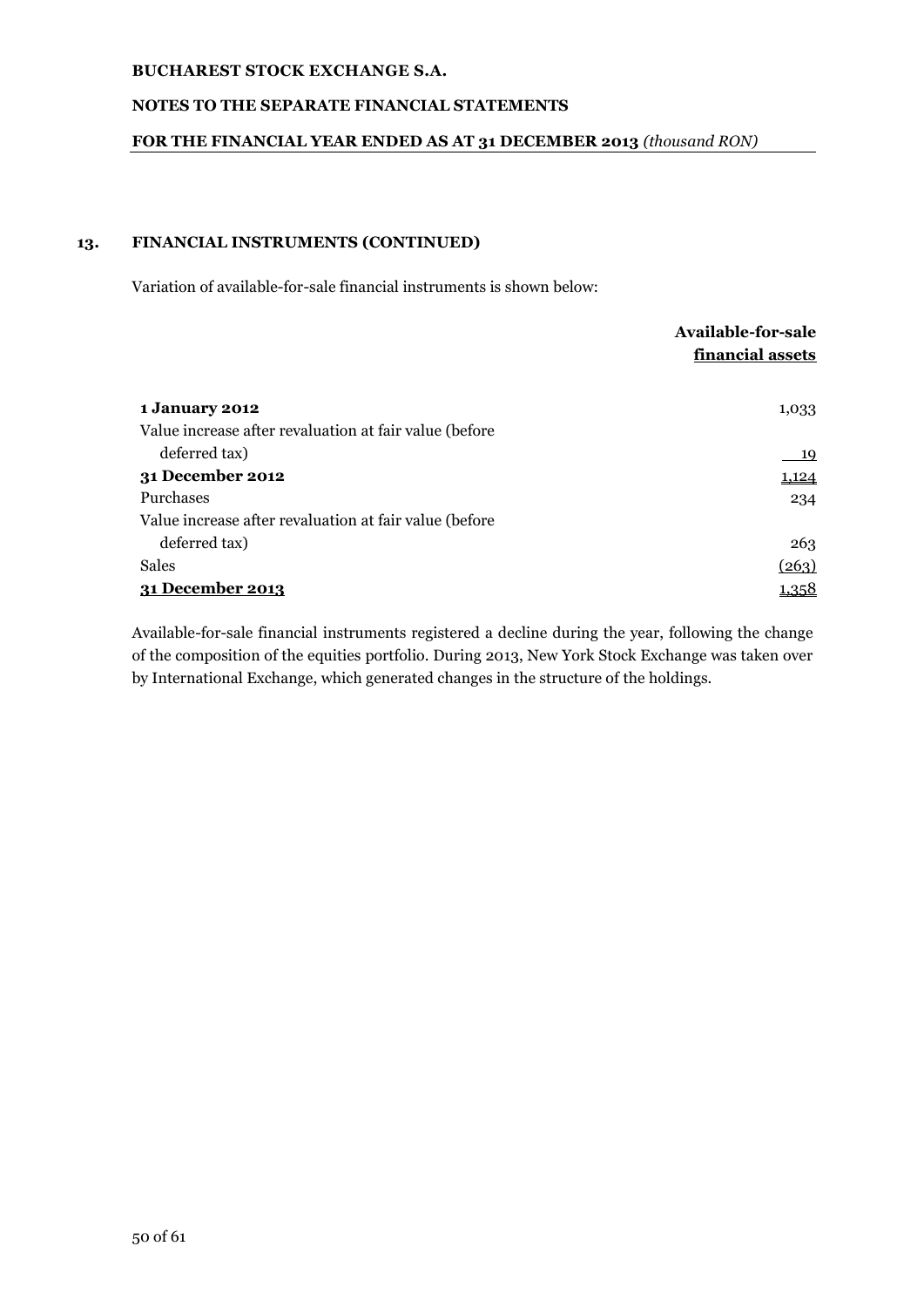### **NOTES TO THE SEPARATE FINANCIAL STATEMENTS**

#### **FOR THE FINANCIAL YEAR ENDED AS AT 31 DECEMBER 2013** *(thousand RON)*

#### **14. TRADE AND OTHER RECEIVABLES**

The Company's trade and other receivables comprise the following:

| (141)<br>501<br>.5<br>63 |
|--------------------------|
|                          |
|                          |
|                          |
|                          |
|                          |
| 1,516                    |
|                          |

**31 December 2013 31 December 2012**

Trade receivables and other receivables considered financial assets and presented in *Note 5 Management of financial risk* amounted to 4,632 thousand RON as at 31 December 2013 and 1,944 thousand RON as at 31 December 2012 and represent net trade receivables, debit balances from trading – FSA fees and other receivables.

- *i*) Trade receivables are mostly receivables from financial investment services companies whose services provided in the last month of the financial year were invoiced, and receivables for services invoiced to issuers listed on the stock and other clients: maintenance fee for trading system, use fee for additional terminal, online sale of information, charges for providing license indices, fee for data dissemination and other.
- *ii)* Adjustment for receivable impairment is divided as follows:

|                                                                                                              |     | 31 December 2013 31 December 2012 |
|--------------------------------------------------------------------------------------------------------------|-----|-----------------------------------|
| Adjustment after receivable impairment -<br>individual component<br>Adjustment after receivable impairment - | 461 | 141                               |
| general component                                                                                            |     |                                   |
| Total                                                                                                        |     |                                   |

*iii*) Debit balances from trading – FSA fees represent the payment obligations of financial investment services companies to the Financial Supervisory Authority (FSA), to be received by the Company and to be further transferred to the FSA, thus acting as agent.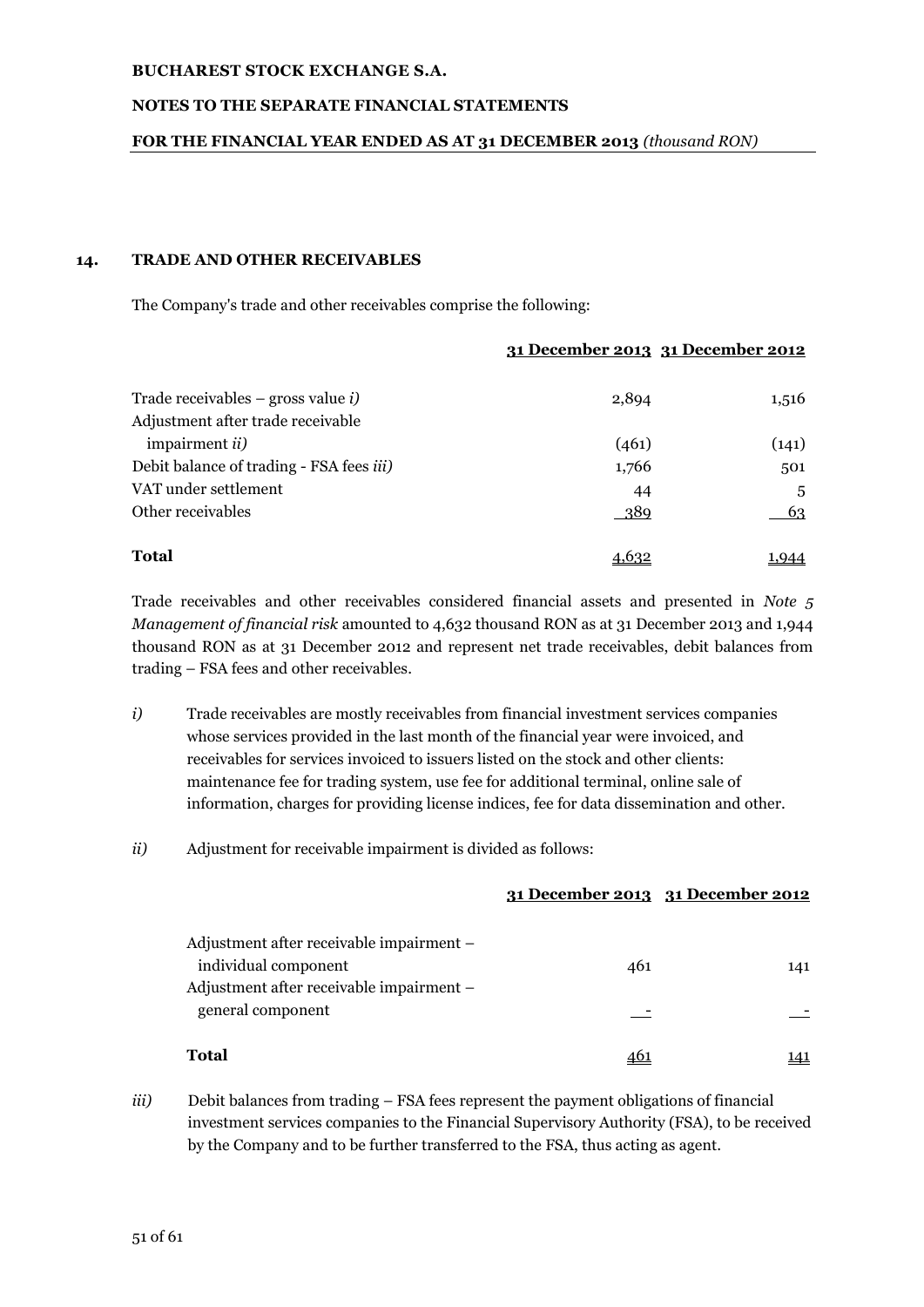## **NOTES TO THE SEPARATE FINANCIAL STATEMENTS**

#### **FOR THE FINANCIAL YEAR ENDED AS AT 31 DECEMBER 2013** *(thousand RON)*

### **14. TRADE AND OTHER RECEIVABLES (CONTINUED)**

Adjustment variations after the receivables impairment during the year was as follows:

|                                    | 2013       | 2012 |
|------------------------------------|------------|------|
| <b>Adjustment for Impairment -</b> |            |      |
| <b>Individual component</b>        |            |      |
| Balance as at 1 January            | 141        | 97   |
| <b>Impairment</b> losses           | 330        | 47   |
| <b>Impairment reversal</b>         | (10)       | (3)  |
|                                    |            |      |
| <b>Balance as at 31 December</b>   | <u>46:</u> | 141  |

#### **15. ACCRUED EXPENSES**

Prepayments amounting to 175 thousand RON (31 December 2012: 64 thousand RON) are primarily prepaid rent, insurance premiums for equipment, IT equipment maintenance, insurance premiums for liability insurance for administrators and various subscriptions.

## **16. CASH AND CASH EQUIVALENTS**

The cash and cash equivalents comprise the following:

|                                                 |       | 31 December 2013 31 December 2012 |
|-------------------------------------------------|-------|-----------------------------------|
| Deposits with banks with original maturity less |       |                                   |
| than 3 months                                   | 959   | 3,316                             |
| Current accounts with banks                     | 2,316 | 300                               |
| Cash in hand                                    | - 16  | - 12                              |
| <b>Total</b>                                    | 3.29  |                                   |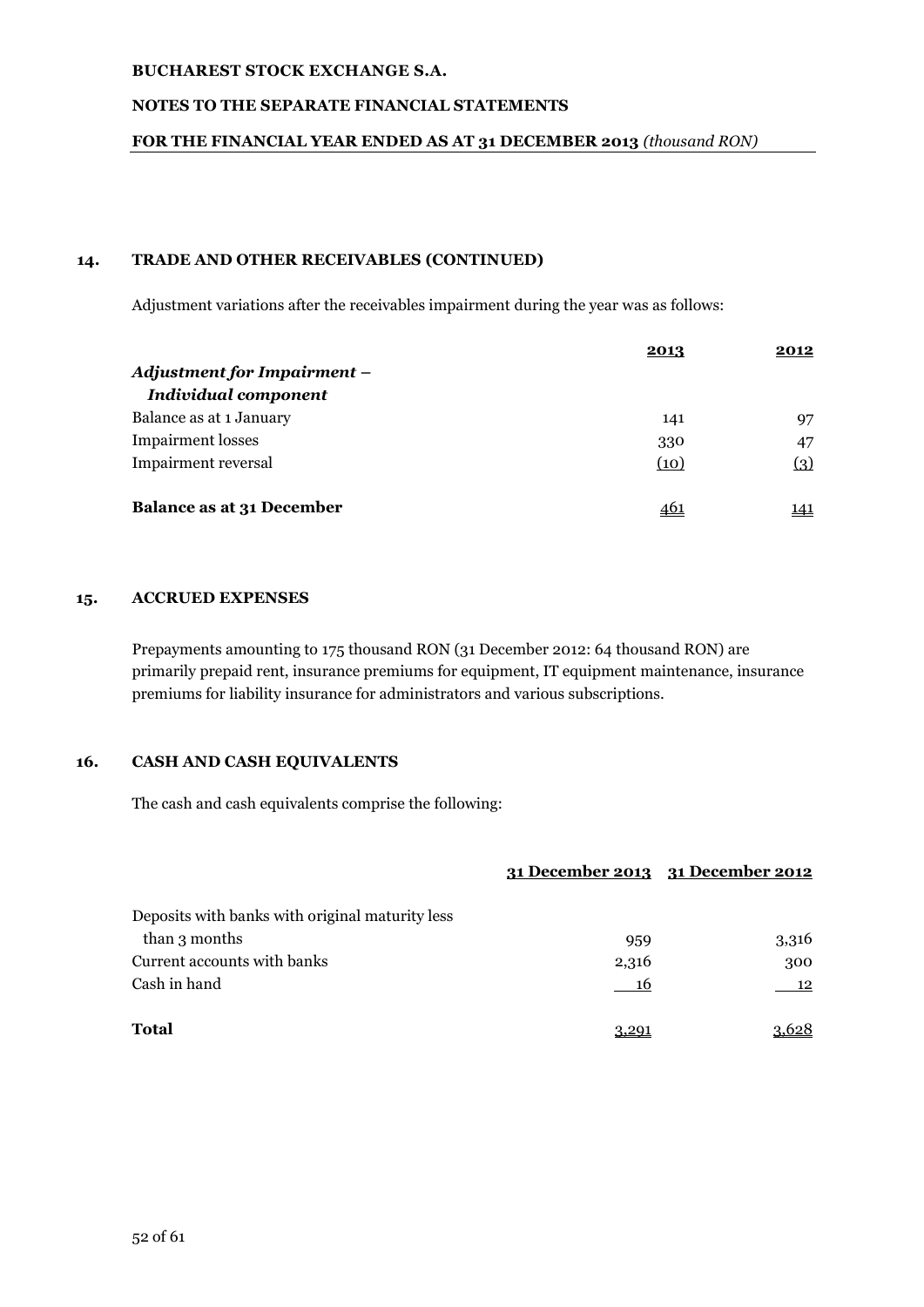## **NOTES TO THE SEPARATE FINANCIAL STATEMENTS**

## **FOR THE FINANCIAL YEAR ENDED AS AT 31 DECEMBER 2013** *(thousand RON)*

## **17. TRADE LIABILITIES AND OTHER LIABILITIES**

The Company's trade and other liabilities comprise the following:

|                                                  | 31 December 2013 | 31 December 2012 |
|--------------------------------------------------|------------------|------------------|
|                                                  |                  |                  |
| Trade liabilities <i>i</i> )                     | 668              | 344              |
| Credit balance of trading - FSA fees <i>ii</i> ) | 1,915            | 678              |
| Salary contributions due                         | 159              | 266              |
| Taxes due                                        | 50               | 118              |
| Dividends payable                                | 584              | 691              |
| Prepayments received from customers              | 108              | 140              |
| Estimates for leave days not taken and amounts   |                  |                  |
| due to Board members (provision) <i>iii</i> )    | 370              | 269              |
| Other debt to management and personnel $iv$ )    | 925              |                  |
| Other liabilities                                | $-334$           | <u> 185</u>      |
| <b>Total</b>                                     | 5,113            | <u>2,691</u>     |

Trade liabilities and other debt considered financial liabilities and presented in *Note 5 Management of financial risk* amounted to 3,305 thousand RON as at 31 December 2013 and 1,796 thousand RON as at 31 December 2012 and represent trade liabilities, credit balances from trading – FSA fees, dividends payable and other liabilities.

- *i*) Trade payables are mainly obligations to internal suppliers, some of them with a maturity less than 30 days, paid in early 2014.
- *ii*) Credit balance of trading FSA fee represents the obligations to the Financial Supervisory Authority (FSA) of financial investment services companies, payable by the Company, acting as agent.
- *iii*) The estimates in for leave days not taken and Board debts include estimated amounts related to leaves not taken and amounts representing the remuneration of the members of the Board of Governors.
- *iv*) Other debt to the management and personnel represent the performance bonuses granted to the management and personnel for 2013 and paid during 2014.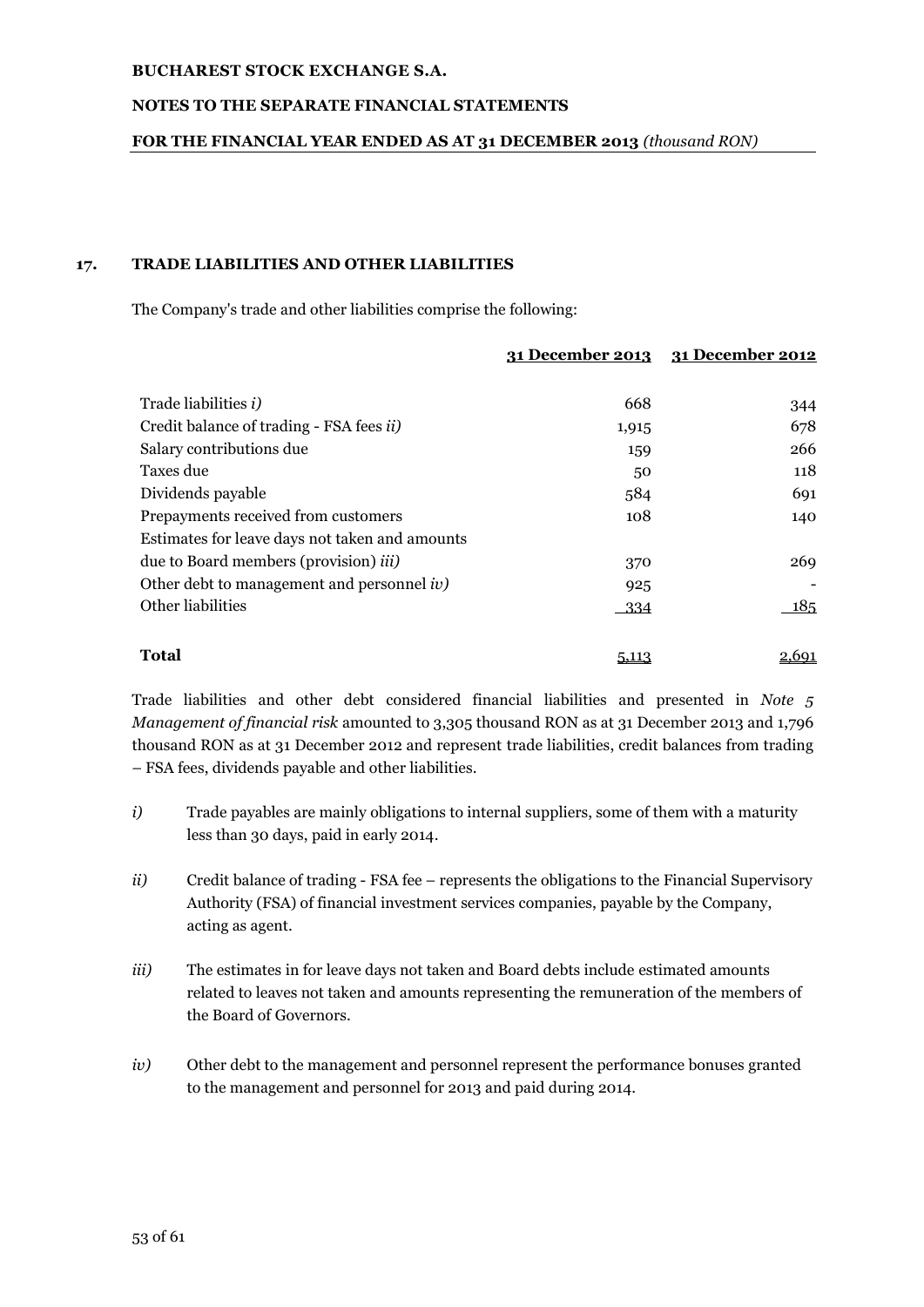## **NOTES TO THE SEPARATE FINANCIAL STATEMENTS**

#### **FOR THE FINANCIAL YEAR ENDED AS AT 31 DECEMBER 2013** *(thousand RON)*

#### **18. DEFERRED INCOME**

Deferred income/revenue include:

|                                                 | 31 December 2013 31 December 2012 |            |
|-------------------------------------------------|-----------------------------------|------------|
| Revenues from fees for maintenance to the stock |                                   |            |
| exchange                                        | 662                               | 692        |
| Total                                           | 662                               | <u>692</u> |

Revenues in advance represent amounts not earned with regard to the fees for maintenance to the trading system of listed issuers and are registered as revenues over 12 months.

## **19. CAPITAL AND RESERVES**

#### *a) Share capital*

On 31 December 2012 and 2013, BVB had the same share capital amounting to 76,741,980 RON divided into 7,674,198 shares with a nominal value of 10 RON/share, dematerialized, with the same voting rights, divided into the following categories:

|                                             |           | 31 December 2013 31 December 2012 |
|---------------------------------------------|-----------|-----------------------------------|
| Ordinary shares (number)<br>Preferred stock | 7,674,198 | 7,674,198                         |
| Total                                       | 7,674,198 | 7,674,198                         |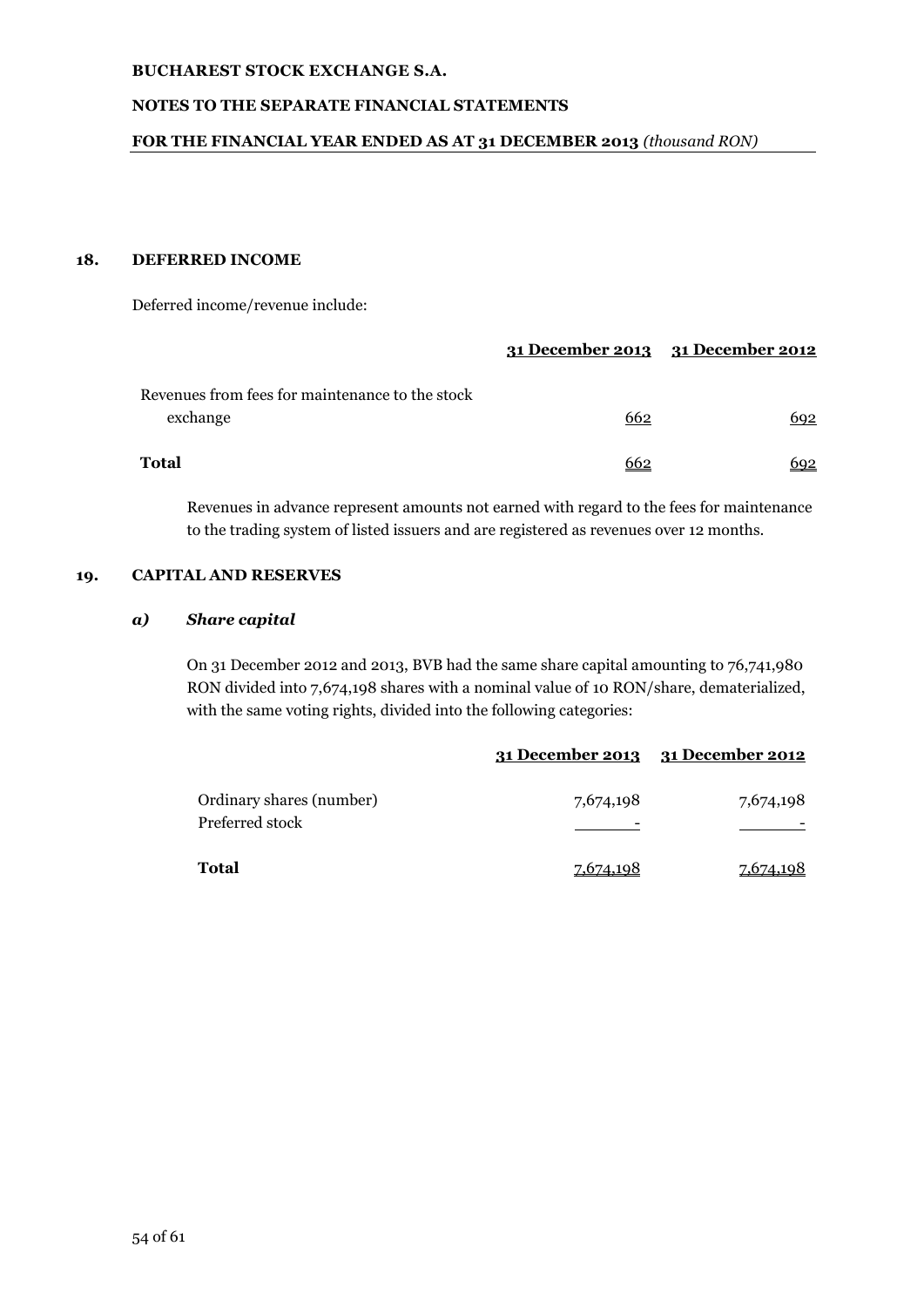### **NOTES TO THE SEPARATE FINANCIAL STATEMENTS**

#### **FOR THE FINANCIAL YEAR ENDED AS AT 31 DECEMBER 2013** *(thousand RON)*

#### **19. CAPITAL AND RESERVES (CONTINUED)**

| <b>Shareholding structure at</b><br>31 December 2013 | Number of<br><u>shares</u> | % in share<br><b>capital</b> |
|------------------------------------------------------|----------------------------|------------------------------|
| Legal entities, of which:                            | 6,271,748                  | 81,7251                      |
| - Romanian                                           | 5,278,580                  | 68,7834                      |
| - foreign                                            | 993,168                    | 12,9417                      |
| Individuals, of which:                               | 1,402,450                  | 18,2749                      |
| - Romanian                                           | 1,336,366                  | 17,4138                      |
| - foreign                                            | 66,084                     | 0,8611                       |
| <b>Total</b>                                         |                            | 100                          |

In accordance with the provisions of article 129 paragraph 1 of the Law 297/2004 on the capital market, any shareholder of a market operator will not be able to hold, directly or indirectly, more than 5% of the total voting rights. Also, according to the BVB Bylaw subscription, acquiring and holding the Company's shares will be subject to the condition that no shareholder should own directly or indirectly more than 5% of total voting rights. Accordingly, on 31 December 2013 and 31 December 2012, no shareholder of BVB was a significant shareholder. BVB also does not hold shares in their own name.

By the Decision No 632/18.05.2010 issued by CNVM the prospectus drawn up with a view to admission to trading on the regulated market operated by BVB of its own shares was approved. On 8 June 2010 the first transactions in shares issued by BVB took place. The closing price for the last trading session of 2013 was of 32.5 RON /share.

## *b) Dividends*

BVB's Board of Governors submitted to the General Meeting of Shareholders a proposal for the distribution of the Company's net profit for 2013, amounting to 9,484,404 RON, as follows: 446,300 RON as legal reserve and the rest as gross dividends. Thus, the amount approved by the General Meeting of Shareholders in its 25 April 2014 meeting to be distributed as gross dividends for 2013 is 9,038,104 RON. The value of the dividend for 2013 is 1.1777 RON gross dividend/share.

In accordance with Decision no 2 of the General Assembly of Shareholders of 25 April 2013, BVB announced the distribution to the shareholders registered in the Shareholder Registry on the registration date 15 May 2013 of the retained profit for 2012, amounting to 8,593,859 RON, as dividends.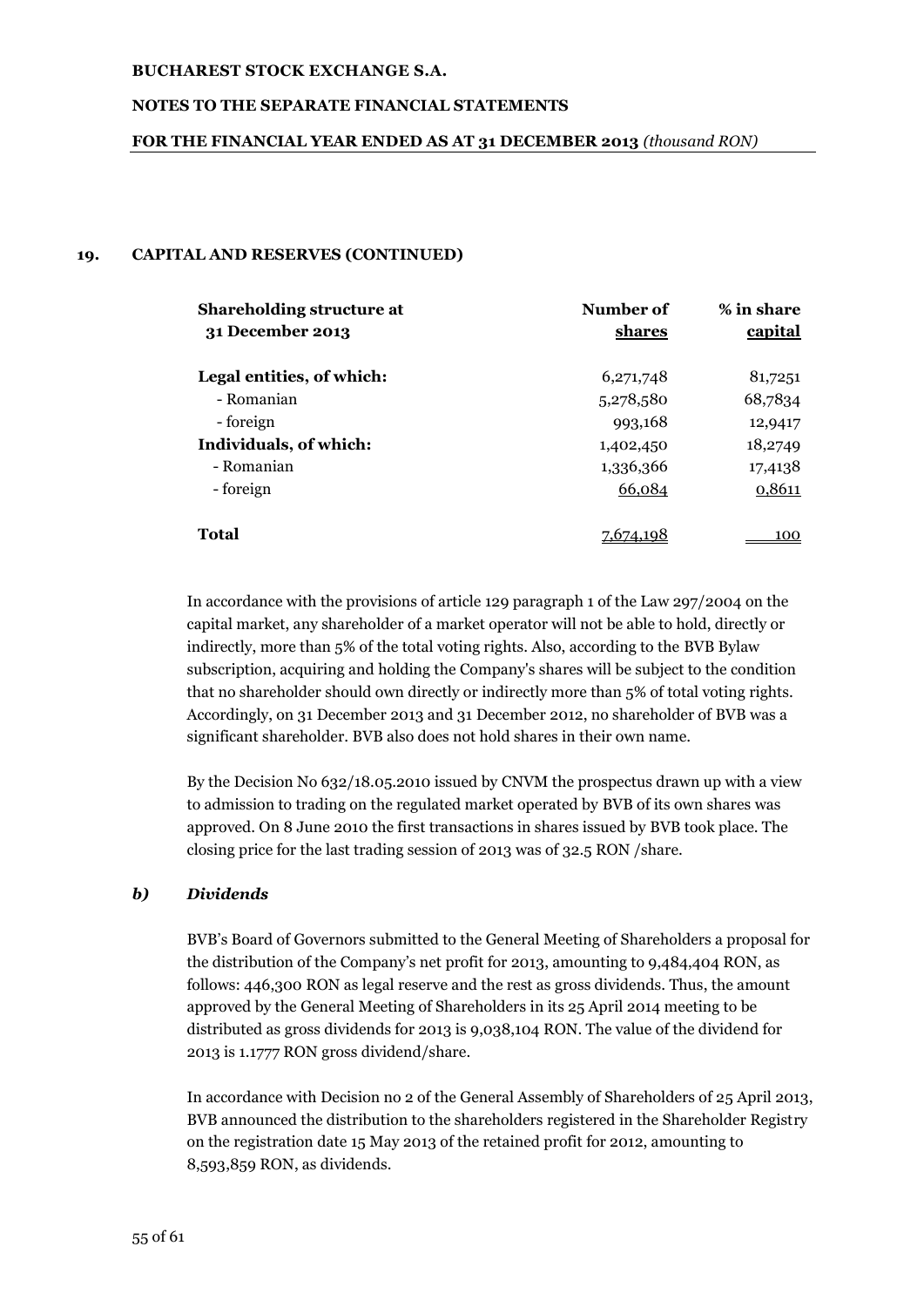## **NOTES TO THE SEPARATE FINANCIAL STATEMENTS**

#### **FOR THE FINANCIAL YEAR ENDED AS AT 31 DECEMBER 2013** *(thousand RON)*

## **19. CAPITAL AND RESERVES (CONTINUED***)*

The dividend was of 1.1198 RON gross dividend/share. Dividends paid during 2013 were 8,769 thousand RON.

## *c) Legal reserve*

According to legal requirements, the Company constitutes legal reserves in the amount of 5% of the profits registered according to RCR up to a level of 20% of share capital. Legal reserves are not distributable to shareholders.

Legal reserves may be used to cover losses from operating activities.

## *d) Fair value reserve*

This reserve includes the cumulative net change in fair values of available-for-sale financial assets from their classification into this category until the date they were derecognised or impaired.

Movements in other reserves as at 31 December 2013 are as follows:

|                                                                          | 2013  |
|--------------------------------------------------------------------------|-------|
| Balance as at 1 January                                                  | (289) |
| Reserve of available-for-sale financial assets<br>set up during the year | 264   |
| Reserve of available-for-sale financial assets - impact                  |       |
| deferred tax (Note 12)                                                   | (42)  |
| Balance as at 31 December                                                | (67)  |
| Movements in other reserves as at 31 December 2013 are as follows:       |       |
| Reserve of available-for-sale financial assets                           | 2012  |
| Balance as at 1 January                                                  | (365) |
| Reserve of available-for-sale financial assets<br>set up during the year | 90    |
| Reserve of available-for-sale financial assets - impact                  |       |
| deferred tax ( <i>Note 12</i> )                                          | (14)  |
|                                                                          |       |
| Balance as at 31 December                                                | (289) |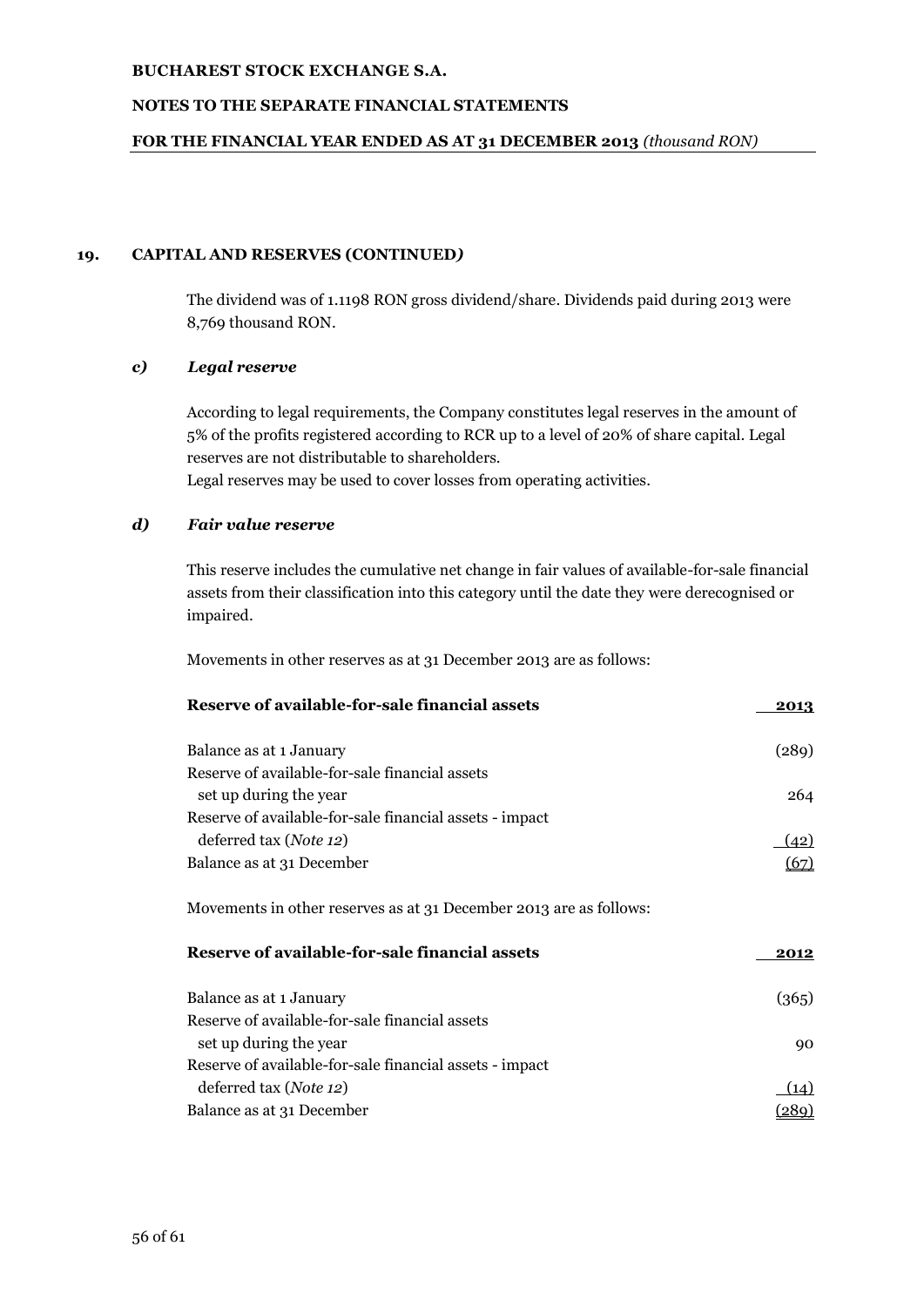## **NOTES TO THE SEPARATE FINANCIAL STATEMENTS**

## **FOR THE FINANCIAL YEAR ENDED AS AT 31 DECEMBER 2013** *(thousand RON)*

#### **20. EARNINGS PER SHARE**

The calculation of basic earnings per share at 31 December 2013 is based on profit attributable to Company's shareholders in the amount of 8,200 thousand RON (2012: 9,644 thousand RON) and the weighted average number of ordinary shares outstanding of 7,674,198 (2012: 7,674,198).

## **21. TRANSACTIONS WITH ASSOCIATES**

#### *Management key personnel*

*31 December 2013*

The Company was managed by the Board of Governors validated by CNVM on 1 February 2012 and is made up of the following members:

| $\bullet$ | Mr. Anghel Lucian Claudiu     | President                |
|-----------|-------------------------------|--------------------------|
| $\bullet$ | Mr. Lupsan Pompei             | Vice-President           |
| $\bullet$ | Mr. Paul Dan-Viorel           | Vice-President           |
| $\bullet$ | Mr. Pana Robert               | <b>Secretary General</b> |
| $\bullet$ | Mr. Valerian Ionescu          | member                   |
| $\bullet$ | Mr. Matjaz Schroll            | member                   |
| $\bullet$ | D-na Narcisa Oprea            | member                   |
| $\bullet$ | Mr. Stere Constantin Farmache | member                   |
|           | Mr. Octavian Molnar           | member                   |

Executive management was formed of:

| ٠         | Mr. Ludwik Sobolewski | General Manager – starting with 21 August 2013   |
|-----------|-----------------------|--------------------------------------------------|
| $\bullet$ | Mr. Victor Cionga     | General Manager – 7 September 2012-31 May 2013   |
| $\bullet$ | Mr. Alin Barbu        | Deputy General Manager - also holding the powers |

of the General Manager for the period 1 June-20 August 2013

- Mrs. Anca Dumitru Deputy General Manager
- Mr. Virgil Stroia Financial Manager
- Mr. Călin Macedon Manager
- Mrs. Ileana Botez Manager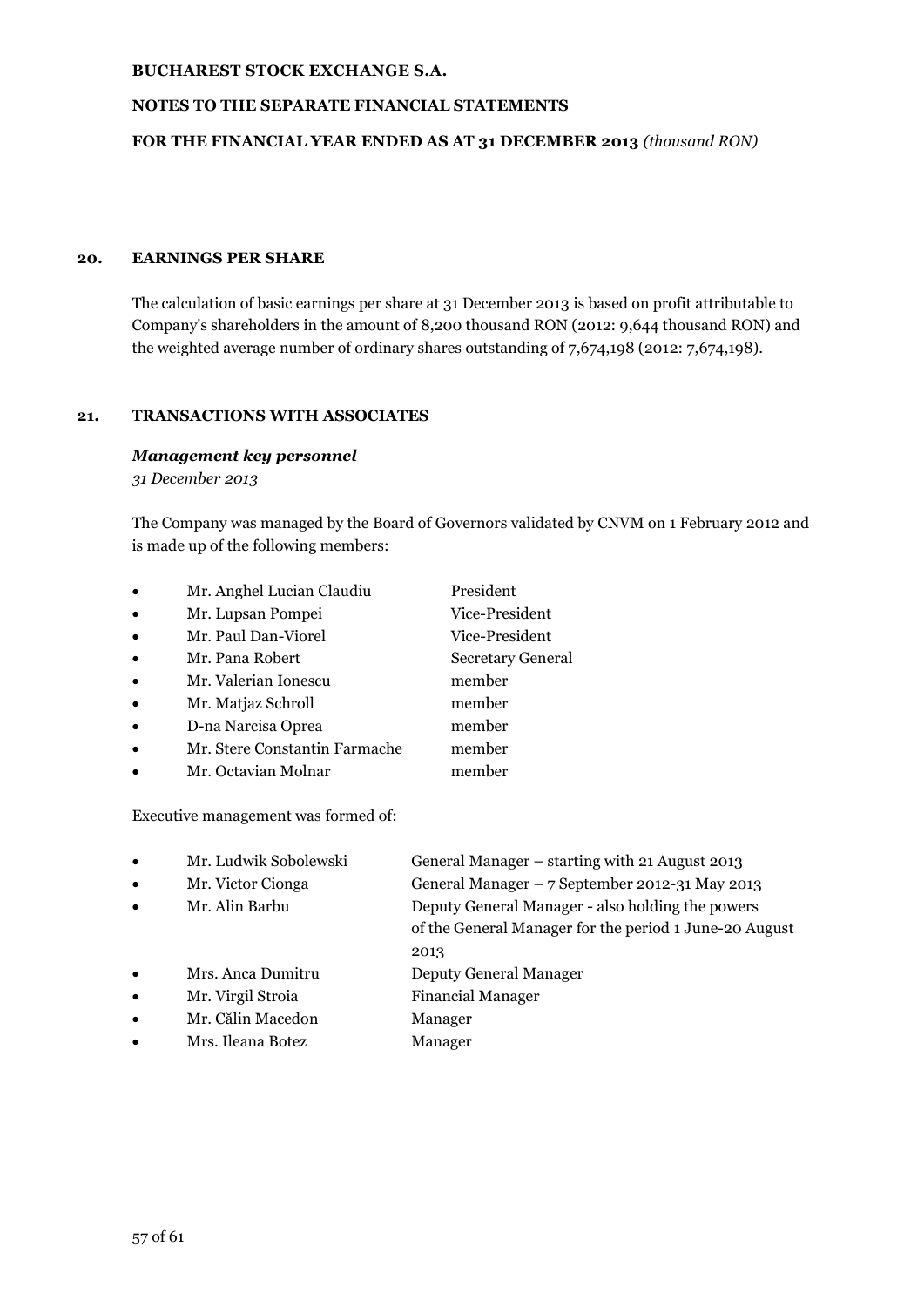## **NOTES TO THE SEPARATE FINANCIAL STATEMENTS**

## **FOR THE FINANCIAL YEAR ENDED AS AT 31 DECEMBER 2013** *(thousand RON)*

## **21. TRANSACTIONS WITH ASSOCIATES (CONTINUED)**

Throughout the year 2013, the salaries paid to the key management personnel of BVB amounted to 1,981 thousand RON (2012: 1,254 thousand RON). In 2013, the costs related to the compensations for members of the Board of Governors and members of the Special Committees were 568 thousand RON (for the year ended at 31 December 2012: 1,060 thousand RON).

The Company has not granted loans, prepayments or guarantees to members of Board of Governors and to Executive Directors of BVB.

## *Affiliate entities*

|                   |                                         | Percentage   | Percentage of                     |
|-------------------|-----------------------------------------|--------------|-----------------------------------|
|                   |                                         | of ownership | ownership                         |
| <b>Subsidiary</b> | <b>Field of activity</b>                |              | 31 December 2013 31 December 2012 |
|                   | Settlement / transactions with shares   |              |                                   |
|                   | and bonds performed at the Bucharest    |              |                                   |
| Central           | Stock Exchange and maintaining the      |              |                                   |
| Depository        | register of shareholders                | 69.0400%     | 69.0400%                          |
|                   | Compensation in case of inability of    |              |                                   |
|                   | Fund members to return the funds or     |              |                                   |
|                   | financial instruments owed or           |              |                                   |
|                   | belonging to investors held on their    |              |                                   |
| <b>Investors</b>  | behalf, when providing financial        |              |                                   |
| Compensation      | investment services or separate         |              |                                   |
| Fund              | investment portfolio services           | 62.4500%     | 62.3000%                          |
|                   | Registration, guarantee, clearing and   |              |                                   |
| <b>Bucharest</b>  | settlement of derivative financial      |              |                                   |
| Clearing          | instruments transactions performed at   |              |                                   |
| House             | the Bucharest Stock Exchange            | 52.5080%     | 52.5080%                          |
|                   | Vocational training of listed companies |              |                                   |
| Corporate         | and capital market participants in the  |              |                                   |
| Governance        | fields of corporate governance and      |              |                                   |
| Institute         | sustainable development                 | 100%         | 100%                              |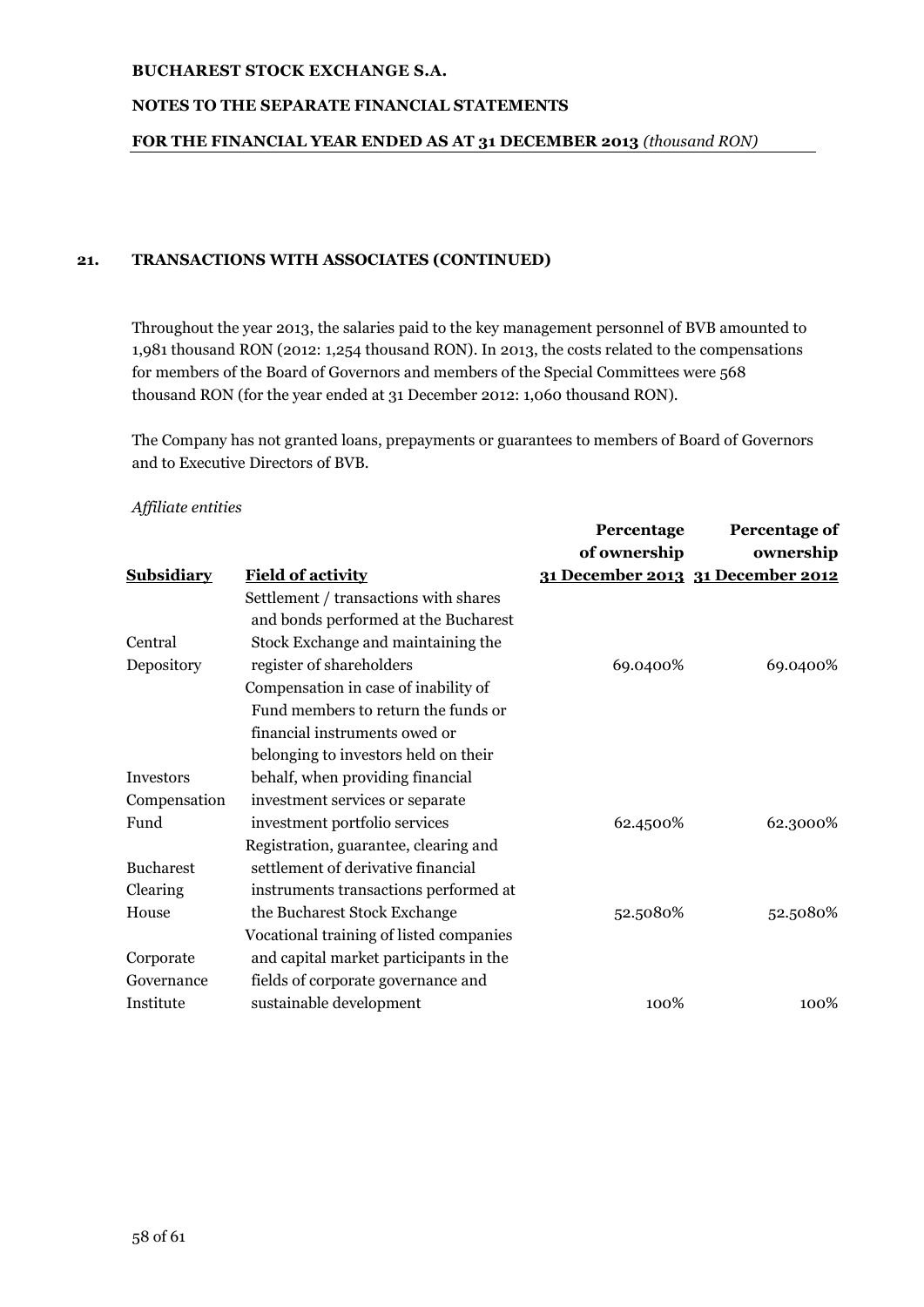## **NOTES TO THE SEPARATE FINANCIAL STATEMENTS**

## **FOR THE FINANCIAL YEAR ENDED AS AT 31 DECEMBER 2013** *(thousand RON)*

## **21. TRANSACTIONS WITH ASSOCIATES (CONTINUED)**

*Transactions with associates*

|                                              | 2013           | 2012         |
|----------------------------------------------|----------------|--------------|
| <b>Operating income</b>                      | <u>320</u>     | 320          |
| - Central Depository                         | 320            | 320          |
| <b>BVB</b> income from dividends received    | 355            | <u>1,883</u> |
| - Central Depository                         | 355            | 1,883        |
| Purchases of goods and services              | <u> 216</u>    | 452          |
| - Central Depository                         | 64             | 36           |
| - Bucharest Clearing House                   | 86             | 416          |
| - BVB's Corporate Governance Institute       | 66             |              |
| Liabilities as at 31 December, of which:     | $\overline{c}$ | 10           |
| - Central Depository                         |                | 1            |
| - Bucharest Clearing House                   | $\overline{2}$ | 9            |
| <b>Receivables at 31 December, of which:</b> | 329            |              |
| - Central Depository                         | 40             |              |
| - Bucharest Clearing House                   | 289            |              |

Operating income received from the entities in which BVB has holdings are based on IT management and maintenance services for equipment that ensure the object of activity and income from dividends distributed by the Central Depository and income from the part of transactions in financial derivatives (FD) to Bucharest Clearing House. Expenses incurred with associates consist of clearing, settlement and guarantee of the transactions in FD, services provided by the Bucharest Clearing House and the Corporate Governance Institute.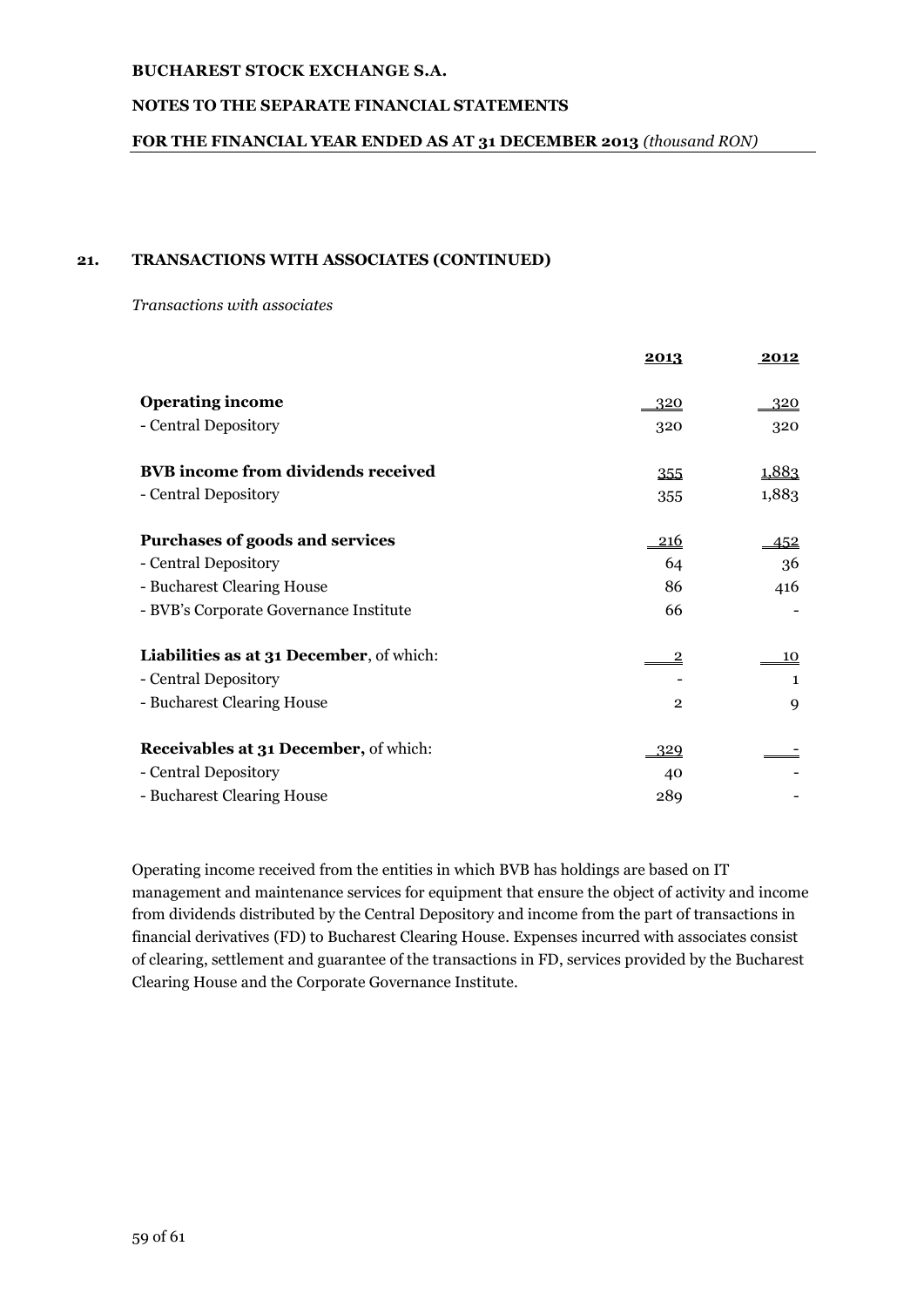## **NOTES TO THE SEPARATE FINANCIAL STATEMENTS**

## **FOR THE FINANCIAL YEAR ENDED AS AT 31 DECEMBER 2013** *(thousand RON)*

## **22. COMMITMENTS AND CONTINGENT LIABILITIES**

## **(a) Court actions**

On 31 December 2013, the Bucharest Stock Exchange was subject to a number of legal actions:

- Litigations in which the BVB requests the initiation of insolvency procedures for debtors with overdue amounts arising from services rendered. The gross value of BVB's receivables was fully provisioned.
- Litigations in which the BVB requests the recovery of overdue amounts (in the process of garnishment)
- Other litigations in which the BVB is a plaintiff/defendant, related to matters regarding: cancellation of trades, challenging the lifting of the suspension of an issuer from trading, cancellation of legal acts, obligation to do (litigations with professionals).

The litigation represented by Lawsuit no. 5940.1/3/2003 of the Court of Appeals – Section I – Penal Division, where the BVB is involved as civil party, was finalized in the Company's favour, through a final and irrevocable decision of the Bucharest Court of Appeals of 26 March 2013. The Court acknowledged the property right of the Bucharest Stock Exchange over the land owned in Maresal Averescu Blvd., which was acquired by the BVB in 2000.

The litigations for work conflicts with two employees were finalized.

- In Lawsuit no. 60770/3/2011 the Court rejected the request filed by the plaintiff (BVB employee) as groundless.
- In Lawsuit no. 51271/3/2011, on 14 January 2013 the Court acknowledged the plaintiff's renouncement of continuing the legal action against the layoff decision no. 502/30.05.2011 issued by the Bucharest Stock Exchange, that would have obligated the Company to re-hire the plaintiff on the job previously held and to pay material compensations represented by salary payments. In addition, the Court rejected the plaintiff's request to receive moral compensations, as groundless. The Court decision remained final and irrevocable.